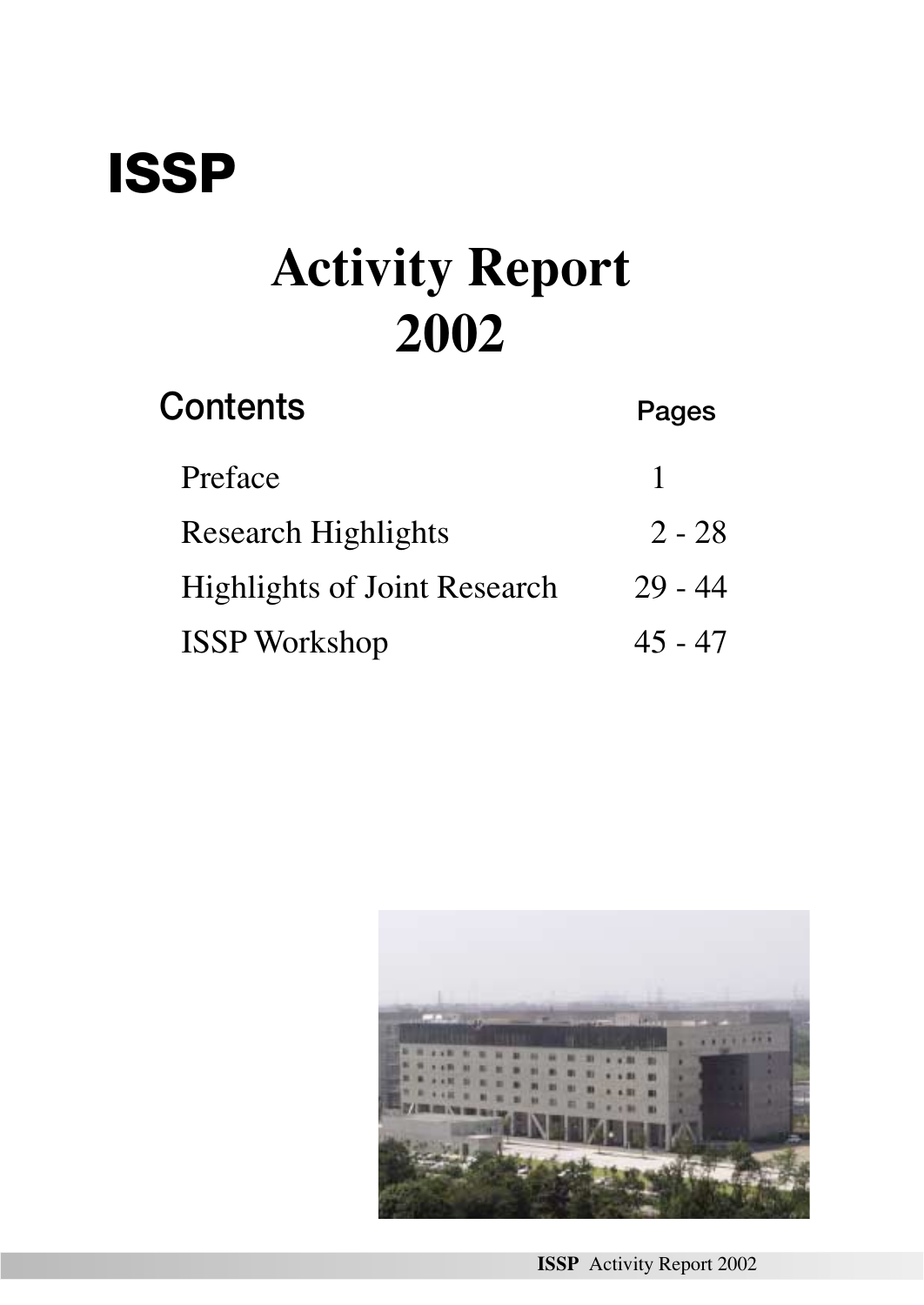## **PREFACE - Activity Report -**



The ISSP was established in 1957 based on the recommendation of the National Council of Japan to set up a new institute for condensed matter physics. The idea was to establish a top class research institute for experimental and theoretical studies of condensed matter and to promote cooperative research in the field throughout the country. Soon after the inauguration, the name of ISSP became recognized world-wide in the community of condensed matter physics.

Since then there have been two major changes in the history of the institute. The first was the reorganization of the institute in the mid-eighties. The system of divisions consisting of several groups was introduced and the project of the "Physics in extreme conditions'', which includes Ultra-High Magnetic Fields, Laser Physics, Surface Physics, Ultra-Low Temperatures, and Very High Pressures, was started. The second major change was the relocation of the ISSP to the new Kashiwa campus which was completed in 2000.

To make the status of the research activities public, new forms were introduced last year: Activity report A for research mostly by the staff of the ISSP and Activity report B for joint research conducted by the ISSP. This is the Activity Report for the fiscal year 2002 in the new style of a single volume but keeping the two sections A and B.

We are happy to receive any comments on the Report for the possible improvement of the research activities of the ISSP.

> August 31, 2003 **Kazuo Ueda**

**Director Institute for Solid State Physics The University of Tokyo**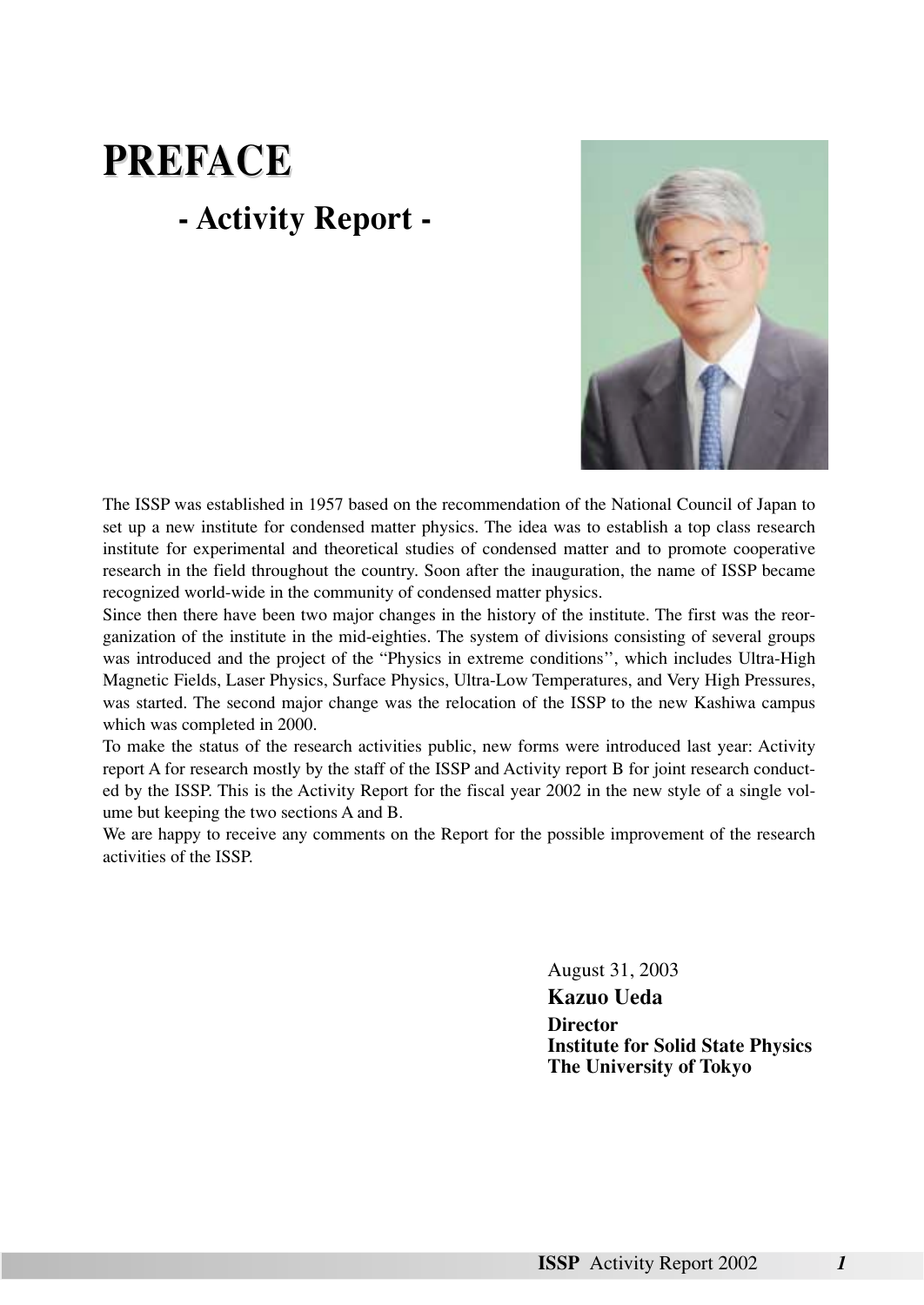## Section A Research Highlights

## **Spin Superstructures in the 1/8-Magnetization Plateau Phase of the 2D Orthogonal Dimer Spin System SrCu2(BO3)2**

#### **M. Takigawa and Y. Ueda**

The discovery of a spin-gap and magnetization plateaus [1] in the quasi two-dimensional orthogonal dimer spin system  $SrCu<sub>2</sub>(BO<sub>3</sub>)<sub>2</sub>$  stimulated vast amount of experimental and theoretical activities. The crystal structure realizes a stack of the two-dimensional Shastry-Sutherland spin model, for which the direct product of dimer singlets is the exact ground state. The triplet excitations are known to have an extremely small dispersion width. A striking property of  $SrCu<sub>2</sub>(BO<sub>3</sub>)<sub>2</sub>$  is the plateaus in the magnetization vs. field curve at fractional values (1/8, 1/4 and 1/3) of the fully saturated magnetization. It has been argued that the excited triplets with small kinetic energy localize due to repulsive interactions to form superlattices in the plateau phases, i.e., the Mott insulating state or Wigner crystal of magnetic excitations are realized. Since the nuclei on inequivalent Cusites in a superstructure should have different magnetic hyperfine fields, which can be observed by NMR, we have performed 65Cu and 63Cu NMR measurements at low temperature (35 mK) in the magnetic field up to 28 T using the facilities in the Grenoble High Magnetic Field Laboratory [2]. The field range covers the first 1/8 plateau state, which occurs for 27 – 28.5 T for the field applied perpendicular to the 2D layers.

Figure 1 shows the Cu NMR spectra at 26 T (inset) and at 27.6 T (main panel). Generally, one type of Cu-sites with a specific value of hyperfine field gives six NMR lines; three lines split by electric quadrupolar interaction for each of two isotopes  ${}^{65}Cu$  and  ${}^{63}Cu$ . The spectrum at 26 T can indeed be represented as superposition of such six lines, indicating that the magnetization is largely uniform. At 27.6 T near the middle of the 1/8 plateau, we observed completely different spectrum with large number of sharp peaks distributed over a wide frequency range, providing clear evidence for a magnetic superstructure breaking the translational symmetry.

We found that any satisfactory fitting of the spectrum requires at least 11 Cu sites with different hyperfine fields.







Fig. 2. Right part: Magnetization profile obtained by exact diagonalization of the Shastry-Sutherland model. Red (blue) circles indicate positive (negative)  $\langle S_z \rangle$ . The circle size represents the magnitude of  $\langle S_z \rangle$ . Left part: Histogram of the hyperfine field distribution. The middle panel (red) shows results of the fitting of the NMR spectrum (Fig. 2, red line). Long (short) lines indicate that the population of the site is 1/8 (1/16). The top panel is obtained from the calculated profile (right part) assuming only the on-site hyperfine coupling. The bottom panel shows the result when the transferred hyperfine couplings, denoted as B and C in the right part, are adjusted to best reproduce the experimental results.

An example is shown by the red line in Fig. 2. In particular, the six sharp lines in the red zone (105–165 MHz) are ascribed to the sites with the largest magnetization  $\langle S_z \rangle$ =0.30. Likewise the spectrum in the yellow zone (165-235 MHz) represents another site with  $\langle S_z \rangle$ =0.20. The rest of the spectrum comes from the sites with smaller hyperfine fields. The distribution of the hyperfine field obtained by this fitting is shown in Fig. 2 (middle panel in the left part). It should be noted that some sites have positive hyperfine fields, i.e., some spins are polarized opposite to the external field. Thus the magnetization oscillates within the unit cell of the superstructure.

By symmetry consideration, we can conclude that the unit cell of the superstructure has the rhomboid shape shown in Fig. 2. The number of inequivalent Cu sites for the rhomboid cell is eight for a single layer, but it may increase up to 16 depending on the pattern of stacking layers along the *c*axis. We found that other types of unit cell cannot produce as many as 11 sites.

The magnetization profile calculated by exact diagonalization of the Shastry-Sutherland model on a 16-spin cluster of the rhomboid cell is shown in Fig. 2. One can clearly recognize a building unit consisting of one strongly polarized dimmer surrounded by decaying oscillation of magnetization. This resembles the Friedel oscillation near impurities in metals. The distribution of the hyperfine fields derived from the calculatied magnetization profile captures the essential feature of the experimental results, indicating that such a magnetic superstructure is indeed realized in the 1/8 plateau phase.

#### **References**

[1] H. Kageyama *et al*., Phys. Rev. Lett. **82**, 3168 (1999). [2] K. Kodama *et al*., Science **298**, 395 (2002).

#### **Authors**

K. Kodama, M. Takigawa, M. Horvatic<sup>a</sup>, C. Berthier<sup>a,b</sup>, H. Kageyama, Y. Ueda, S. Miyahara<sup>b,c</sup>, F. Becca<sup>c</sup>, and F. Mila<sup>c</sup> <sup>a</sup>Grenoble High magnetic Field Labrqatory, CNRS-and MPI-KFK, bLaboratorie de Spectrométrie, Université Joseph Fourier, cInstitut de Physique Théorique, Université de Lausanne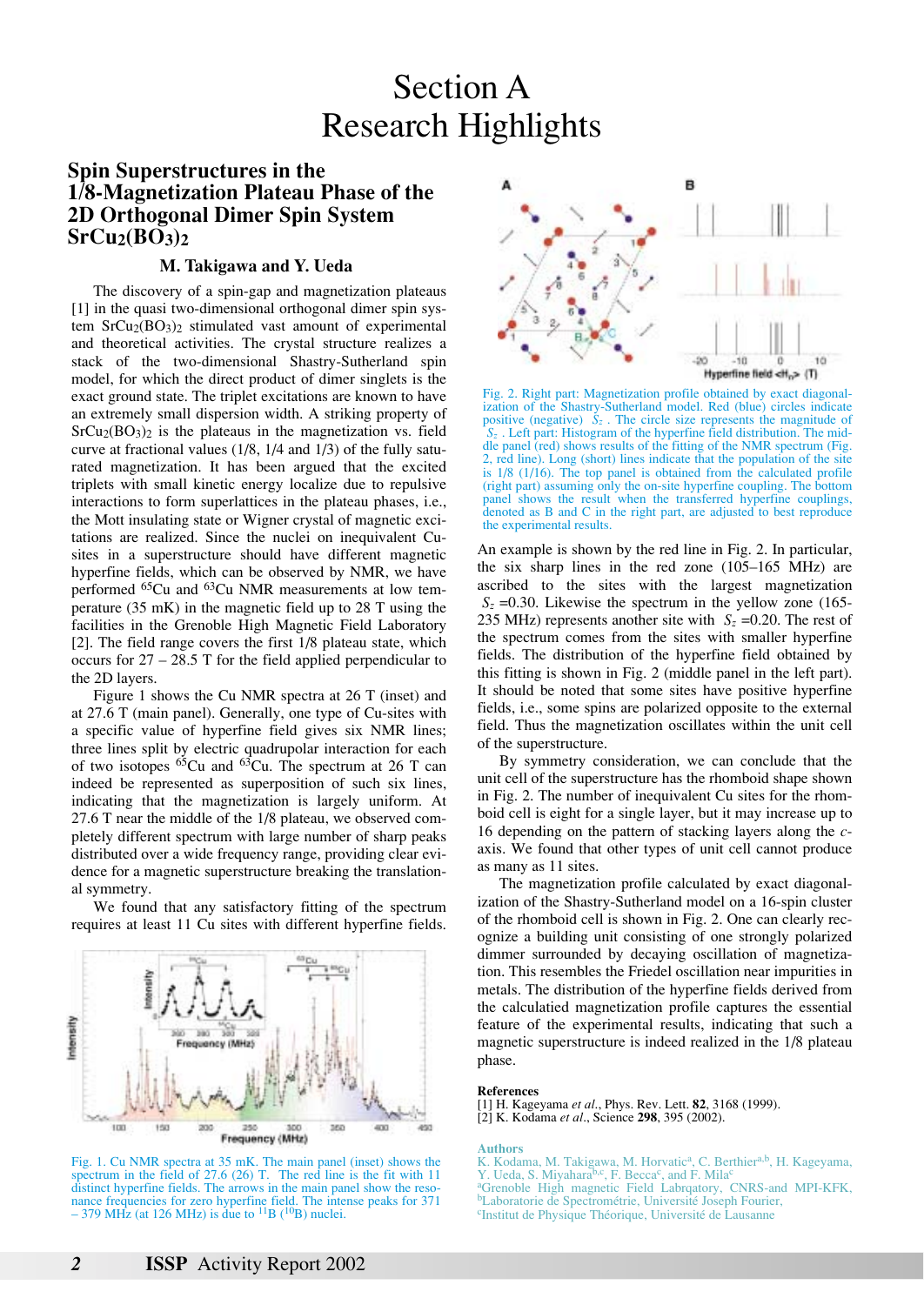## **Novel Superstructures in the Metal Ordered Manganite YBaMn<sub>2</sub>O<sub>6</sub>**

## **Y. Ueda and H. Yoshizawa**

The physics of manganese perovskites,  $A^{3+}_{1-x}A^{2+}_{x}MnO_3$ , is full of surprises. Emergence of various interesting phenomena such as colossal magnetoresistance is largely due to the versatility of the A site, which forms a wide range of solid solutions between cations with different valences and ionic sizes. This advantage provides us with an opportunity to systematically tune the doping level as well as the tolerance factor. However, such a partial substitution in turn causes a structural disorder, leading to quantitative discrepancy between experiment and theory or even masking some intrinsic features which should inhibit in a 'clean' system.

We have successfully obtained a new manganite perovskite free from a structural distortion, that is, YBaMn2O6 with the A site ordering in layers along the *c* axis. Among prominent features observed in this material are successive phase transitions containing four phases and an extremely high metal-insulator transition temperature (480 K). In order to obtain insight into the microscopic picture of the paramagnetic insulating (PI) phase below 480 K, we performed transmission electron microscopy (TEM) using JEOL EM2010 operated at 200 kV. At room temperature, we observed a superreflection represented as  $q_1=(1/4, 1/4, 0)_p$ , see Fig. 1(b). This can be explained in terms of a charge/orbital ordering (COO) of the CE type, which has been mostly observed for the disordered systems with *x* being close to 0.5. However, the  $[100]_p$ -zone electron diffractions shown in Fig. 1(a) further revealed another modulation,  $q_2=(0, 0, 1/4)$ <sub>p</sub>. Together with the result of Rietveld refinement of powder neutron/x-ray diffractions, we have concluded that the superstructure consists of planes of the CE type built up according to the sequence  $[\alpha \alpha \beta \beta...]$ , see Fig. 2 (a). This superstructure, which has been observed for



Fig. 1. High-resolution electron diffraction patterns of YBaMn<sub>2</sub>O<sub>6</sub> at RT obtained along (a) the  $[100]<sub>p</sub>$ -zone and (b)  $[001]<sub>p</sub>$ -zone axes, where the subscript p denotes the notation for the simple cubic perovskite.



Fig. 2. Proposed charge/orbital and spin ordering patterns in the PI and AFI phases, respectively.



Fig. 3. Neutron diffraction of YBaMn<sub>2</sub>O<sub>6</sub> at 250 K and 20 K, where the peaks are indexed according to the  $\sqrt{2a_p} \times \sqrt{2b_p} \times 2c_p$  unit cell.

the first time, should be strongly correlated to the Y/Ba order, since this can make 'orbital' interactions alternated, leading to the quadruplicate periodicity.

Figure 3 compares powder neutron diffraction patterns at 250 K and 20 K, obtained using the Kinken powder diffractometer, HERMES, at the Institute for Material Research, Tohoku University, installed at the JRR-3M reactor in JAERI, Tokai. The magnetic peaks at 20 K in the antiferromagnetic insulating (AFI) phase are characterized by the planes of the CE type with the 4-fold periodicity along the *c* axis. It is natural to consider again that interlayer magnetic interactions become alternated, ferro- and antiferromagnetic, as a result of the A site ordering. Interestingly enough, the *q*2 modulation in the PI phase disappears in the AI phase, indicating the COO pattern of either  $[αααα...]$  or  $[αβαβ...]$ . Transformation of the charge/orbital ordering would be mediated by the spin ordering. In other words, there is a close interplay between spins and orbitals.

#### **References**

[1] T. Nakajima *et al*., J. Phys. Chem. Solid **63**, 913 (2002). [2] H. Kageyama *et al.*, J. Phys. Soc. Jpn **72**, 241 (2003).

## **Authors**

H. Kageyama, T. Nakajima, M. Ichihara, Y. Ueda, H. Yoshizawa, K. Ohoyama <sup>a</sup>Tohoku University.

## **A Light-Emitting Diode Fabricated from Horse-Heart Cytochrome c**

### **H. Tajima and H. Akiyama**

Cytochrome c is a relatively low-molecular-weight protein which functions as an electron carrier in the living systems [1]. It belongs to the class of iron-porphyrin-containing proteins, such as hemoglobin, myoglobin, and catalase. The crystal structures of cytochrome c obtained from several living systems are similar at least around the iron-porphyrin which is called as heme c. Figure 1 shows the chemical structure of heme c. In this unit, the Fe atom which may exist in either the oxidized Fe(III) or reduced Fe(II) state, is axially coordinated by histidine (His) and methionine (Met) groups.

We have fabricated ITO/cytochrome c/Al junction from horse-heart cytochrome c. This junction works as a light-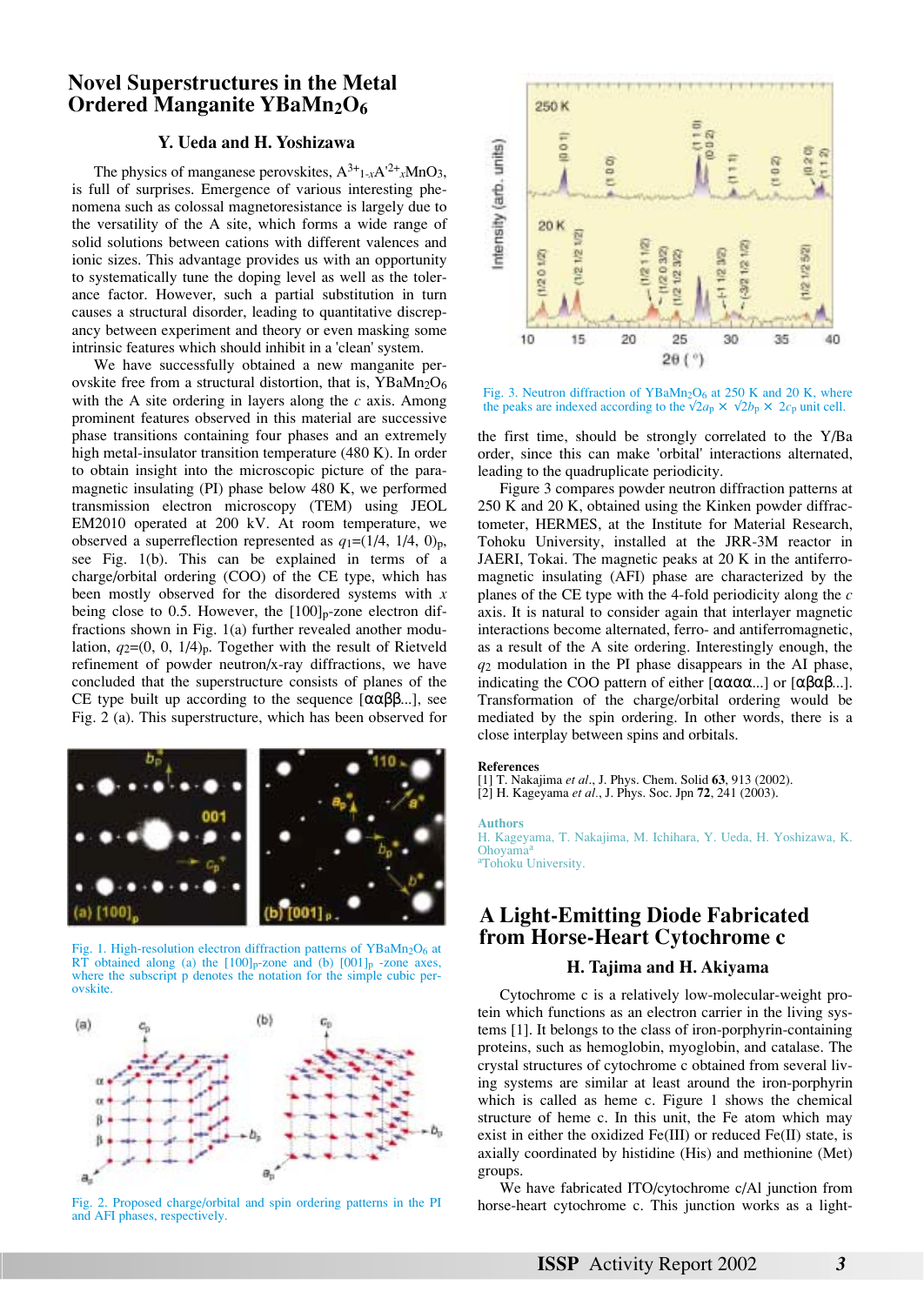

Fig. 1. Molecular structure of heme c (iron porphyrin) in cytochrome c. The abbreviations Met, His denote methionine, and histidine respectively.

emitting diode [2]. Figure 2 shows the absorption spectrum of the cytochrome c film on a glass plate and the typical electro-luminescence (EL) spectrum of the diode.

The EL spectrum exhibits peaks around 530 nm and 690 nm, and a weak shoulder around 410 nm. The 410 nm band corresponds to the Soret band, and the 530 nm band to the Q band. The shape of the EL spectrum is completely different from either the absorption spectrum [3] or the photoluminescence (PL) spectra [4]. (The oxidized cytochrome c does not show any fluorescence, and the reduced cytochrome c shows a very low yield of the Q band fluorescence when excited in the Soret or Q band.)

Most interesting result obtained in this study is the observation of the strong and broad band around 690 nm in the EL spectrum. This emission band consists of several peaks. The corresponding band very weakly appears in the absorption spectrum. Up to now, there is no report for the observation of this band in the PL experiment. The absorption band around 690 nm is assigned to the charge-transfer excitation between Fe in the porphyrin ring and the Met ligand (See Fig. 1) [3]. Therefore, the appearance of this band in the EL spectrum suggests that the interaction between Fe and Met ligand plays a crucial role in the electrical conduction in the cytochrome c film.



Fig. 2. The typical EL spectrum of the ITO/cytochrome c/Al junction and the absorption spectrum of a cytochrome c film formed on a glass plate.

#### **References**

[1] Robert A. Scott and A. Grant Mauk ed., "Cytochrome c",

University Science Books, Sausalito, California, 1996.

- [2] H. Tajima, S. Ikeda, M. Matsuda, N. Hanasaki, Ji-Won Oh, H. Akiyama, *Solid State Commun.,* **126**, 579 (2003).
- [3] W. A. Eaton, R. M. Hochstrasser, *J. Chem. Phys*., **46**, 2533 (1967).
- [4] P. M. Champion, R. Lange, *J. Chem. Phys*., **73**, 5947 (1980).

**Authors** 

H. Tajima, S. Ikeda, M. Matsuda, N. Hanasaki, Ji-Won Oh, H. Akiyama

## **Local and Reversible Restructuring on a Ge(001) Surface Driven by STM below 80 K**

## **F. Komori and Y. Yoshimoto**

Reversible control of local surface superstructures by STM is expected on the ground state  $c(4\times2)$  reconstructed surface of  $Ge(001)$  as well as  $Si(001)$  because the energy difference between the ground state and the  $p(2\times2)$  structure is estimated to a few meV/dimer [1]. We have demonstrated that the surface reconstruction on Ge(001) is locally and reversibly changed between  $c(4\times2)$  and  $p(2\times2)$  by controlling the sample bias voltage,  $V_b$ , of a scanning tunneling microscope (STM) below 80 K. The *c*(4×2) structure is observed with  $V_b \leq 0.7$  V while the  $p(2\times2)$  with  $V_b \geq 0.8$  V. Moreover, the both structures can be kept under scanning the surface with  $|V_b|$ <0.6 V after fixing the surface structure of a local area by scanning there with a higher  $|V_b|$ . Figures 1 shows successive local modifications of the surface. After taking the image shown in Fig.  $1(a)$ , the area A in the figure was scanned with  $V_b=0.8$  V to change from  $c(4\times2)$  to  $p(2\times2)$ . The result is shown in Fig. 1(b). The change along the dimer row continued to the outside of the scanning area. Then we scanned the area B in Fig. 1(b) to form another  $p(2\times2)$  area as shown in Fig. 1(c). The reverse change from  $p(2\times2)$  to  $c(4\times2)$  was done by scanning the area C in Fig. 1(c) with  $V_b$ =-0.7 V. In this case, we had to scan all of the desired  $p(2\times2)$  area because the change to  $c(4\times2)$  was limited nearby the area of the scanning along the dimer row. The



Fig. 1. (a-d) Successive STM images of the same area  $(22.5 \times 10$  $nm^2$ ) of a Ge(001) surface at 80 K with  $V_b$ =-0.2V. The square areas "A" in (a) and "B" in (b) were scanned with  $V_b=0.8$  V to change the local structure from  $c(4\times2)$  to  $p(2\times2)$  after taking each image. The surface after scanning "A" is shown in (b), and that after scanning "B" is in (c). The rectangular area "C" in (c) was scanned with  $V_b$ = 0.7 V to change it from  $p(2\times2)$  to  $c(4\times2)$ . The surface after scanning the area "C" is shown in (d). (e) A schematic showing the observed structures depending on the bias voltage and the change direction.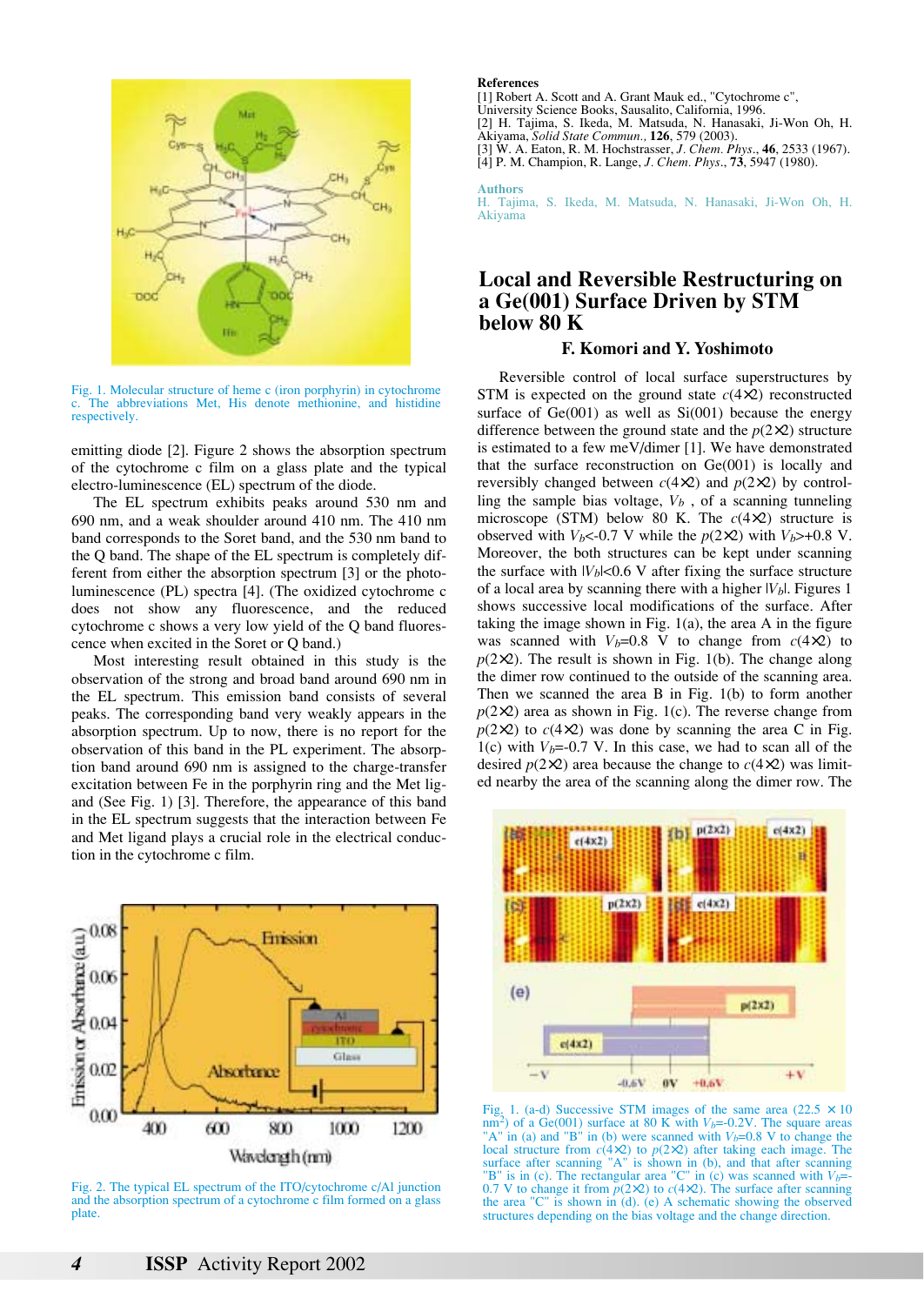

Fig. 2. When the surface is positively biased under the STM tip, the negatively charged upper-atoms of the dimers are electro-statically pushed toward the subsurface by the tip, and the lower-atoms are pulled toward the tip. Consequently, the dimer buckling becomes smaller. This makes the difference of the subsurface strain energy between  $c(4\times2)$  and  $p(2\times2)$  structures smaller than that of the dipole energy among buckled dimers. Thus for the positively biased surface, the  $p(2\times2)$  structure is favored by the gain of the dipole energy, and can be the ground state.

annihilation of  $p(2\times2)$  is shown in Fig. 1(d). The observed structure is summarized in Fig.1(e). The bistability between  $p(2\times2)$  and  $c(4\times2)$  on  $V_b$  is attributed to the changes in two competing energies determining the structure; the electric dipole energy among the Ge dimers, and that of the subsurface lattice strain. The upper atom of the Ge dimer is negatively charged, and the dipole energy for  $p(2\times2)$  structure is smaller than that for  $c(4\times2)$ . On the other hand, the strain energy for  $p(2\times2)$  is larger than that for  $c(4\times2)$ . Both are affected by the electric field between the tip and the surface as schematically shown in Fig.2. For the positively biased surface, the  $p(2\times2)$  structure is favoured by the gain of the dipole energy, and can be the ground state. On the other hand, under the negative  $V_b$ , the buckling of the dimers is increased by the electric field, and the  $c(4\times2)$  structure is more favoured. The current dependence of the transition indicates that an inelastic scattering process during the electron tunnelling induces the transition under the electric field by STM.

#### **Reference**

[1] Y. Yoshimoto *et al*., Phys. Rev. B**61**, 1965 (2000).

**Authors** Y. Takagi, Y. Yoshimoto, K. Nakatsuji and F. Komori

## **Development of an Opposed-Anvil Type Apparatus for High Pressure-Temperature Melting Experiments**

## **T. Yagi**

A high pressure-temperature apparatus capable for uniform melting experiments at very high pressures is developed. Use of double stage multi-anvil apparatus made it possible to perform well controlled high pressure-temperature experiments up to about 25 GPa. Although the pressure range is further extended recently by the use of sintered diamond as anvil material, multi-anvil system has various difficulties when experiments above 40 GPa are tried. Opposed-



Fig. 1. Schematic diagram of the whole view (above) and sample chamber (below) of the opposed-anvil type apparatus using sintered diamond.

anvil type apparatus has much simple structure and has high potential to extend pressures, as is clear from diamond-anvil apparatus. In diamond anvil, however, uniform and stable heating of the sample is extremely difficult, because of the intrinsic nature of laser heating. Here we used an opposedanvil apparatus adopting sintered diamond as anvil material, and developed sample assembly to make uniform and stable heating by resistance heating. Fig. 1 is the schematic diagram of the sample assembly. The heater material is a mixture of TiC and diamond powder hardened by adding small amount of epoxy resin. All the small parts were prepared by a laser machining system, which enables us to make small size machining with high precision. Heater material, sample chamber, and electrodes thus prepared are stacked in the hole of the pressure transmitting medium made of a mixture of MgO and diamond, and then compressed by two sintered diamond anvils. By running an electric power of about 200 W to this assembly, temperature higher than 2000 K can be achieved. Fig.2 is an example of the sample recovered from



Fig. 2. SEM photograph of the cross section of the sample recovered from high pressure-temperature experiment. Three photographs at the top are the enlarged pictures of various small parts. Various features of crystal growth, formation of immiscible liquid, and reactions among ZrO2, TiC, Mo, and Re can be seen.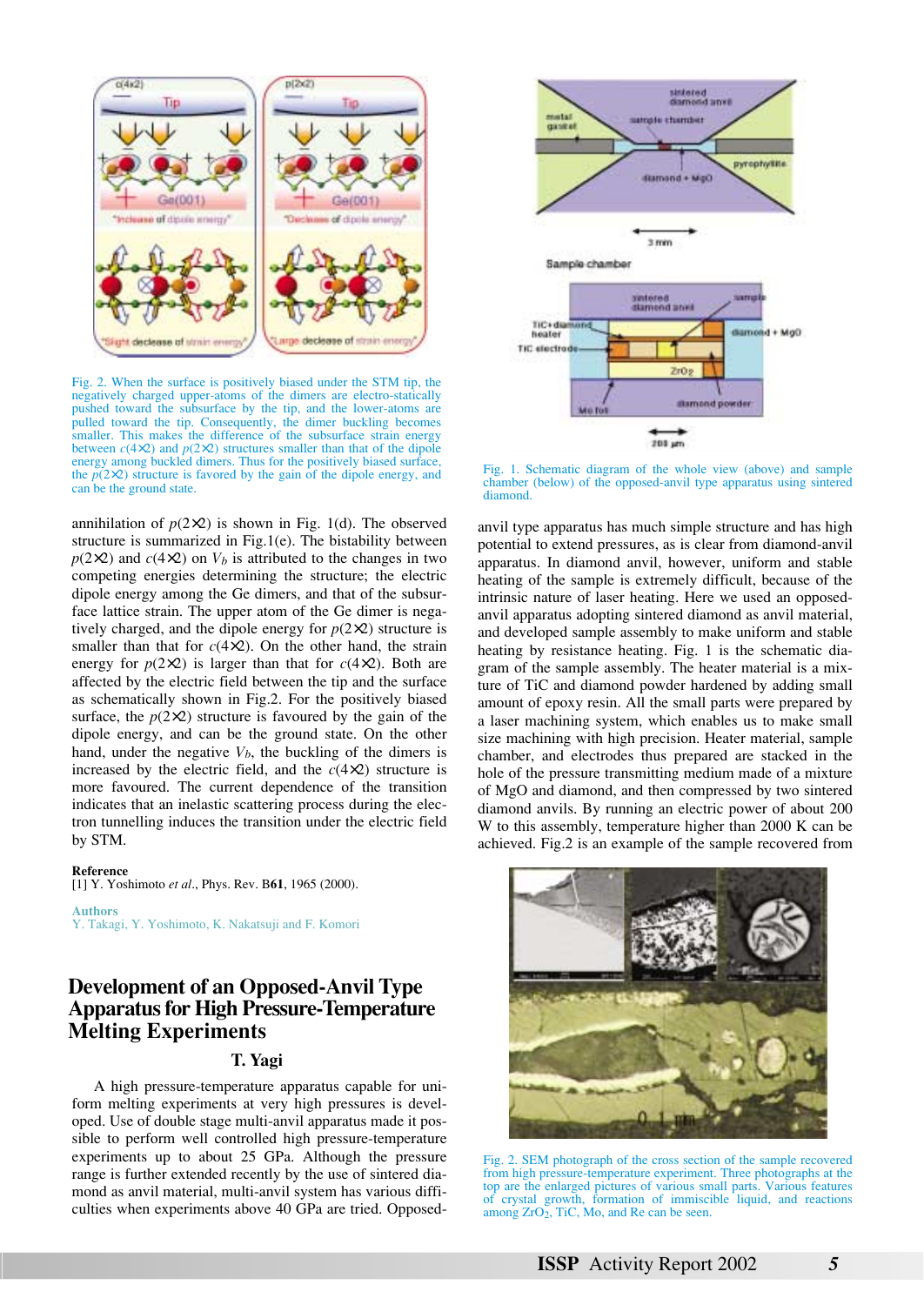high pressure-temperature experiments, which show a mixture of TiC, ZrO2, Mo, and Re, melted at pressures above 30 GPa. This is a preliminary test and further extension of the pressure range is expected but this figure show high potential to make melting experiment at very high pressure using this new apparatus. Further development to make quantitative analysis of pressure and temperature are in progress by combining with a synchrotron radiation.

**Authors** T. Yagi, H. Goto, D. Rubie<sup>a</sup>, and D. Frost<sup>a</sup> aUniversity of Bayreuth

## **Superconducting Gap Structure of Unconventional Superconductors**

## **Y. Matsuda**

Nodes of the superconducting gap functions are often important hallmarks for unconventional superconductors. Despite the fact that the gap functions have immediate bearings on the pairing mechanism, we have for most of the unconventional superconductors been lacking detailed knowledge on its structure, especially the direction and type of nodes present. A recent series of experiments carried out by our group have demonstrated that the low temperature thermal transport measurements in magnetic field rotated in various directions is a powerful tool for probing such nodal structures. We proved the superconducting gap structures of 2D superconductors  $(1)$  spin triplet Sr<sub>2</sub>RuO<sub>4</sub>,  $(2)$  heavy fermion CeCoIn5, (3) organic  $\kappa$ -(BEDT-TTF)2Cu(NCS)2, the 3D superconductor (4) borocarbide  $YNi<sub>2</sub>B<sub>2</sub>C$  and (5) the new heavy fermion  $Pros_4Sb_{12}$ , by the low temperature thermal transport measurements. The gap functions of  $Sr<sub>2</sub>RuO<sub>4</sub>$ , CeCoIn<sub>5</sub> and  $\kappa$ -(BEDT-TTF)<sub>2</sub>Cu(NCS)<sub>2</sub>, have line nodes which are shown in Figures below. We also obtained evidence for the existence of point nodes for YNi2B<sub>2</sub>C and  $Pros<sub>4</sub>Sb<sub>12</sub>$  shown in Figures below. For  $Pros<sub>4</sub>Sb<sub>12</sub>$  we observed an unexpected multiple superconducting phases.



Fig. 1. Superconducting gap structure of unconventional superconductors, which are proved by the low temperature thermal transport measurements.

**References**

- [1] K. Izawa *et al*., Phys. Rev. Lett. **86**, 2653 (2001).
- [2] K. Izawa *et al*., Phys. Rev. Lett. **84**, 057002 (2001).
- [3] K. Izawa *et al*., Phys. Rev. Lett. **88**, 027002 (2002).
- [4] K. Izawa *et al*., Phys. Rev. Lett. **89**, 137006 (2002). [5] K. Izawa *et al*., Phys. Rev. Lett. **90**, 117001 (2003).
- 

**Authors** Y. Matsuda and K. Izawa

## **Field-Induced Ordering in the Heavy-Electron Superconductor PrOs4Sb12**

### **T. Sakakibara**

The cubic skutterudite compound  $Pros<sub>4</sub>Sb<sub>12</sub>$  has recently been attracting much interest because it is the first Pr-based heavy-electron superconductor that is most probably of unconventional type  $[1,2]$ . In PrOs<sub>4</sub>Sb<sub>12</sub>, the Van Vleck behavior of the magnetic susceptibility suggests that the crystalline-electrical-field (CEF) ground state is either a non-magnetic doublet or a singlet [3]. The heavy electron behavior has often been discussed in relation to a quadrupolar Kondo effect assuming the doublet ground state of  $Pr<sup>3+</sup>[1,3]$ . Identification of the CEF ground state of this system is of importance for understanding the formation of the heavy-electron state in this system, but the situation seems to be still controversial [3,4]. In order to gain further insight into this issue, we examined the field-induced ordering in PrOs4Sb12 [5] which has recently been revealed for *H*||[100] by the specific heat measurements [4]. Since this type of phase diagram has never been observed in Ce-based heavy fermion compounds, the origin is considered to be specific to the 4*f* electronic state of  $Pr<sup>3+</sup>$ .

Field-induced phase transitions can be seen most clearly in the differential susceptibility data *dM*/*dH*, some examples of which are shown in Fig. 1 for *H*||[110]. Here the transition to the ordered phase (A-phase) is marked by a jump in *dM*/*dH* at ~50 kOe (thick arrows). A transition from the Aphase to a paramagnetic state can also be seen at ~110 kOe. For this direction, we observed additional peaks in *dM*/*dH* at  $H_1$  and  $H_2$  within the A-phase, possibly due to certain changes in the ordered structure.



Fig. 1. Differential susceptibility of PrOs<sub>4</sub>Sb<sub>12</sub> for *H*||[110], obtained at  $T = 0.06$  K $\sim 0.68$  K. The field-induced ordering is marked by a jump in *dM*/*dH* as shown by thick arrows. Two distinct peaks are observed in *dM*/*dH* at *H*1 and *H*2 within the ordered phase, suggesting some changes in the ordered structure. The sharp structures below *H*c2 are due to the peak effect. Small oscillations seen above 8 T are the de Haas-van Alphen effect.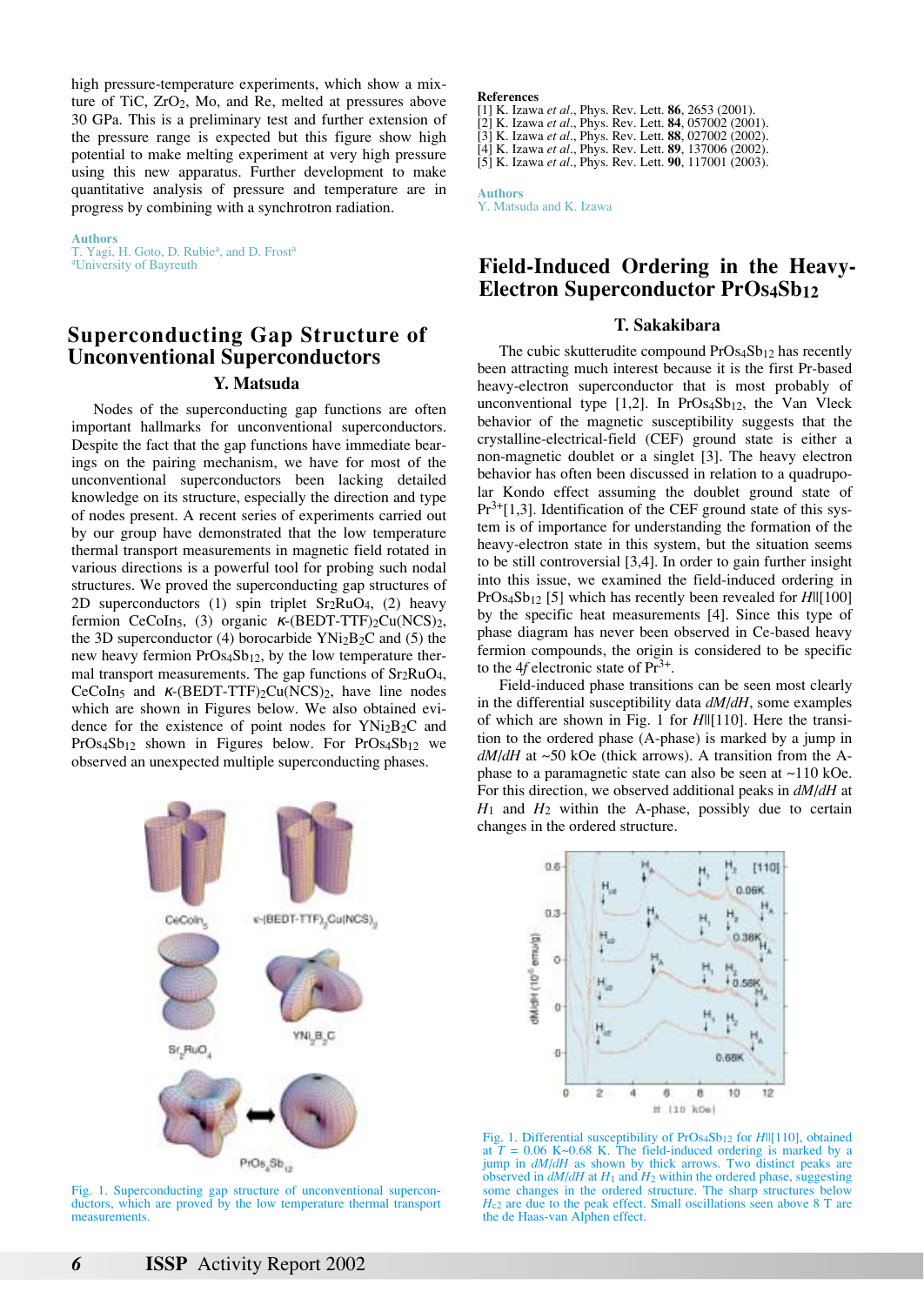

Fig. 2. *H-T* phase diagram of PrOs<sub>4</sub>Sb<sub>12</sub> with *H*||[100], [110] and [111] as indicated. Field-induced ordered phase (A-phase) is observed for all the principal directions. Double superconducting transition is observed at low field. No strong anisotropy is found for the superconducting state.

We continued the measurements also for the other directions, and obtained the field-temperature phase diagrams as shown in Fig.2 [5]. It should be emphasized that the ordered phase is observed for all the principal directions. The transition temperature  $T_A(H)$  is somewhat anisotropic, being lowest (highest) for *H*||[110] ([100]). We also confirmed that the A-phase closes at high fields, except for *H*||[100] where the upper border was not observed because of the present experimental limitation. The field-induced ordering is considered to result from a level crossing of the Zeeman split CEF states as well as intersite multipole interactions. It can be shown that the presence of A-phase, irrespective of field direction, is incompatible with the doublet ground state model, indicating that the CEF ground state of this system is a  $\Gamma_1$  singlet [5]. This implies that the CEF excited state (triplet) existing at  $~6$  K above the ground state is responsible for the heavy-electron formation. As for the superconducting state, we observed that the double transition at  $T_{c1}=1.85$  K and  $T_{c2}=1.75$  K recently reported in the specific heat measurement [3] extends to lower temperatures down to T≈0 [5]. PrOs4Sb12 exhibits rich phase diagrams. Further experiments are in progress to understand this interesting system.

#### **References**

- [1] E.D. Bauer *et al*., Phys. Rev. B **65**, 100506(R) (2002).
- [2] K. Izawa *et al*., Phys. Rev. Lett. **90**, 117001 (2003).
- [3] R. Vollmer *et al*., Phys. Rev. Lett. **90**, 057001 (2003).
- [4] Y. Aoki *et al*., J. Phys. Soc. Jpn. **71**, 2098 (2002).
- [5] T. Tayama *et al*., J. Phys. Soc. Jpn., **72**, 1516 (2003).

#### **Authors**

. Tayama, T. Sakakibara, H. Sugawara<sup>a</sup>, Y. Aoki<sup>a</sup> and H. Sato<sup>a</sup> aDepartment of Physics, Tokyo Metropolitan University

## **Giant Negative Magnetoresistance in TPP[FeIII(Pc)(CN)2]2 and the Related Compounds**

## **H. Tajima**

A search for a new function based on the interplay between local magnetic moments and conduction electrons is a current topic in the field of molecular conductors. Most of research works concern charge-transfer complexes com-



Fig. 1. Field dependence of the electrical resistance of TPP[Fe<sup>III</sup> (Pc)(CN)2]2 at 20 K. The field is applied parallel to the *a*-axis. The inset shows the crystal structure. Note that the resistance decreases less than 1 % of the zero-field value.

posed of inorganic anions having local magnetic moments and molecular donors affording  $\pi$ -conduction electrons. The key to synthesize such compounds is the strength of the  $d-\pi$ interaction (the interaction between local magnetic moments and  $\pi$ -conduction electrons). In the case of the charge-transfer complexes above mentioned, however, this strength is determined by the crystal structure whose design is still beyond control. One of the ways to solve this problem is to synthesize charge transfer complexes by using the molecules, where the strong  $d-\pi$  interaction is self-contained. In this context, we are studying a new series of charge-transfer salts containing the axial-substituted phthalocyanine (Pc),  $[Fe^{III}(Pc)(CN)_2]$ , where the strong  $d-\pi$  interaction is selfcontained. Interestingly, all the conducting salts containing  $[Fe^{III}(Pc)(CN)_2]$ <sup>-</sup>  $(TPP[Fe^{III}(Pc)(CN)_2]_2$  [1, 2],  $PXX[Fe^{III}(Pc)(CN)_2]$  [3],  $PTMA_x[Fe^{III}(Pc)(CN)_2]$ y(MeCN) [4], TPP[Fe<sup>III</sup><sub>0.3</sub>Co<sup>III</sup><sub>0.7</sub>(Pc)(CN)<sub>2</sub>]<sub>2</sub>[5]) exhibit the anisotropic giant negative magnetoresistance.

Recently, we found the resistivity of  $TPP[Fe^{III}(Pc)(CN)_2]_2$ decreases down to less than 1 % of the zero-field value under the magnetic field of 38 T. (See Figure 1.) This decrease is not due to a phase transition.

Figure 2 shows the normalized resistivity of TPP[Fe<sup>III</sup>(Pc)(CN)<sub>2</sub>]<sub>2</sub> plotted versus magnetic field at vari-



Fig. 2. Normalized resistivity of TPP[Fe<sup>III</sup>(Pc)(CN)<sub>2</sub>]<sub>2</sub> plotted versus field at various temperatures. Note that the negative magnetoresistance is observed even at 70 K.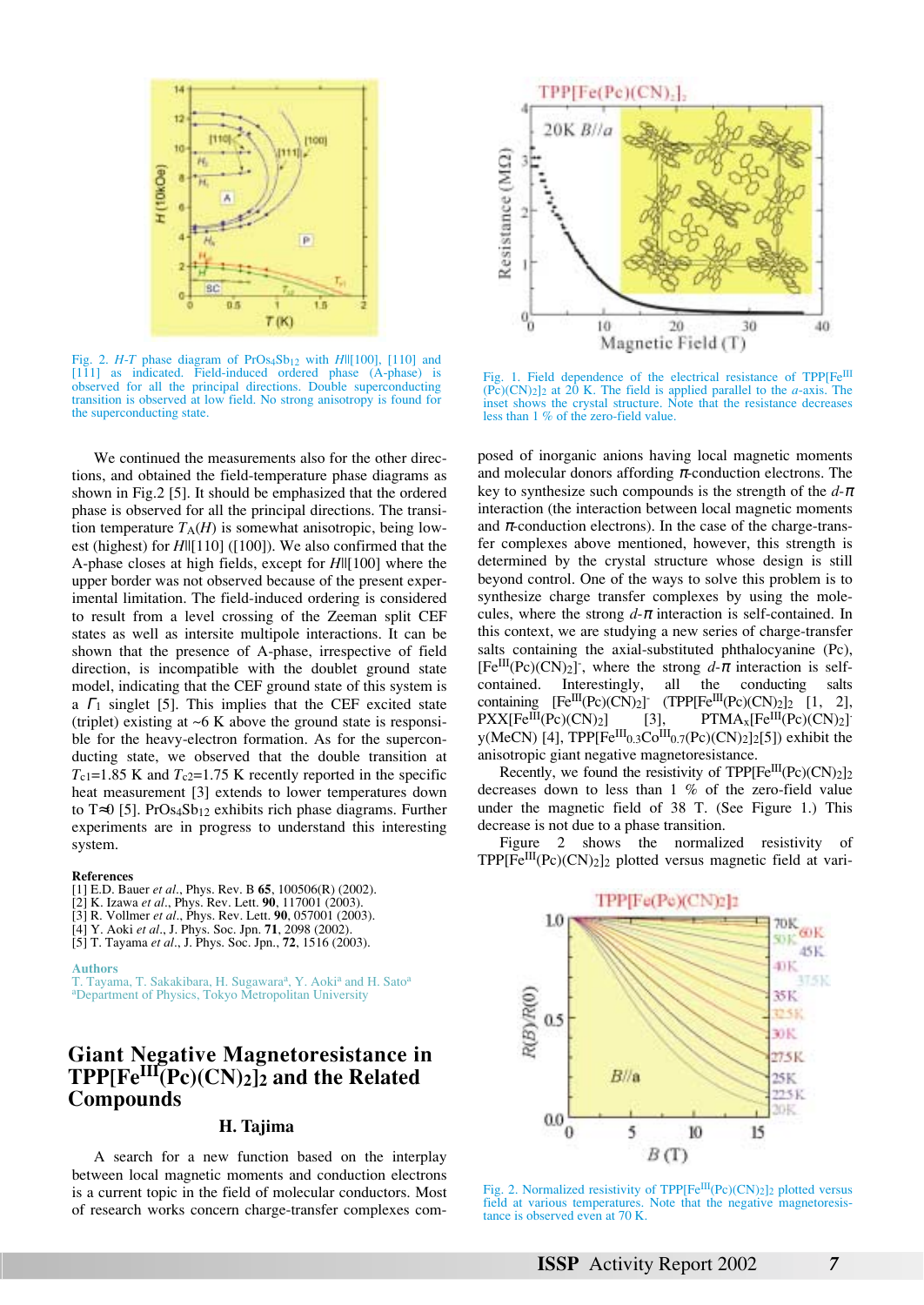ous temperatures. As can be seen from this figure, the negative magnetoresistance is observed even at 70 K.

#### **References**

- [1] M. Matsuda, T. Naito, T. Inabe, N. Hanasaki, H. Tajima, T. Otsuka, K. Awaga, B. Narymbetov, and H. Kobayashi, *J. Mater. Chem*. **10**, 631 (2000).
- [2] N. Hanasaki, H. Tajima, M. Matsuda, T. Naito, T. Inabe, *Phys. Rev. B* **62**, 5839 (2000).
- [3] N. Hanasaki, M. Matsuda, H. Tajima, T. Naito, T. Inabe, *Synth. Met*., **133**, 519 (2003).
- [4] M. Matsuda, T. Naito, T. Inabe, N. Hanasaki, H. Tajima, *J. Mater. Chem*. **11**, 2493 (2001).
- [5] H. Tajima, N. Hanasaki, M. Matsuda, F. Sakai, T. Naito, T. Inabe, *J. Solid State Chem*., **168**, 509 (2002).

#### **Authors**

N. Hanasaki, M. Matsuda, K. Masuda, H. Tajima, E. Ohmichi, T. Naito<sup>a</sup>, T. Inabe<sup>a</sup>

<sup>a</sup>Division of Chemistry, Graduate School of Science, Hokkaido **University** 

## **Metallic States in the Novel Hydrogen-Bonded System:**β**"-(CnDT-EDO-TTF)2X**  $(n = 5, 6, 7)$

#### **H. Mori**

In molecular conductors, it is of a great importance to control a molecular arrangement, which determines the electronic state of the charge transfer (CT) salt. However, the intermolecular interactions are generally small, so that to obtain only the desired phase among the polymorphism is usually difficult.

In organic solids, the hydrogen bond is known to afford relatively large intermolecular interactions [1], by use of which a molecular arrangement would be preferentially constructed. Moreover, the strength and dimensionality of the hydrogen-bonded network would be controllable by the



Fig. 1. Molecular structures of CnDT-EDO-TTF.



Fig. 2. Crystal structure of  $\beta$ "-(C6DT-EDO-TTF)<sub>2</sub>PF<sub>6</sub>. The intermolecular CH…O contacts (< 2.89 Å) are indicated by the dotted lines. The hydrogen network spreads in the two-dimensional (2D) plane. Consequently, the peudo-2D electronic state is constructed.



Fig. 3. Temperature dependences of electrical resistivities for  $β''$ -(CnDT-EDO-TTF)<sub>2</sub>AsF<sub>6</sub>. The resistivity of the *n* = 5 salt is pro-<br>portional to  $~\sim T^{2.4}$ , suggesting the electron-correlated system. The resistivity change from the  $n = 6$  to the 5 salt indicates the chemical pressure effect in substitution of the steric hindrance part of the molecule.

introduction of a steric hindrance part to the molecule, so as to regulate the electronic state from an insulator, a superconductor, to a metal. Therefore, we synthesized a novel series of CnDT-EDO-TTF  $(1 - 4; n = 5 - 8$  in Fig. 1) containing cycloalkylene and ethylenedioxy groups, owing to function as a hydrogen bond (CH··O) and a steric hindrance, and carried out the crystal structure analyses, the band calculations, and electrical conductivities of  $D_2X$  ( $D = 1 - 4$ ) to clarify the electronic state of this system.

The crystal structure analyses of the prepared single crystal,  $\beta$ <sup>"</sup>-2<sub>2</sub>PF<sub>6</sub>, revealed the layered structure composed of the donor and the anion sheets. In the donor layer, the CH $\cdots$ O contacts (< 2.89 Å) between cycloalkylene and ethylendioxy groups are observed and the two-dimensional hydrogen-bonded network spreads in the *ac* plane. (Fig. 2) Consequently, the calculated overlaps along the molecular  $0^\circ$ ,  $30^\circ$ , and  $60^\circ$  directions are large enough to construct a pseudo-two dimensional Fermi surface. In addition, the analogues,  $β''$ -(CnDT-EDO-TTF)<sub>2</sub>X (*n* = 5, 6, 7, X = PF<sub>6</sub>,  $AsF<sub>6</sub>$ ), have the similar donor arrangement in use of hydrogen-bonded interactions.

In order to compare the electronic states of  $\beta$ "-(CnDT-EDO-TTF)<sub>2</sub>AsF<sub>6</sub> ( $n = 5, 6, 7$ ), the electrical resistivity measurements were carried out. As shown in Fig. 3, the resistivity of  $\beta$ "-**1**<sub>2</sub>AsF<sub>6</sub> is proportional to ~ $T^{2.4}$ , suggesting the electron-correlated system. The typical example of the correlated system is  $\kappa$ -ET<sub>2</sub>X [2]. In the most pressurized condition, the resistivity behavior corresponds to that of the  $n = 5$  salt. With releasing the pressure, the convex resistivity curve like that of the  $n = 6$  salt was observed. Therefore, the chemical pressure effect could be realized in  $\beta$ "-(CnDT-EDO-TTF)<sub>2</sub>X (*n* = 5, 6) in the two-dimensional hydrogen-bonded network.

#### **References**

- [1] G. R. Desiraju, Acc. Chem. Res., **29**, 441-449 (1996).
- [2] H. Urayama-Mori, H. Yamochi, G. Saito, K. Nozawa, T. Sugano, M. Kinoshita, S. Sato, K. Oshima, A. Kawamoto, and J. Tanaka, Chem. Lett., **1988**, 55; K. Kanoda, Physica C, **282-287**, 299 (1997).

#### **Authors**

H. Suzuki, M. Suto, K. Yamashita, T. Maejima, S. Kimura, H. Mori, H. Moriyama<sup>a</sup>, Y. Nishio<sup>a</sup>, and K. Kajita<sup>a</sup>

aToho University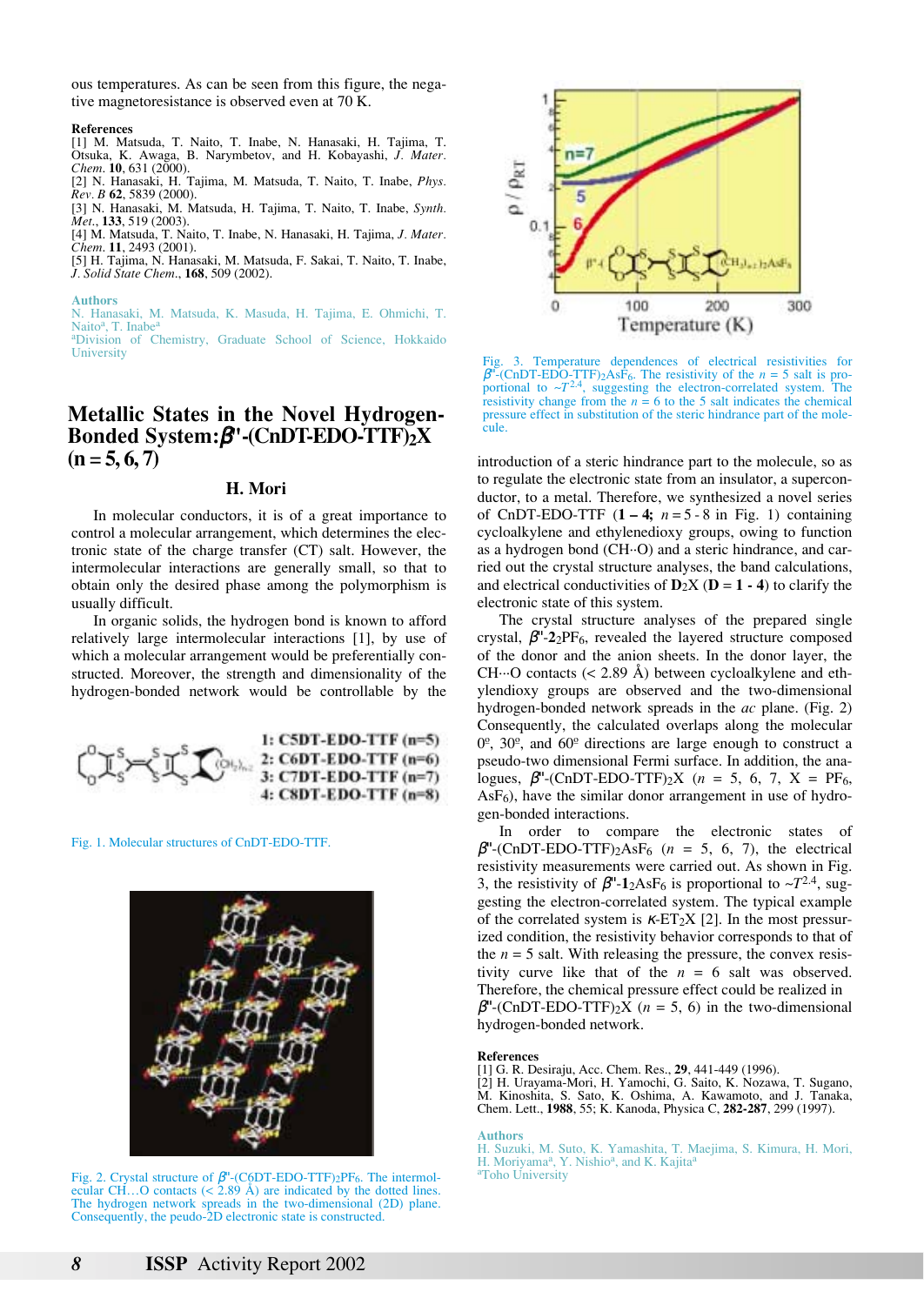## **Theory of Nonequilibrium Kondo Effect in a Quantum Dot**

## **K. Ueda**

Recently it has been established that the Kondo effect is relevant to the transport property through a quantum dot. Clearly a new feature of the Kondo transport compared with the usual Kondo effect of magnetic impurities is the nonequilibrium nature, since the current is measured with a finite bias voltage.

To treat the correlation effect, the second order perturbation theory with respect to the Coulomb interaction *U* in the dot [1] has been used as one possible method. According to this theory the Kondo resonance is simply suppressed by a finite voltage and does not show any particular structure in the nonequilibrium situation. However, it is not clear whether the second-order perturbation theory works well in the nonequilibrium conditions. On the other hand, the noncrossing approximation (NCA) has predicted the double peak structure at the chemical potentials of both leads [2]. This result was obtained also by other approaches, the equation of motion [2], a real-time diagrammatic formulation [3] and scaling method [4]. Moreover the splitting of the Kondo peak was successfully observed by introducing a potential difference in the source lead [5]. These are favorable results for the splitting of the Kondo resonance by a finite bias voltage.

It is still not clear how the effects of the double peak structure, if it is true, appear in the differential conductance. Moreover concerning the NCA it is well known that the analyticity is broken in the low temperature limit. Thus one cannot discuss the conductance in the unitary limit by the NCA. In this situation it is clearly necessary to study the nonequilibrium Kondo effects by a better theoretical approach.

We have developed a theory of quantum transport through a dot under finite voltage by using the perturbation theory up to the fourth order of *U* based on the Keldysh formalism.

- 1) The density of states is shown in Fig.1 in units of  $1/\pi\Gamma$ . With a small voltage, the Kondo peak is suppressed but still keeps a single peak with additional broadening. A remarkable result of the theory is that the Kondo peak splits into double peaks near the chemical potentials of the two leads when the bias voltage exceeds the Kondo temperature,  $k_B T_K$ .
- 2) In Fig.2 the differential conductance as a function of bias voltage is shown in units of  $2e^2/h$  for various values of *U*/Γ. It is seen that the new peak appears for large *U*,  $U/\Gamma$  = 6 between the zero-bias peak and the broad peak at







Fig. 2. The differential conductance in the unit of  $2e^2/h$  is denoted about various values of *U*/Γ. The zero-bias peaks reach to 2*e*2/*h* in the unitary limit for the symmetric case. The anomalous peak in  $eV > k_B T_K$  is developed with increasing  $U/\Gamma$  in addition to the zero bias peak.

around *eV*~*U*. The new peak appears when the bias voltage exceeds the Kondo energy.

3) It may be possible to speculate that the present results are relevant to the 0.7 conductance anomaly. In experiment [6], it is clearly demonstrated that the crossover between the region of the conductance of the unitary limit and the 0.8 plateau region takes place around the Kondo temperature. This result is consistent with the prediction of the present study.

#### **References**

- [1] S. Hershfield *et al*., Phys. Rev. Lett. **67**, 3720 (1991); Phys. Rev. B. **46**, 7046 (1992)
- [2] Y. Meir, N. S. Wingreen and P. A. Lee, Phys. Rev. Lett. **70**, 2601 (1993); N. S. Wingreen and Y. Meir, Phys. Rev. B. **49**, 11040 (1994).
- [3] J. König *et al*., Phys. Rev. B **54**, 16820 (1996).
- [4] A. Rosch *et al*., Phys. Rev. Lett. **87**, 156802 (2001); condmat/0202404.
- [5] S. De Franceschi *et al*., Phys. Rev. Lett. **89**, 156801 (2002).
- [6] S. M. Cronenwett *et al*., Phys. Rev. Lett. **88**, 226805 (2002).

**Authors** T. Fujii and K. Ueda

## **Thermodynamics and Correlation Functions of Spin-1/2 One-Dimensional Heisenberg Models**

### **M. Takahashi**

The spin-1/2 Heisenberg chain  $H = J \sum_{i=1}^{L} S_i \cdot S_{i+1}$  is the one of the fundamental models which has been extensively investigated in the study of the magnetism in low dimensions. The model is solvable by Bethe Ansatz method and lots of physical quantities have been calculated exactly over past 70 years [1]. However, many new developments are still being reported continuously. Among them we have achieved two significant progresses recently.

#### **Thermodynamics and High-Temperature Expansion**

The thermodynamics of the spin-1/2 Heisenberg chain has been studied traditionally through the Thermodynamic Bethe Ansatz (TBA) equations and the Quantum Transfer Matrix (QTM) method [1]. Both methods finally result in a kind of non-linear integral equations among some auxiliary functions, from which we can evaluate the free-energy of the system. Quite recently we have found one more different integral equation, which determines the free-energy rather directly [2]. The new integral equation consists of one unknown function and is quite simple. Particularly we have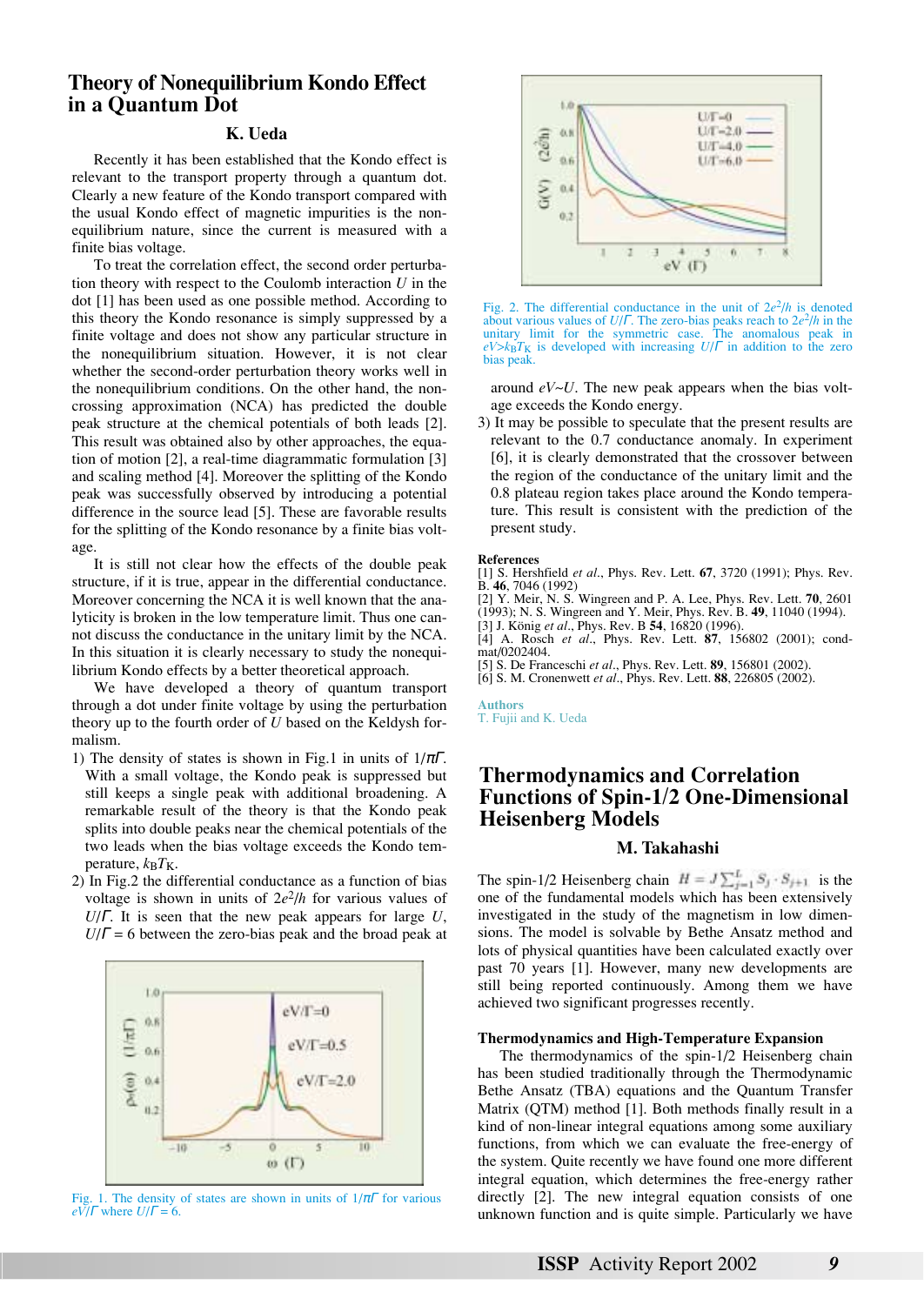

Fig. 1. Specific heat for the spin-1/2 anti-ferromagnetic Heisenberg chain. [12,12] and [50,50] Padé are calculated from the high temperature expansion of the order  $(J/T)^{24}$  and  $(J/T)^{100}$ , respectively.

found the equation is extremely powerful for the calculation of the high temperature expansion (HTE) of the free-energy as well as other thermal quantities [3]. Actually by expanding the integral equation with respect to *J*/*T*, we could obtain the HTE of the specific heat *C*(*T*) and the magnetic susceptibility  $\chi(T)$  up to the order of  $(J/T)^{100}$ . If we use the standard linked-cluster algorithm, only the order of  $(J/T)^{24}$  is attainable. Thus our results will present the fundamental benchmarks for the application of the HTE, especially to the quantum critical phenomena. Fig.1 and Fig.2 plot the specific heat and the magnetic susceptibility of the spin-1/2 anti-ferromagnetic (*J*>0) Heisenberg chain, calculated from the numerical solution of the integral equation. The HTEs are also shown in the plots. Note that, as the plain HTE series always diverge around  $T/J = 0.55$ , we have applied the Padé approximation to the HTE series. Particularly the [50,50] Padé's are obtained from our HTE results of the order (*J*/*T*)100. One can see our new [50,50] Padé approximants provide the precise values for  $C(T)$  and  $\chi(T)$  even in very low temperature region.

#### **Exact Calculation of Correlation Functions**

Evaluation of the correlation functions for the interacting systems are critically significant but very difficult problem even for the exactly solvable models. As for the antiferromagnetic Heisenberg chain  $H = J \sum_{j=1}^{L} S_j \cdot S_{j+1}$  ( $J > 0$ ), only the nearest-neighbor and the next nearest-neighbor correlation are known for a long time as [1]



Fig. 2. Magnetic susceptibility for the spin-1/2 anti-ferromagnetic Heisenberg chain. [12,12] and [50,50] Padé are calculated from the high temperature expansion of the order  $(J/T)^{24}$  and  $(J/T)^{100}$ , respectively.

Here ζ(*s*) is the Riemann zeta function. However, we have recently succeeded in calculating the third neighbor correlation function [4]

$$
\langle S_j \cdot S_{j+3} \rangle = \frac{1}{4} - 9 \ln 2 + \frac{37}{2} \zeta(3) - 14 \zeta(3) \ln 2
$$

$$
- \frac{9}{2} \zeta(3)^2 - \frac{125}{8} \zeta(5) + 25 \zeta(5) \ln 2.
$$

Our calculation is based on the multiple integral representation of the correlation functions. Although the integral representation itself was obtained already in 1990's by Jimbo et al, its analytical evaluation has not been accomplished until quite recently. However, Boos and Korepin could devise a general method to evaluate the multiple integrals recently. We have found their method is actually applicable to the calculation of arbitrary correlation functions of the spin-1/2 Heisenberg chain. Furthermore we could generalize the method to the Heisenberg *XXZ* chain (anisotropic extension of the Heisenberg chain) in [5].

#### **References**

- [1] M. Takahashi, *Thermodynamics of One-Dimensional Solvable Models* (Cambridge University Press, Cambridge 1999).
- [2] M. Takahashi, in *Physics and Combinatrics*, eds. A.K. Kirillov and N. Liskova, p299-304, (World Scientific, Singapore, 2001).
- [3] M. Shiroishi and M. Takahashi, Phys. Rev. Lett. **89** 117201  $(2002)$ .

[4] K. Sakai, M. Shiroishi, Y. Nishiyama and M. Takahashi, Phys. Rev. E. in press.

[5] G. Kato, M. Shiroishi, M. Takahashi and K. Sakai, J. Phys. A : Math. Gen. in press.

**Author** M. Takahashi

## **Interplay of Orbital, Spin and Lattice in Titanium Oxides**

#### **M. Imada**

Magnetic orders are frequently controlled and determined from underlying orbital orders in strongly correlated electron systems. Lattice distortions and orbital polarizations are also frequently influenced by magnetic structures. These entanglements and interplays open a possibility of controlling transport, optical and magnetic properties by various external control parameters like magnetic fields, electric fields, light, pressure etc. From this motivation, rich magnetic and orbital phases, their phase transitions and interplays have attracted much interest in strongly correlated electron systems, particularly in transition metal (TM) oxides. Cuprate superconductors and manganese perovskite compounds with colossal magnetoresistance belong to the TM oxides with 3*d eg* bands at the Fermi level. Perovskite-type Ti oxides  $RTiO<sub>3</sub>$  with R being a rare-earth ion belong to the same type but with  $3d t_{2g}$  bands at the Fermi level and show a very different behavior. Particularly, while the above mother materials are commonly typical Mott insulators, RTiO3 shows markedly rich and complicated behaviors possibly due to the above interplay. The crystal structure of RTiO3 is a pseudocubic perovskite with an orthorhombic distortion (GdFeO3-type distortion) and exhibits a magnetic phase transition as a function of the magnitude of this distortion. LaTiO<sub>3</sub> has relatively small GdFeO<sub>3</sub>-type distortion and shows AFM(G)-type magnetic structure below 130 K. The origin of this G-type antiferromagnetism has long been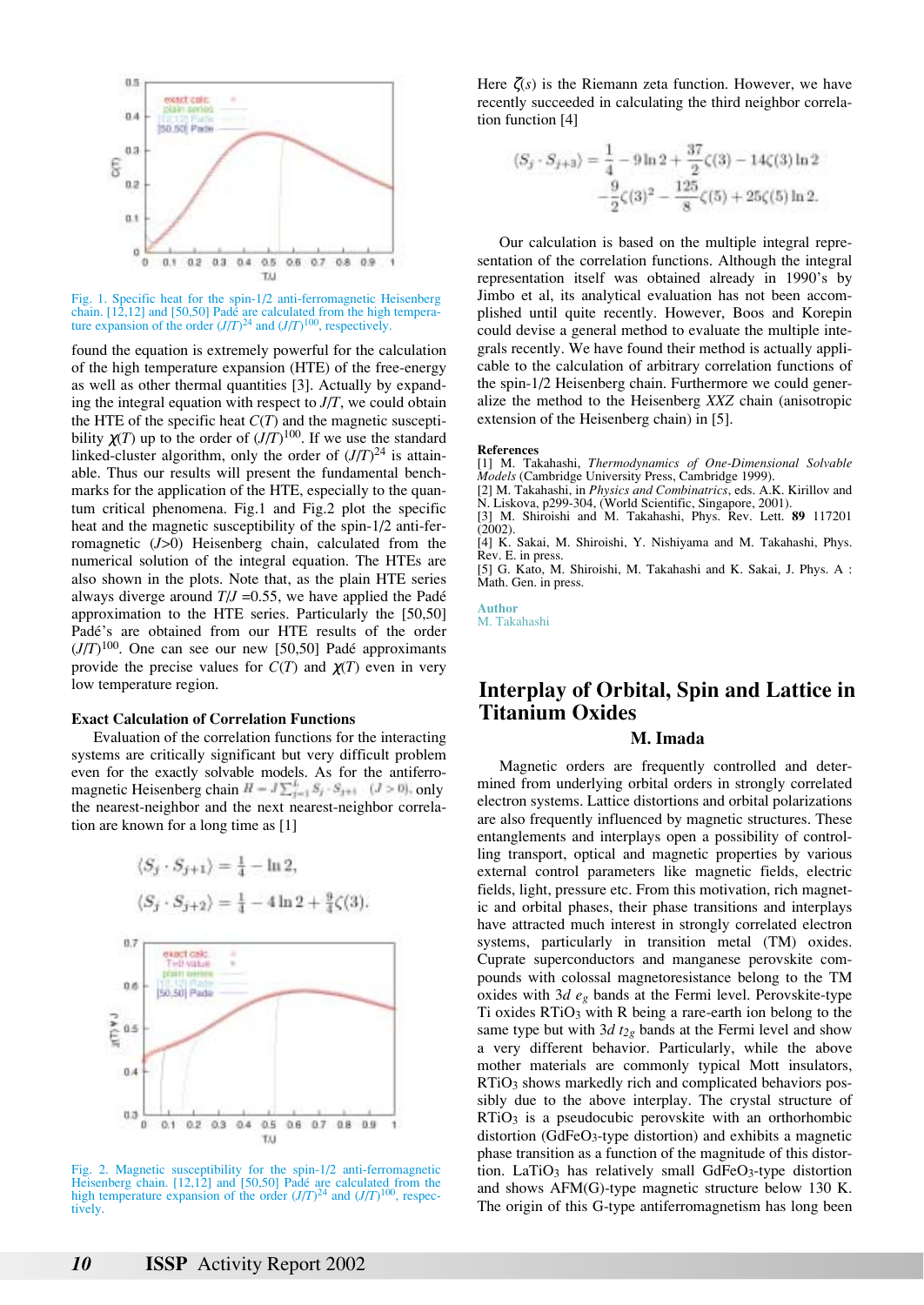

Fig. 1. (a) Displacements of the R ions along the b-axis due to the GdFeO3-type distortion. In RO-plane 1, they shift in the positive direction while in RO-plane 2, they shift in the negative direction. (b) In the case of site 1, the distances between the Ti ion and R ions located in the (1,1,-1)-directions decreases. As a result, the La ions generate the crystal field which is similar to the trigonal crystal field with [1,1,-1] axis. Displacements of the O ions along the *c*-axis which are induced by the tilting of the octahedron are also presented. (c) Energy-level structure in the crystal field due to the R ions. The threefold degeneracy of the cubic-*t2g* levels split into three nondegenerate levels.

puzzling and controversial, because naively the orbital degeneracy leads to the ferromagnetic ground state. To fully understand electron correlation effects in perovskite compounds and in more general, in *d*-electron systems, it is recognized that puzzling properties of Ti perovskites have to be explained by a convincing theory. The Ti perovskite compound also offers touchstone materials for the understanding of orbital physics, which is a hot topic of the physics of electron correlation.

In our study it has turned out that a very simple mechanism of the R crystal field resulted from the displacement of R ion caused by the well-known GdFeO3-type distortion leads to a consistent picture for the experimental results. We have examined the crystal field of La cations by considering the experimentally observed distortion of the La ions. The crystal field Hamiltonian is constructed by using the experimental position parameters. Based on this Hamiltonian, we have shown that the distortion of the La ions caused by the GdFeO3-type distortion generates the crystal field with lower symmetry, which is similar to the trigonal crystal field. Then the threefold degenerate cubic- $t_{2g}$  levels split into three isolated levels. The energies and the spinexchange constant calculated by the effective Hamiltonian show that the lowest-level occupations in this crystal field stabilize the AFM(G) state (see Fig. 1). Since the perovskite titanates attract an enormous amount of interest, a number of experiments have been done so far. However, there had been no theory which can explain these experimental results in a unified way. Now the following experimental results are explained within our theory [1,2].

(1): Emergence of the antiferromagnetic(G) (AFM(G)) states.

We have shown that the AFM(G) state is realized with

quenched orbital degrees of freedom due to the crystal field from R ions.

(2): Neutron scattering [3]

Recent neutron scattering experiment showed the spinwave spectrum characterized by isotropic spin couplings as well as a small spin gap for LaTiO3. These characteristics are well reproduced in our picture. The isotropic spin coupling is caused by the isotropy of transfer amplitudes in our theory.

(3): Behavior of the Néel temperature in the magnetic phase diagram.

According to the experimentally obtained magnetic phase diagram [4], the Néel temperature monotonically decreases as R goes from La, Pr, Nd to Sm with increasing GdFeO3-type distortion. The calculation of the spin coupling based on our theory well reproduces this behavior.

(4): Resonant x-ray scattering.

Recent resonant x-ray scattering experiment showed the evidence of an orbital ordering in the AFM(G) compounds of  $RTiO<sub>3</sub>$  ( $R=La$ ,  $Pr$ ,  $Nd$  and  $Sm$ ) and that the symmetry of the orbital ordering is the same as that in the FM compounds YTiO<sub>3</sub> and GdTiO<sub>3</sub> [5]. Our present calculation of the orbital state based on our theory well explains this result.

(5): X-ray diffraction measurement.

We have shown that the crystal fields from La cations stabilize an orbital ordering in which (*xy-yz-zx*), (*xy-yz-zx*), (*xy+yz+zx*) and (*xy+yz+zx*) are approximately occupied at four Ti sites in the orthorhombic unit cell. This orbital ordering is expected to induce nearly trigonal distortions of TiO6 octahedra. These distortions were actually observed by recent x-ray diffraction measurements [6,7]. (6): NMR

A NMR spectrum for  $LaTiO<sub>3</sub>$  can be well reproduced if we take an orbital ordering model predicted in our theory [8].

Through this study, it has clarified that in the perovskite type transition-metal oxides, a crystal field from the R ions caused by the GdFeO3-type structure lifts the 3*d* orbital degeneracy. This mechanism of lifting the orbital degeneracy competes with the usual Jahn-Teller mechanism, and eventually plays an important role in controlling the orbitalspin structures. The finding of this mechanism is of fair and general importance since the GdFeO3-type distortion is a universal phenomenon, which is seen in a large number of perovskite-type compounds. This mechanism may also play important roles on the electronic structures in other perovskite compounds.

#### **References**

- [1] M. Mochizuki and M. Imada, J. Phys. Soc. Jpn. **70**, 2872-2875  $(2001)$ .
- [2] M. Mochizuki and M. Imada, cond-mat/0301049
- [3] B. Keimer, D. Casa, A. Ivanov, J. W. Lynn, M. v. Zimmermann,
- J. P. Hill, D. Gibbs, Y. Taguchi and Y. Tokura, Phys. Rev. Lett. **85**,

[5] M. Kubota, H. Nakao, Y. Murakami, Y. Taguchi, Y. Tokura, M. v. Zimmermann, J. P. Hill and D. Gibbs: unpublished.

- [6] M. Cwik, *et al*., cond-mat/0302087.
- [7] J. Hemberger, *et al*., cond-mat/0303070.
- [8] M. Itoh, T. Kiyama *et al*., unpublished.

**Authors**

<sup>3946 (2000).</sup>  [4] T. Katsufuji, Y. Taguchi and Y. Tokura, Phys. Rev. B **56**, 10145 (1997).

M. Mochizuki and M. Imada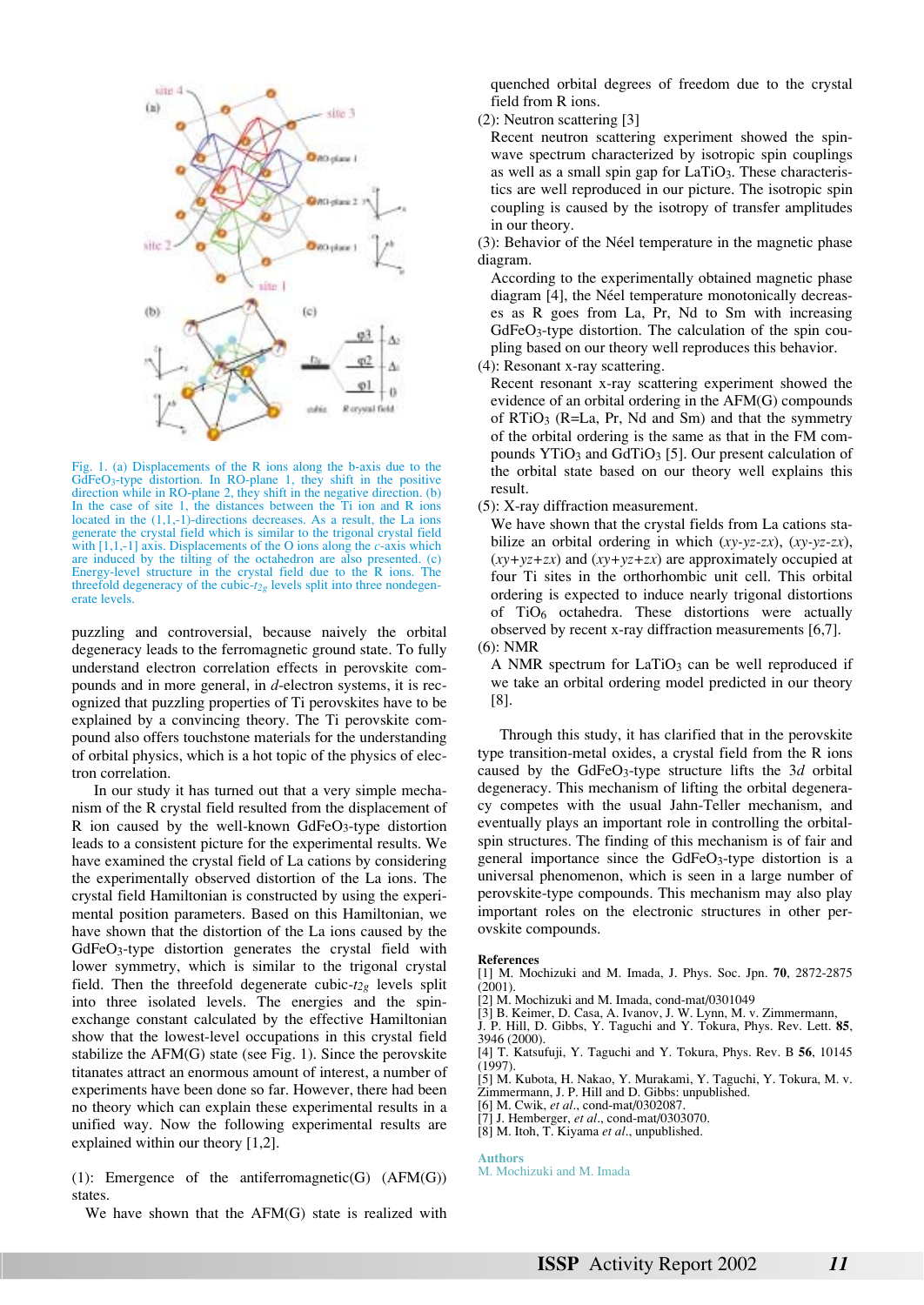## **Berry Phase and Spin Quantum Hall Effect in the Vortex State of Superfluid 3He in Two Dimension**

## **M. Kohmoto**

The Berry phase arises in quantum-mechanical systems with an adiabatic change on a closed loop in a parameter space [1]. In spite of the fact that it is a phase of the wave function, it could be related to physical effects and, in some cases, has a connection with topological numbers. The quantum Hall effect in Bloch electron systems is described as an adiabatic charge transport whose process is closed in a parameter space. A Berry phase is generated and the quantized Hall conductivity is written by the Berry phase as well as the Chern number [2].

Recently, it has been pointed out that quasiparticles in the vortex lattice of  $d_{x^2-y^2}$ -wave superconductors are in the Bloch states [3]. The spin quantum Hall effect occurs and its conductivity is written by a Chern number [4]. Then, one can expect that the spin Hall conductivity in the vortex state is written by a Berry phase, when the effect can be described as an adiabatic spin transport of a closed process.

Here, we discuss Bloch quasiparticles in the vortex state of *p*-wave superfluid 3He in two dimensions. To realize 2D, we introduce a strong confine potential along the *z* axis to avoid quasiparticle excitations along the *z* axis. The boundary effect introduced by the confine potential locks the relative angular momentum of all the Cooper pairs in the same direction along the *z* axis. Then, we take the *z* component of the angular momentum is 1 in the whole region. The direction of the *d* vector becomes parallel to the angular momentum because of the existence of the magnetic dipole interaction which couples spin and orbit.

It is well known that the rotating superfluid is direct analogy of type-II superconductors, and actually the vortex states in superfluid  ${}^{3}$ He are detected by the experiments [5]. Then, we consider superfluid in a container that rotates around *z* axis. The vortex is assumed to be form a square lattice (see Fig1.). Because of the periodicity of the vortex lattice, the energy eigenstates of the quasiparticle are the Bloch states and parameterized by the momentum in the Brillouin zone.

We also consider that the system is in a magnetic field with a weak and homogeneous gradient. Such a field cannot be introduced in superconductors due to the Meissner effect. The magnetic field couples to spin through the Zeeman term



Fig. 1. A square vortex lattice. The blue dots denote the vortex cores in the lattice. The black tin arrows denote the lattice periodicity. Quantum theory admits the only symmetries which commute each other, so the wave functions of the quasiparticles are the Bloch states for the periodicity denoted by the cyan arrows.

and does not to orbital currents because of the neutrality of the superfluid. The magnetic field could be represented by an adiabatically changing vector potential which couples to the spin current. The adiabatic process is defined on a closed loop in the Brillouin zone, so it generates a Berry phase.

The spin Hall current flows in the process above. We calculated the expectation value of the total spin current directly by using the adiabatic approximation and obtain the spin Hall conductivity. The conductivity is represented by the Chern number and quantized when the quasiparticle has an excitation gap as that in the *d*-wave vortex state. We have shown that the spin Hall conductivity is written by the Berry phase. The spin transfer per a cycle per the boundary of the unit cell is quantized and related to the Berry phase.

We would like to comment on the fact that, in our argument, the orbital part of the pairing symmetry is not crucial as long as the quasiparticle spectrum in the vortex state has an excitation gap. The spin part is crucial because the spin rotational symmetry is needed to obtain well-defined spin currents. Several authors have made efforts to find a way to measure spin transport [5]. Some experimental techniques to detect spin transfer are highly desirable.

#### **References**

- [1] M.V.Berry, Proc. R. Soc. London. Ser. **A 392**, 45 (1984).
- [2] M.Kohmoto, Ann. Phys. (N.Y.) **160**, 355 (1985).
- [3] M.Franz and Z.Tesanovic, Phys. Rev. Lett. **84**, 554 (2000).
- [4] O.V.Lounasmaa and E.Thuneberg, Proc. Natl. Acad. Sci. U.S.A.
- **96**, 7760 (1999).
- [5] See, for example, J.E.Hirsch, Phys. Rev. Lett. **83**, 1834 (1999).

**Principal Publication and Authors**

J. Goryoa and M.Kohmoto, Phys. Rev. B **66**, 174503 (2002). aAoyama Gakuin University

## **Possibility of a Metallic Phase in the Half-Filled Hubbard-Holstein Model**

#### **Y. Takada**

For the last few decades, the competition between the phonon-mediated electron-electron attraction and the local Coulomb repulsion has been discussed in various contexts of condensed matter physics. Initially the problem was raised in relation to the quasi-one dimensional organic charge-transfer salts. In recent years, it has also become an important issue in studying the perovskite oxides such as cuprates and manganites.

Theoretically the Hubbard-Holstein (HH) model serves as a useful framework to investigate the competition. In addition to the kinetic-energy term represented by *t* the nearest-neighbor electron hopping integral, it consists of two interaction parts. One is the term describing the electron correlation effects through *U* the on-site Coulomb repulsion as in the Hubbard model. The other is the term to couple an electron with local phonons as in the Holstein model, leading to  $\alpha \omega_0$  the polaron stabilization energy with  $\alpha$  the nondimensional electron-phonon coupling constant and  $\omega_0$  the optic phonon energy.

For this model, there have already been many previous works using various methods. These studies have revealed that the HH model can afford interesting phase diagrams due to the competition among charge-density wave (CDW), spin-density wave (SDW), and superconductivity as we change the parameters involved in the system, *i.e.*,  $U$ ,  $\alpha$ ,  $t$ ,  $\omega_0$ , and *n* the electron filling. Roughly speaking, the CDW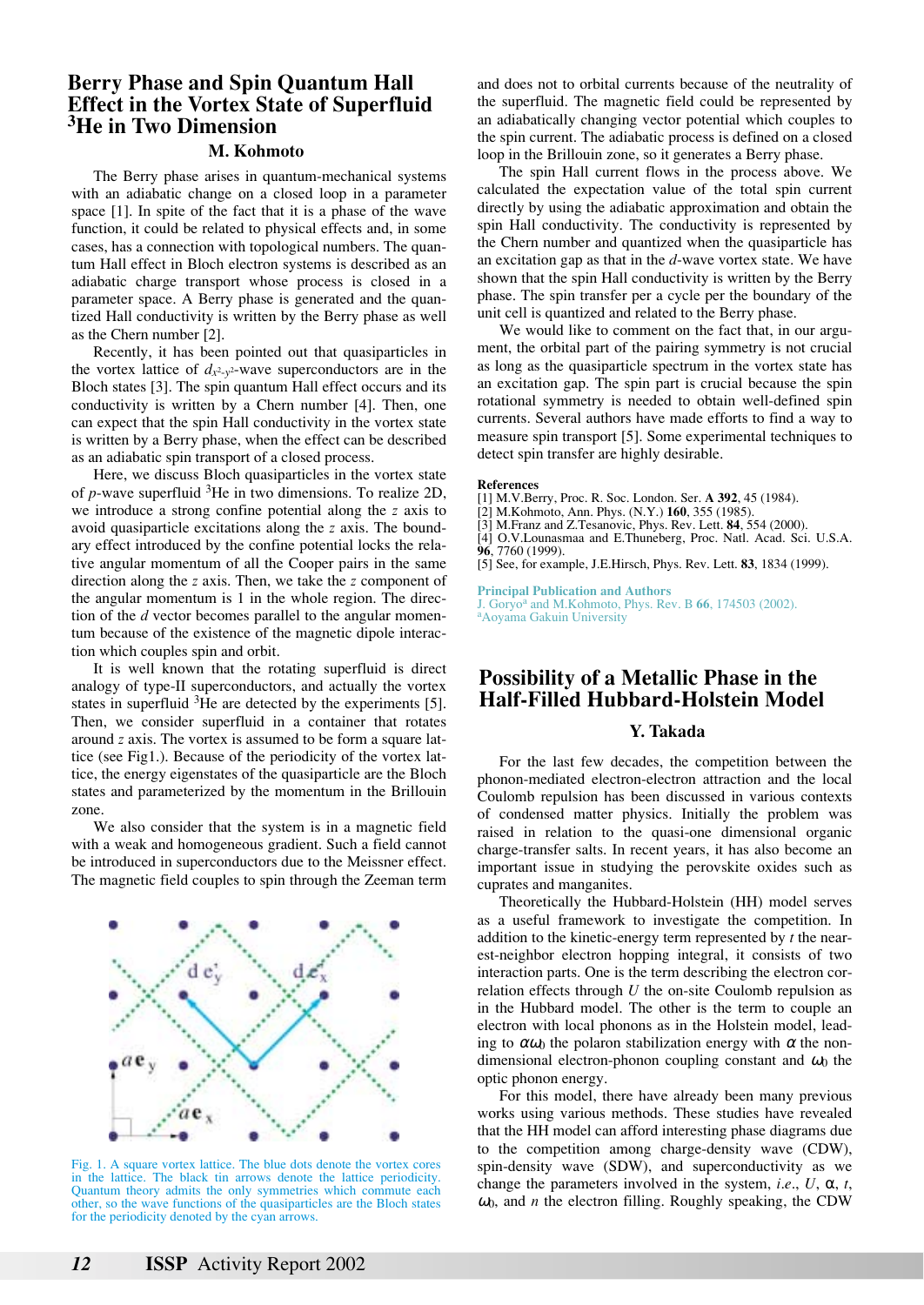

Fig. 1. Phase diagram in the  $(\alpha, U)$  plane for the half-filled Hubbard-Holstein model.

(SDW) nature manifests itself in the ground state at half filling  $(n=1)$ , if the effective electron-electron interaction  $U_{\text{eff}}$  $({\sim U}$ -2 $\alpha \omega_0$ ) is negative (positive).

However, the detail of the CDW-SDW transition is not known well. In fact, the appearance of a superconducting phase is suggested [1] in the exact-diagonalization study on the two-site HH model. Thus we carefully consider the transition region at half-filling by approaching the HH model from the antiadiabatic region ( $t \ll \omega_0$ ) where the variable displacement Lang-Firsov canonical transformation is useful. In order to avoid any error that might enter through the approximations involved in dealing with the Coulomb correlation term, we have investigated the one-dimensional system so that the exact solution of Lieb and Wu can be taken advantage of. By determining the displacement variationally, we have obtained fairly accurate results for the properties of the ground state. [2]

In Fig. 1, we show the obtained phase diagram in the  $(\alpha, U)$  plane at  $t = 0.2 \omega_0$ . The metallic phase characterized by the local spin moment  $L_0 \sim 3/8$  and a small effective mass of



Fig. 2. Superconducting  $T_c$  as a function of the lattice constant  $a_0$  in A<sub>3</sub>C<sub>60</sub> and its dependence on the crystal structure in comparison with experimental results.

polarons appears along the line of  $U=2\alpha\omega_0$ , namely, in the CDW-SDW crossover region. This phase seems to continuously convert into the superconducting phase in the attractive Hubbard model (or the system with  $\alpha = 0$  and  $U < 0$ ).

We do not believe that this behavior is specific to one dimension (1D); a similar metallic behavior will be seen in higher dimensions as well, as long as  $|U_{\text{eff}}|$  is less than the polaron bandwidth in the crossover region. We may even conjecture that such a metallic phase will be realized more easily in higher dimensions in which we can avoid unusual phenomena specific to 1D like the Mott transition at *U*=0 irrespective of *t* in the 1D Hubbard model.

It is not known for sure whether this kind of a metallic phase has already been observed in actual materials or not, but it has been pointed out [3,4] that physical properties including superconductivity in the alkali-doped fullerenes  $A_3C_{60}$  can be reproduced in a unified way in terms of this picture. For example, the superconducting transition temperature  $T_c$  in the HH model with suitably chosen parameters is obtained as a function of the lattice constant  $a_0$  as shown in Fig. 2.

#### **References**

- [1] Y. Takada, J. Phys. Soc. Jpn. **65**, 1544 (1996).
- [2] Y. Takada and A. Chatterjee, Phys. Rev. B **67**, 081102(R) (2003).
- [3] Y. Takada, J. Phys. Soc. Jpn. **65**, 3134 (1996).
- [4] Y. Takada and T. Hotta, Int. J. of Mod. Phys. B **12**, 3042 (1998).

#### **Authors**

Y. Takada and A. Chatterjee<sup>a</sup>

aUniversity of Hyderabad.

## **Aharonov-Bohm-Type Oscillations in Triangular Antidot Lattice**

#### **Y. Iye**

High mobility two-dimensional electron gas (2DEG) at GaAs/AlGaAs heterointerface provides an ideal stage to explore various quantum transport phenomena in controlled environment. Use of microfabrication techniques allows us to prepare a variety of artificial structures in mesoscopic scale. Antidot lattice is one of such artificial structures in which high potential regions (andidot) for the 2DEGs are periodically arranged to constitute a lateral superlattice as shown in Fig.1.

The right panel of Fig.1 shows a potential landscape and a scanning electron micrograph of a triangular antidot lattice. For this sample, the lattice period is *a*=960 nm and the diameter of the antidot is *d*=576 nm.



Fig.1. *Left*: Potential landscape of a triangular antidot lattice. *Right*: Electron micrograph of a sample used in this study.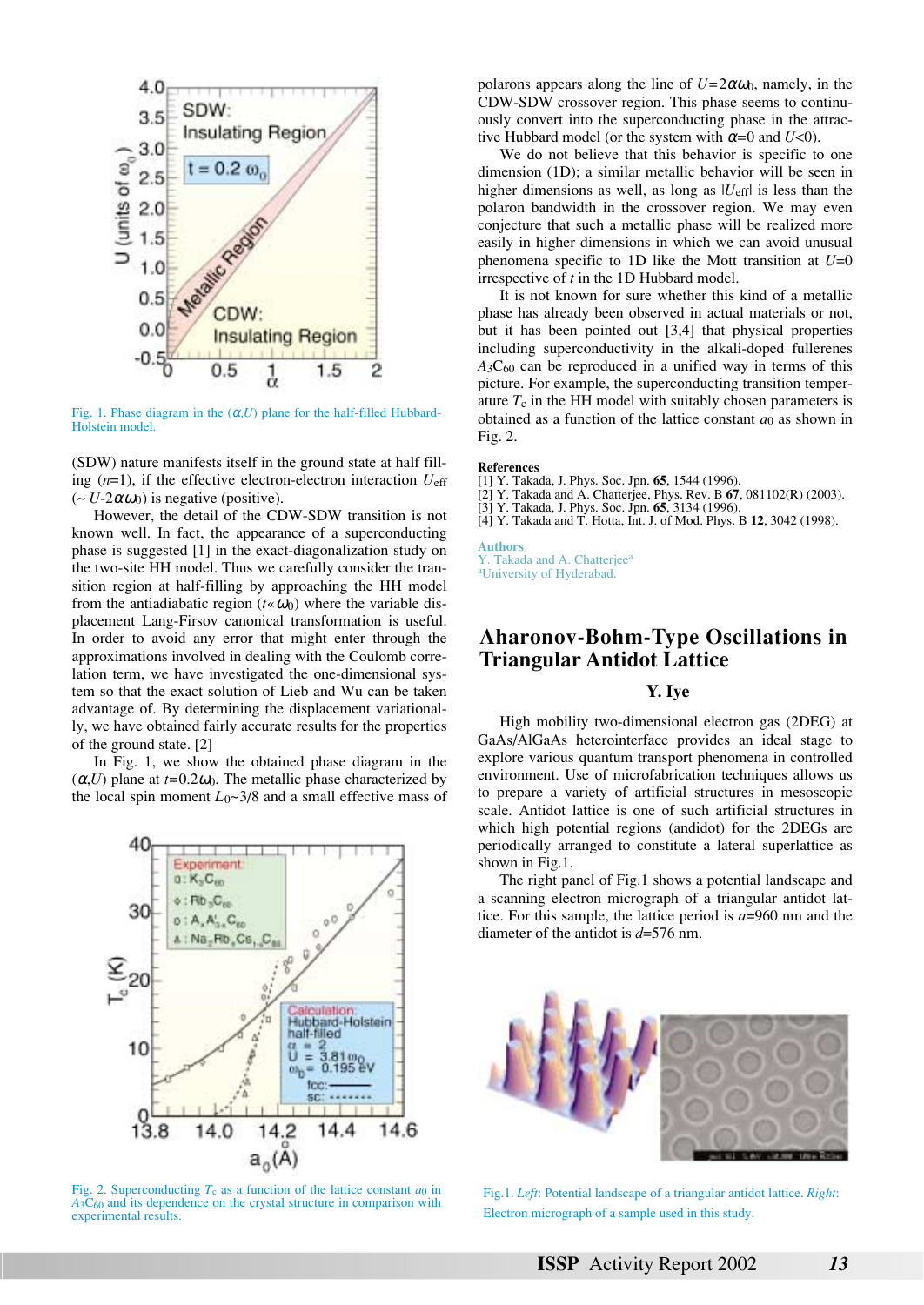

Fig. 2. *Main Panel*: Magnetoresistance of a triangular antidot lattice. *Top panel*: Oscillatory part of the resistance near zero magnetic field. The AAS(*h*/*2e*) and AB-type (*h*/*e*) oscillations are identified. *Bottom panel*: oscillatory part of resistance at around the peak between the  $v=3$  and 2.

The main panel of Fig.2 shows a magnetoresistance trace of the triangular antidot lattice sample measured at 30 mK. Three types of oscillations have been observed. At low magnetic field, the so-called Altshuler-Aronov-Spivak (AAS) oscillation with *h*/*2e* period and the Aharonov-Bohm (AB) type oscillation with *h*/*e* period are observed on top of a large negative magnetoresistance. The top panel shows the oscillatory part of resistance in this region. The periods of these oscillations agree with those expected from to the unit cell area.

In the quantum Hall regime at higher magnetic field, another series of AB-type oscillations with periods longer than the low-field counterpart are observed as shown on the bottom panel of Fig.2. The periods of the high field AB-type oscillations reflect the area of edge state encircling each antidot.

The AB-type oscillation is different in nature from the ordinary AB oscillation in a single ring, which is known to diminish upon ensemble averaging. The AB-type oscillation in antidot lattice observed in a macroscopic sample much larger than the decoherence length is attributed to oscillatory fine structures of the density of states, which arises from unstable periodic orbits inherent to the chaotic system.

The temperature dependence of the amplitude of oscillations reveals characteristic decoherence mechanisms, which are different among the these oscillatory phenomena and from those found in the single ring case.

**Authors** M.Ueki, T.Terada, A.Endo, S.Katsumoto, Y.Iye

## **What Causes Quantum Decoherence in Mesoscopic Circuits?**

### **S. Katsumoto**

Quantum decoherence, which separates quantum mechanics and classical one, has been a most important issue in physics since the establishment of quantum mechanics. Quantum transport in mesoscopic systems is one of the best laboratories of the decoherence. Here we present a possible mechanism of decoherence, *i*.*e*., spin-states in quantum dots.

A quantum dot (QD) and an Aharonov-Bohm (AB) ring are two extremes of quantum devices. The former emphasizes the particle nature of electrons through the single-electron charging effect, while the latter highlights them as waves through the interference. We showed that in a QD-AB ring composite system such as shown in Fig.1(a), both characteristics of electrons emerge as the Fano effect [1].

Then does no decoherence occur in such composite systems? A possible mechanism is illustrated in Fig.1(c). When the top electronic state is half-occupied with an electron, say with up-spin, an electron with down spin can come into the dot. But the outgoing electron can be either with up-spin or down-spin. If it is with up-spin, this cannot interfere with the other part traversed through the "reference arm" part of the ring, thus results in decoherence.

If this mechanism emerges, the coherence of the total system should be largely affected by the number of electrons. That is, when the number is even, the top level should be empty in the simplest model and there is no decoherence, while half of traversing electrons cannot interfere when the number is odd. The number of electrons in a quantum dot changes by one just at the peaks of Coulomb oscillation. The amplitude of AB oscillation is a good measure of quantum coherence. Hence the above inference leads to the prediction that the AB amplitude should be largely changed when the gate voltage crosses peaks of Coulomb oscillation.

Figure 2 shows a result of measurement at a Coulomb peak. As shown in the lower panel, the AB amplitude, thus the quantum coherence is larger at the left side of this Coulomb peak. Steep decrease and "lapse" of AB phase at



Fig. 1. (a) Schematic diagram of the sample circuit. (b) When the top "spin-pair" state is empty, an electron tunnels through the dot without spin-flip. (c) When the top state is half-occupied, spin-flip process which causes decoherence is possible.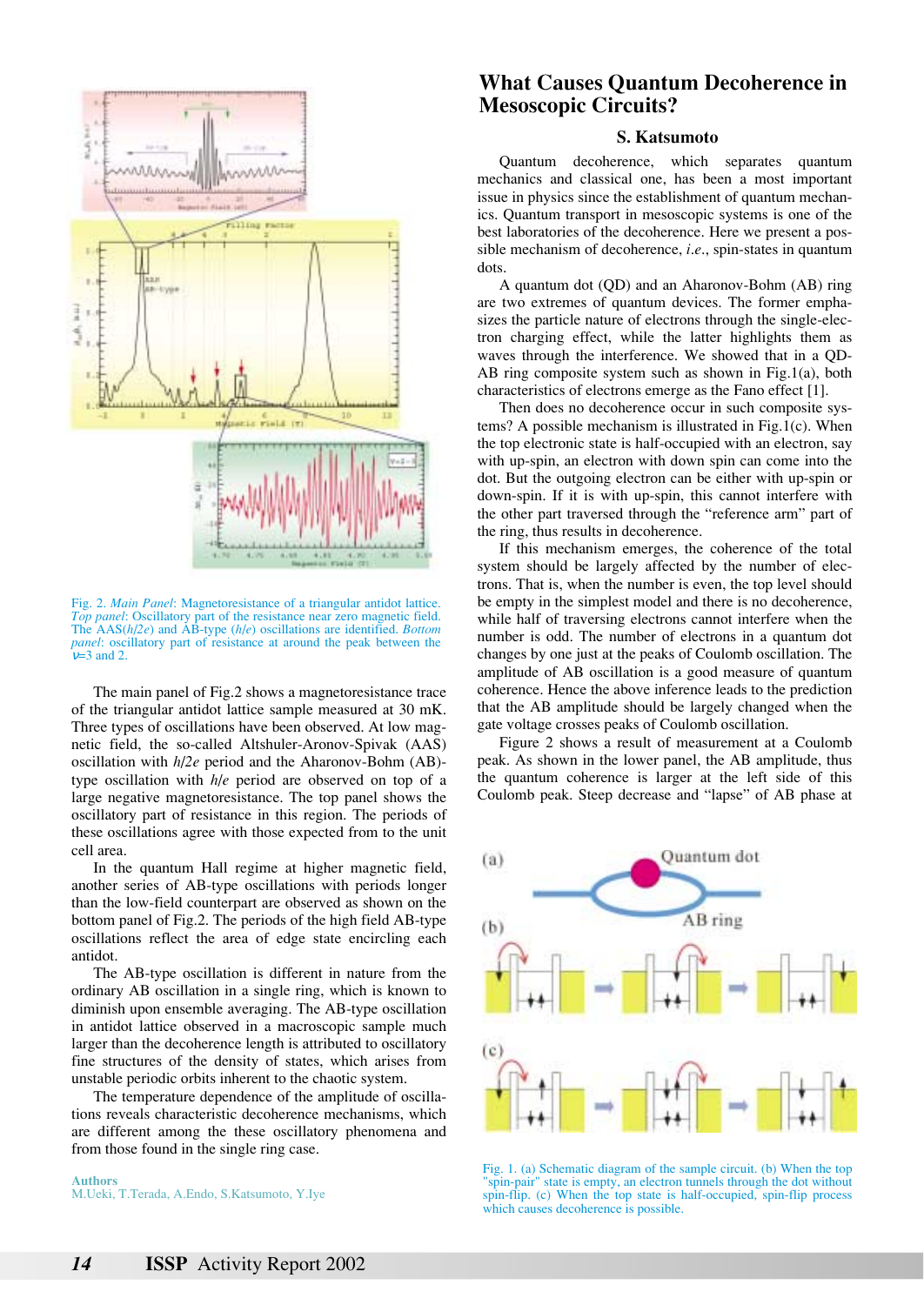

Fig. 2. Upper panel: 3D plot of conductance versus a plane of gate voltage and magnetic field across a Coulomb peak. Small oscillation against the magnetic field is AB oscillation. Lower panel: Extracted AB component. Apparently the AB amplitude is larger in the left side of the Coulomb peak. Phase lapse of  $\pi$  is also seen at the peak.

the peak is due to the two-terminal nature of the device. This asymmetry is reduced by comparatively high (-2 T) magnetic field due to the Zeeman splitting.

These features agree with the theoretical prediction and we believe the observed asymmetry is due to the above described decoherence mechanism. What happens then, when such spin-flip scattering makes up coherent Kondo states? That would be a most important issue in our research.

#### **Reference**

[1] K. Kobayashi, H. Aikawa, S. Katsumoto and Y. Iye, Phys. Rev. Lett. **88**, 256806 (2002).

#### **Authors**

K. Kobayashi, H. Aikawa, A. Sano, S. Katsumoto and Y. Iye

## **Novel One-Dimensional Nanopatterns on Vicinal Cu(001)-c(2**×**2)N Surfaces**

## **F. Komori**

Self-organization of adsorbate-induced domains on solid surfaces has been one of the important subjects of nanoscale science. It has been shown that one- and two-dimensional nanopatterns can be made on surfaces by adjusting the coverage of adsorbates and adsorption temperature. On a nitrogen-covered Cu(001) surface, there forms a grid pattern consisting of  $c(2\times2)$ N square patches of  $5\times5$  nm<sup>2</sup> and 2 nm wide clean Cu surface at half monoatomic layer coverage [1] as shown in Fig. 1(a). The surface was prepared by annealing a  $Cu(001)$  crystal to about 670 K in 5 min after



Fig. 1. (a) A square grid pattern of 7 nm period on a flat nitrogenadsorbed Cu(001) surface. Clean Cu surface is imaged bright and  $c(2\times2)$ N surface dark. Nitrogen density in this image is 1/4 of Cu surface atoms density on average. Sides of the square  $c(2\times2)$  patches are along 〈100〉 directions. (b) One dimensional array of the square  $c(2\times2)$ N patches on a N-adsorbed Cu(001) surface vicinal to [010] direction. Width of the terrace is quantized by the period of the grid pattern. Formation of these patterns is attributed to strain-relief on clean Cu surface and monoatomic steps.

the nitrogen ion irradiation on the surface at room temperature. This pattern formation is mainly attributed to the relaxation of the elastic strain due to the lattice expansion on the nitrogen-adsorbed surface. Here, the clean Cu surface and the monoatomic steps act as strain relievers although the role of the step is secondary for the formation of the grid pattern.

We have found that step density and direction drastically influence the formation of one-dimensional patterns on  $Cu(001)-c(2\times2)N$  vicinal surfaces [2]. Figure 1(b) shows one-dimensional array of the N-adsorbed square patches on the surface vicinal to the [100] direction. In this case, the width of the terrace is fixed to the period of the grid pattern. On the surface vicinal to the [-110] direction, on the other hand, a labyrinth pattern is formed as shown in Fig. 2(a). Here, the lines of clean Cu surface are aligned along the



Fig. 2. (a) A labyrinth pattern formed on a nitrogen-adsorbed Cu(001) surface vicinal to [-110]direction. The lines of clean Cu surface of 1- 2 nm wide are along the  $\langle 110 \rangle$  directions, and the size and shape of the N-covered domains are inhomogeneous. (b) A stripe pattern on a nitrogen-adsorbed Cu(001) surface vicinal to [-110] direction. This pattern was obtained by annealing the surface in Fig. 2(a). The width of N- adsorbed stripe domain parallel to the [-110] direction is smaller than that parallel to the [110] direction. Small areas with the square *c*(2×2)N patches coexist.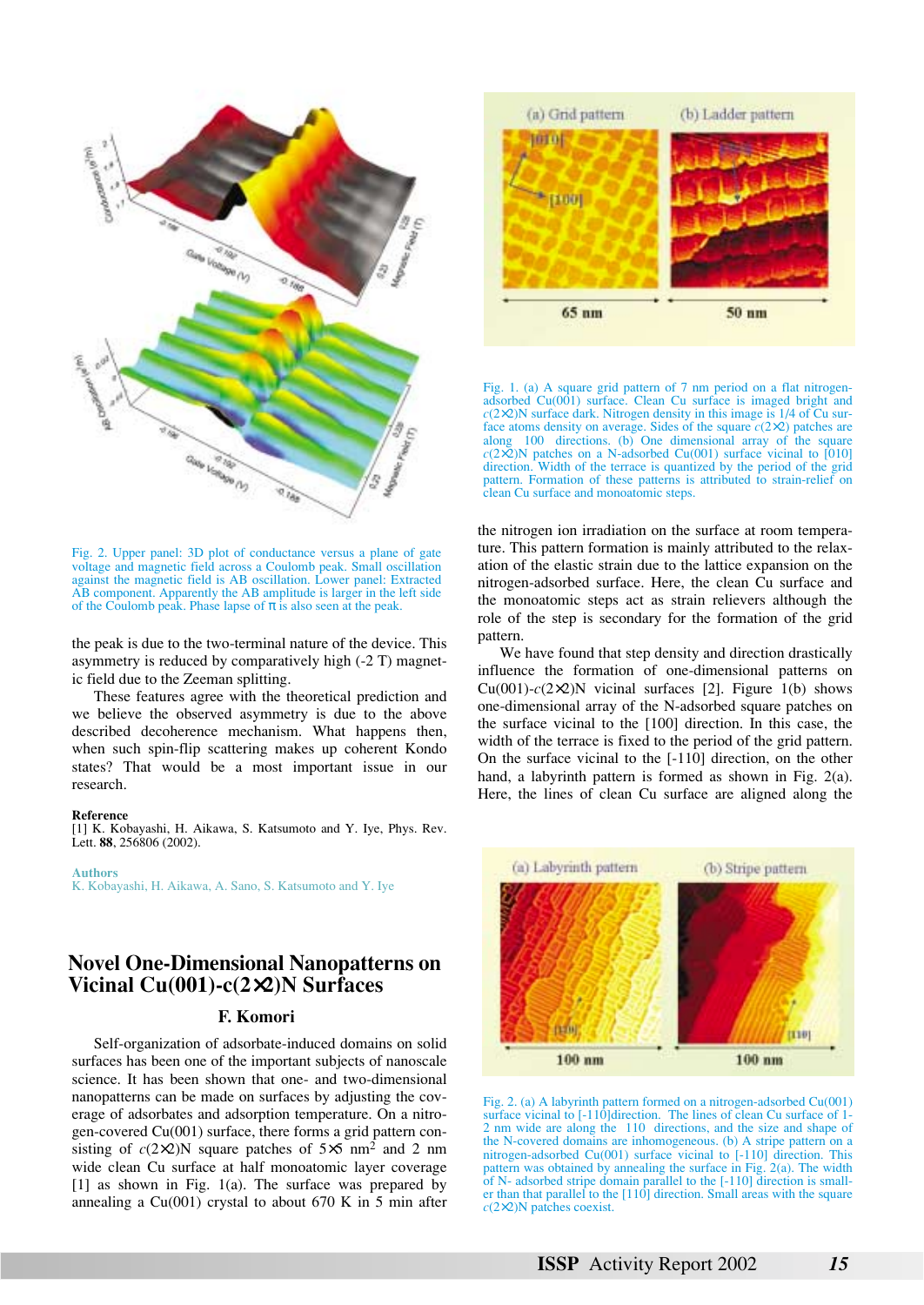〈110〉 direction. The size and shape of the nitrogen-covered domains are inhomogeneous on the surface. The image in Fig. 2(b) shows the result of subsequent annealing of the sample in Fig. 2(a) for 5 min. The stripe domains parallel to the [110] direction occupy three times larger area than the domains with the stripe parallel to the [-110] direction, and small areas with the square patches coexist. We notice that there are short strips of clean Cu surface along  $\langle 100 \rangle$  directions at the corners of two long clean Cu lines along 〈110〉 directions.

Main characteristics of the stripe patterns can be explained by assuming an anisotropic expansion of the lattice at *c*(2×2)N surface; the lattice constant increases only along the direction perpendicular to the clean Cu lines while that along the Cu line remains the same. No strain reliever is necessary in the direction of the Cu lines while both the step edges and the clean Cu surface are the relievers in the perpendicular direction. The observed short strips of clean Cu surface end at the centers of the  $c(2\times2)$  stripe domain, and never connect two clean Cu lines. In the present model, the short strips are formed only highly compressed surface at the corners consistently with the general formation mechanism of the clean Cu lines.

#### **References**

[1] F.M. Leibsle, C.F.J. Flipse and A.W. Robinson, Phys. Rev. B **47**, 15865 (1993). [2] S. Ohno, K. Yagyuu, K. Nakatsuji and F. Komori, Jpn. J. Appl. Phys. **41**, L1243 (2002).

#### **Authors** S. Ohno, M. Yamada, K. Yagyuu, K. Nakatsuji and F. Komori

## **Site-Specific Reactions of the Buckled Dimer on Si(100)c(4**×**2) at Low Temperature**

#### **J. Yoshinobu**

The Si(100) surface is reconstructed to form a  $(2\times1)$ dimer row structure. Many experimental and theoretical studies have supported the buckled (asymmetric) dimer with the  $c(4\times2)$  phase as a ground state. One of the fundamental interests on Si(100) is how the spatial localization of electron density of surface atoms controls the reactivity towards different molecules. In the buckled dimer on Si(100)*c*(4×2), a partial charge transfer occurs from a down dimer atom (Sd) to an up dimer atom (Su) and thus the Su and Sd atoms become partially negatively and positively charged, respectively. Hence, the reactivity of the Su and Sd atoms is expected to be highly selective towards Lewis-acid and Lewis-base molecules. We studied the adsorption of trimethylamine TMA and water molecules on Si(100)*c*(4×2) using low temperature STM.

#### **TMA on Si(100)c(4**×**2) at 80 K**

Trimethylamine (TMA) being a typical Lewis base molecule has drown much attention to study the fundamental of Lewis base-silicon surface interaction. In spite of several studies on this system, there is no direct experimental evidence about the site-specific adsorption of adsorbed TMA on Si(100).

In Figures 1, many bright protrusions are observed for the TMA adsorption on Si(100)*c*(4×2) at 80 K. The protrusions are randomly distributed on the surface. All the bright protrusions are located at either side of the center of dimer



Fig. 1. Occupied state STM images of the Si(100)*c*(4×2) surface exposed to TMA at 80 K.  $V(\text{sample}) = -2.2 \text{ V}, I = 0.1 \text{ nA}.$  The schematic adsorption model is also shown.

row and most of the protrusions are triangle-shaped. One of the three corners of triangle shape protrusion is pointed towards the dimer bond direction, and the center of the triangle-shaped protrusion is located on the down atom. We have ascribed the triangle shaped protrusion due to the three methyl groups in the adsorbed TMA. Thus, the location and shape of protrusion clearly indicates that the molecular adsorption of TMA is purely site-specific on the down dimer atom.

#### **Water on Si(100) : C-type defect**

Defects on the surface play a crucial role not only in chemical reaction, thin film growth but also electronic properties at the surface and interface. One of the long-standing unsettled problems in surface science is the origin and atomic structure of *C*-defects commonly observed on the Si(100) surface. The number of *C*-defects was increased by the water exposure on  $Si(100)$  at both room and low temperature.

At 80 K, the *C*-defect appears as an asymmetric teardrop shaped protrusion in the high-resolution unoccupied state image as shown in Fig. 2. The protrusions are marked by U, U′, D, and D′ depending on its position and direction of the asymmetry. The U and U'  $(D \text{ and } D')$  are the mirror image of each other (enantiomorphic) where the mirror plane is perpendicular to the dimer row. The U and D (U′ and D′) are also enantiomorphic where the mirror plane is parallel to the dimer row. Different orientation of *C*-defects is also observed in the occupied state image at 80 K. By virtue of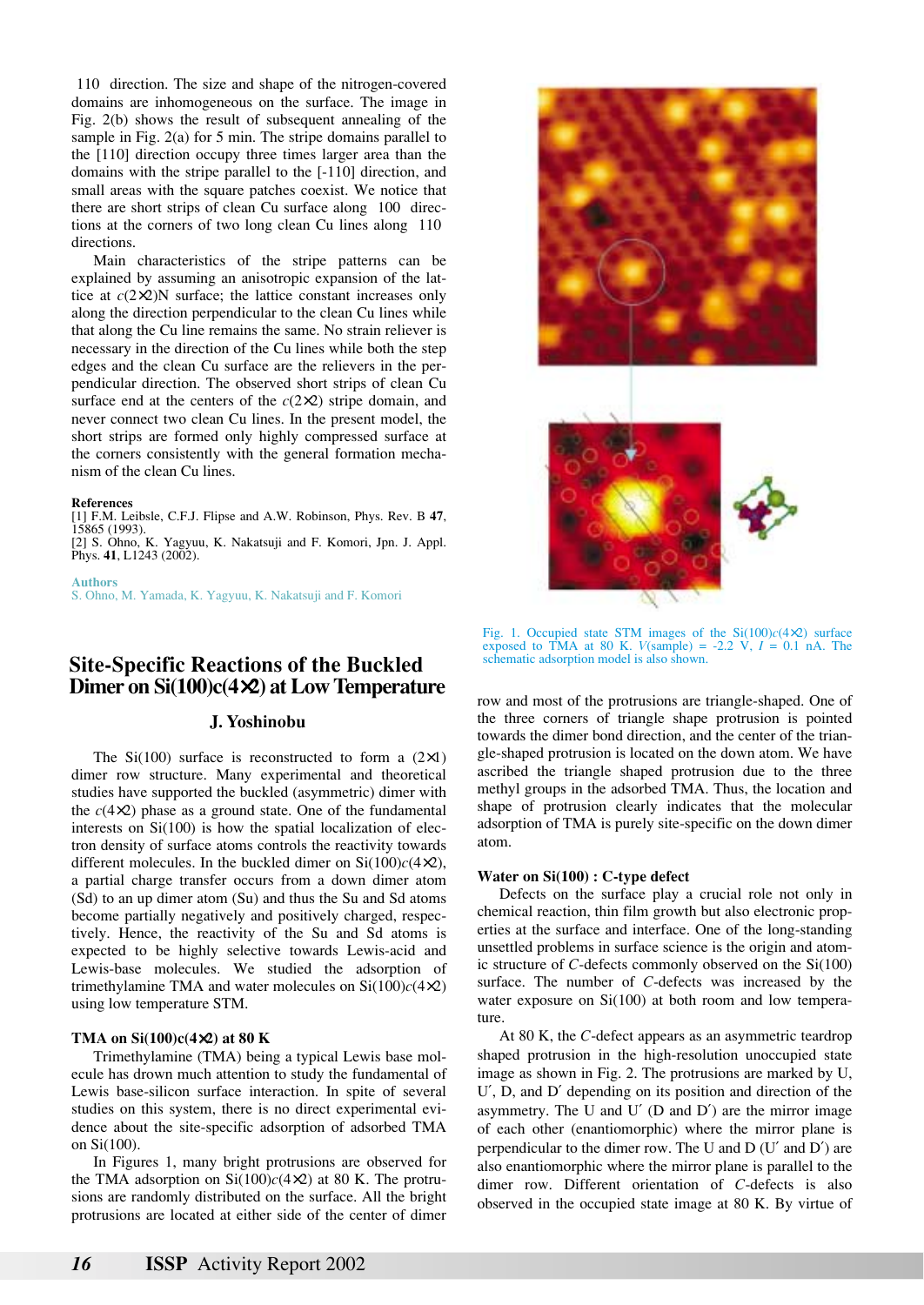

Fig. 2. Unoccupied state STM image of Si(100)*c*(4×2) at 80 K.  $V$ (sample) =  $1.0$  V,  $I = 0.1$  nA The asymmetric teardrop shaped protrusions are *C*-defects. The protrusions are marked by U, U′, D and D′ depending on its position and the direction of asymmetry.

the alternate buckled dimer arrangement on  $Si(100)c(4\times2)$  at low temperature (<200 K), the registry of *C*-defect is clearly identified, i.e. the 'head' and 'tail' of the asymmetric protrusion lie on down dimer atom and the up dimer atom of the adjacent dimer, respectively. The results unambiguously indicate that the *C*-defect is caused by the dissociative adsorption of single water molecule on the same side of two adjacent dimers.

**Authors** M.Z. Hossain, Y. Yamashita, K. Mukai and J. Yoshinobu

## **Dimer Buckling of the Si(001)2**×**1 Surface Observed by Low-Temperature Scanning Tunneling Microscope**

## **Y. Hasegawa**

On the  $Si(001)2\times1$  surface, a dimer structure is formed for a reduction of the dangling bond. The unique feature which leads the surface to show a variety of phases is buckling of the dimer: the two dimer-composing atoms are located up and down. According to the generally accepted scenario on a temperature dependence of the structure, an order-disorder phase transition occurs around 200 K; below the temperature the buckled dimers are arranged with the  $c(4\times2)$  ordering, and above the temperature the thermally activated dimer flip-flop motion breaks the symmetry to exhibit the 2×1 ordering. Recently, Kondo et al. [1] and Yokoyama and Takayanagi [2], however, reported STM images taken below the transition temperature showing symmetric dimers. Their results are inconsistent with the above scenario, casting a doubt on the accepted ground state structure.

It has been argued that uncertainty of sample temperature could be the origin of the inconsistent observations. To avoid the uncertainty, we first measured the temperature with a resistance sensor attached on a dummy sample, and



Fig. 1. STM images taken below 10K with a sample bias voltage of - 2.2 V (a) and  $+1.6$  V (b). The filled state image (a) apparently shows symmetric dimers while the empty state image (b) shows buckled dimers. In an area surrounded by a dashed green line in image (a) (zoomed in (c)) a faint trace of the *c*(4×2) structure; alternative array of dark spots between the dimer rows, are observed, indicating an existence of the *c*(4×2) periodicity and the buckled dimers there.

confirmed that the sample temperature during our observation is below 10 K [4].

Figure 1 shows STM images taken at 10 K. In the filled state image (Fig. 1(a)) most of the surface area is seemingly covered with symmetric dimers. In fact, however, for instance in the zoomed area shown in Fig. 1(c), a very faint pattern of alternative dark spots between the dimer rows is found. The pattern, with a periodicity of the *c*(4×2) structure, must be a trace of the intrinsic  $c(4\times2)$  structure overlapped with the symmetric-dimer appearance. We believe that this is an evidence of the dimer buckling at this temperature. In the empty state image, presented in Fig. 1(b), almost all area is filled with zigzag dimer rows, supporting for an presence of buckled dimers.

Apparent symmetric dimer imaging is observed only at low temperature (<10 K). At an elevated temperature only buckled dimers were observed in both polarities of the bias voltage. We found that transition temperature between the symmetric and buckled dimer imaging in filled state images is around 40 K for the sample we used. It has been known that in silicon the carrier concentration drops dramatically around 40 K. Since in the filled state STM observation holes are inherently injected, we speculate that the apparent symmetric imaging is related with the reduced screening effect to the injected charges. As a result of the charging, potential at the surface is locally lowered, presumably making possible for the electrons in the  $\pi^*$  states to be probed in the condition of the filled state imaging.

#### **References**

- [2] T. Yokoyama and K. Takayanagi, Phys. Rev. B **61**, R5078 (2000).
- [3] S. B. Healy, C. Filippi, P. Kratzer, E. Penev, and M. Scheffer, Phys. Rev. Lett. **87**, 016105 (2001).
- [4] M. Ono, A. Kamoshida, N. Matsuura, E. Ishikawa, T. Eguchi, and Y. Hasegawa, Phys. Rev. B **67**, R201316 (2003).

**Authors**

<sup>[1]</sup> Y. Kondo, T. Amakusa, M. Iwatsuki, and H. Tokumoto, Surf. Sci. **453**, L318 (2000).

M. Ono, A. Kamoshida, N. Matsuura, E. Ishikawa, T. Eguchi, and Y. Hasegawa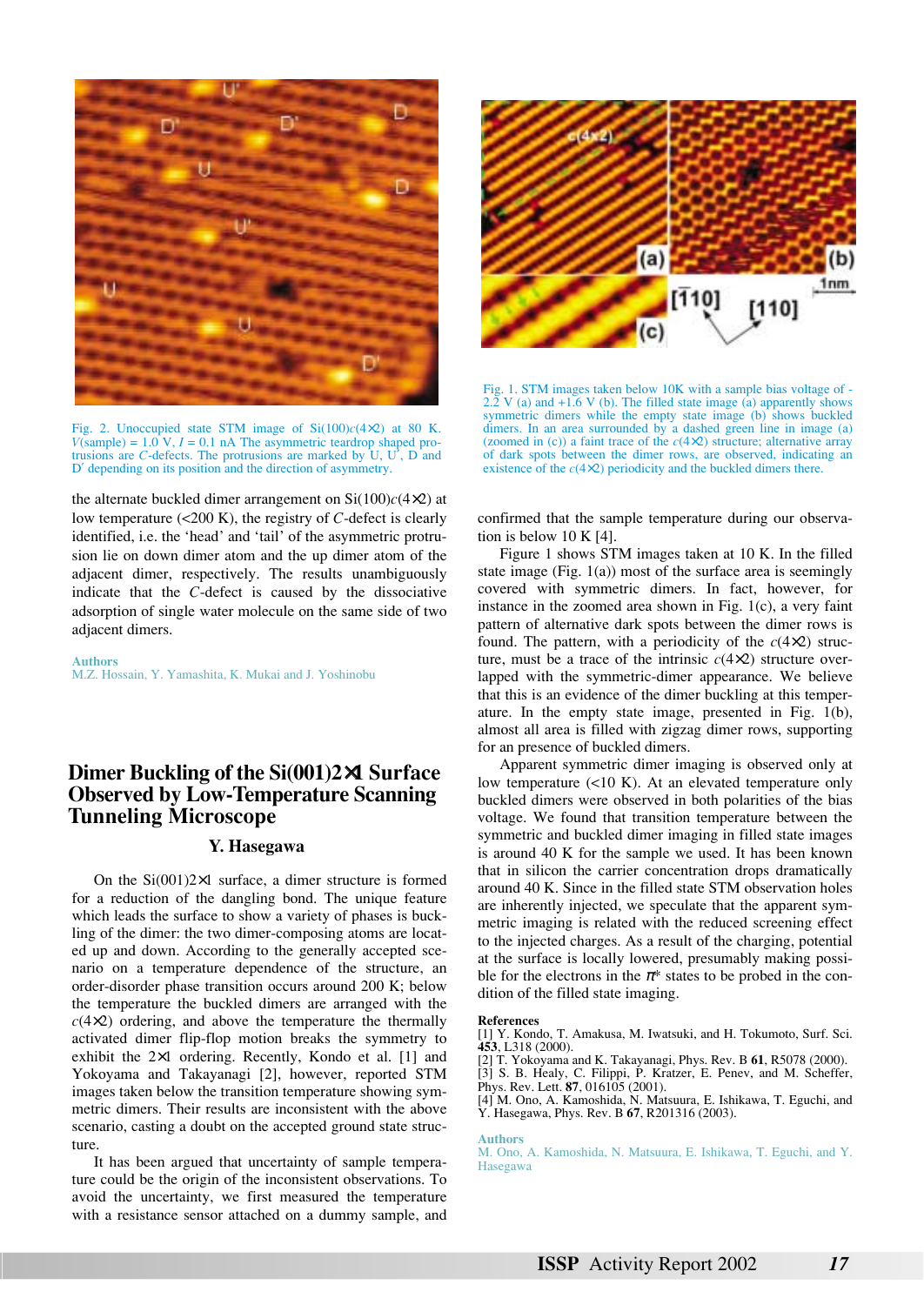## **Tuning the In-Plane Lattice Constant of an Oxide Substrate**

### **M. Lippmaa**

The properties of thin heteroepitaxial oxide films often deviate significantly from the properties of bulk crystals with the same composition. The most common reason for this is the presence of lattice strain in thin films, caused by a mismatch in lattice constants of the film and a single-crystal substrate. Systematic studies of the effects of lattice strain are complicated by the very limited choice of high-quality substrates available for thin film growth. The only practical way of generating small strains in oxide lattices is to use a strain-control buffer layer. Traditional buffer layer design relies on the gradual relaxation of a lattice constant in a mismatched heteroepitaxial layer. Residual strain can then be tuned by adjusting the buffer layer thickness. This method has a number of drawbacks, mainly because the final strain depends on a variety of process parameters, such as growth rate, temperature, etc.

In order to avoid such problems, we have developed a bilayer buffer for tuning the in-plane lattice constant of a substrate. The final in-plane lattice constant on the buffer surface depends only on the composition, which is easy to control and is not sensitive to precise processing parameters.

We start by growing a thin BaTiO<sub>3</sub> layer on a  $SrTiO<sub>3</sub>$ substrate at a relatively low temperature of  $650$  °C. The layer thickness can be 10 nm or less. A much thicker layer of  $Ba_{1-x}Sr_xTiO_3$  is then grown on top of the BaTiO<sub>3</sub> layer at the same temperature. The films grow in a layer-by-layer mode and contain, as expected, a large number of dislocations (Fig. 1(a)). Annealing the film at up to 1350  $\rm{^{\circ}C}$  for 30 minutes allows the defects to migrate in the crystal. As shown in a post anneal TEM image in Fig. 1(b), all the defects migrate either to the highest mismatch SrTiO3/ BaTiO<sub>3</sub> interface, or to the film surface. No defects could be found in TEM images of the annealed film. The final lattice constant of the buffer is determined only by the Sr content of the  $Ba_{1-x}Sr_xTiO_3$  layer and can be freely tuned in the 0.39 to 0.40 nm range, a span of 2.5%. The top part of the buffer is also fully relaxed and has a step-and-terrace surface struc-



Fig. 1. Moire images generated from high-resolution cross-sectional transmission electron microscope images, showing the locations of defects in BaTiO<sub>3</sub> films grown on SrTiO<sub>3</sub>. (a) A film grown at 650 oC has many defects. (b) All defects migrate to the film/substrate interface after annealing the sample at  $1100\,\mathrm{^{\circ}C}$ 



Fig. 2. Reciprocal space mapping of (a) a  $Ba<sub>0.5</sub>Sr<sub>0.5</sub>TiO<sub>3</sub>$  film on a BaTiO<sub>3</sub> buffer layer, (b) a Ba<sub>0.5</sub>Sr<sub>0.5</sub>TiO<sub>3</sub> film grown directly on a SrTiO<sub>3</sub> surface at  $650^{\circ}$ C, and (c) partial relaxation of the same film after high-temperature annealing.

ture.

The importance of inserting a thin highly mismatched BaTiO<sub>3</sub> layer between the main buffer and the substrate can be seen in Fig. 2. The reciprocal space map in Fig.  $2(a)$ clearly shows that the  $Ba_{1-x}Sr_xTiO_3$  layer is relaxed and that the in-plane lattice constant of the thin  $BaTiO<sub>3</sub>$  layer is determined by the top part of the bilayer buffer. If the BaTiO<sub>3</sub> layer is omitted and a  $Ba_{1-x}Sr_xTiO_3$  film is grown directly on a  $SrTiO<sub>3</sub>$  surface, partial lattice constant relaxation occurs, as shown in Fig. 2(b). High-temperature annealing does not improve the buffer quality (Fig. 2(c)). The presence of a highly mismatched layer is thus crucial for trapping strain-relieving dislocations at the substrate interface.

#### **Reference**

[1] K. Terai, M. Lippmaa, P. Ahmet, T. Chikyow, T. Fujii, H. Koinuma, M. Kawasaki, Appl. Phys. Lett. **80**, 4437 (2002).

#### **Authors**

K. Terai <sup>a</sup>, M. Lippmaa, T. Ohnishi <sup>a</sup> Spring-8.

## **Novel Magnetotransport Phenomena in Low-Dimensional Bloch Electron Systems under Strong Magnetic Fields**

#### **T. Osada**

#### **(1) Harper Broadening under Megagauss Fields**

The RF technique for transport measurement has been developed under pulsed ultra-high magnetic fields generated by the single-turn coil device (*B*<120 T) and the electromagnetic flux compression device (*B*<300 T). Using these technique and devices, we have successfully measured the magnetoresistance of a quasi-one-dimensional (Q1D) conductor NbSe<sub>3</sub> up to 300 T. In the low temperature phase of NbSe<sub>3</sub>, there remains only one small closed Fermi surface as a result of band reconstruction due to two independent CDW transitions. This small Fermi pocket causes the Shubnikovde Haas (SdH) oscillations below ~50 T. In the magnetic quantum limit above  $\sim 50$  T, where only the lowest Landau subband is occupied, magnetoresistance has a broad peak around 65 T, and decreases monotonously above it, and finally returns to the level of zero-field resistance (Fig. 1). This anomalous behavior strongly suggests the occurrence of the Harper broadening of the lowest Landau subband due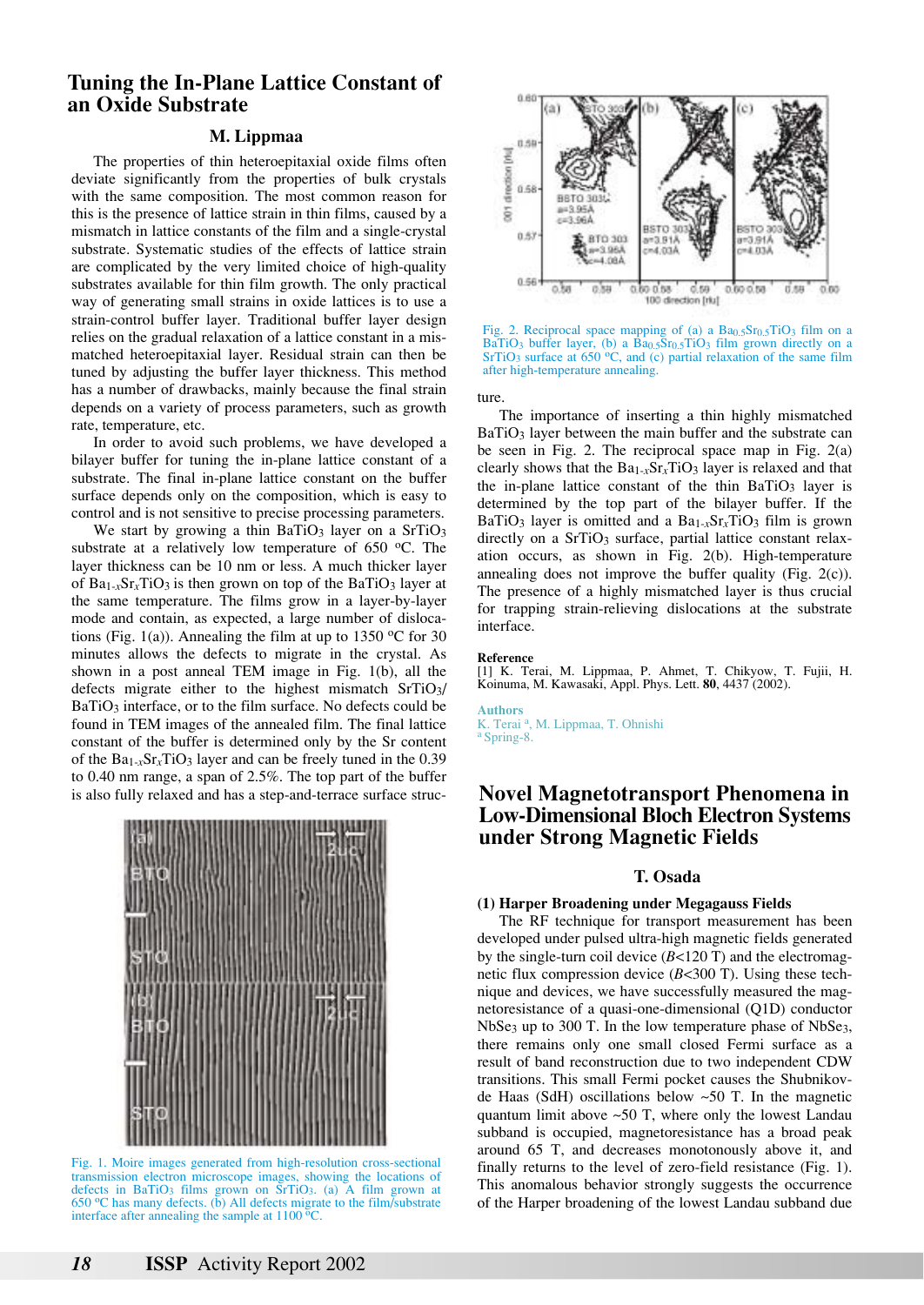

Fig. 1. Magnetoresistance of NbSe3 measured by the RF transmission technique under ultra high magnetic fields up to 300 T. The data above 120 T were obtained using the electromagnetic flux compression system (inset), whereas those below 120 T were obtained using the single-turn coil system. Magnetoresistance shows monotonous decrease above 70 T, which originates from the Harper broadening of the lowest Landau subband due to magnetic breakdown.

to magnetic breakdown beyond the CDW gap.

#### **(2) Electric Field Effect on Lebed Resonance**

We have found a novel electric field effect on angular dependent magnetotransport in Q1D layered conductors with a pair of sheetlike Fermi surfaces. The Lebed resonance has known as the resonant increase of interlayer conduction at magnetic field orientations where electron orbits are periodic on Fermi sheets. Under additional interlayer electric fields, electron orbits on two Fermi sheets become periodic at different magnetic field orientations. This causes doubly splitting of the Lebed resonance of interlayer conduction. This effect provides us a new experimental tool to estimate the Fermi velocity of Q1D conductors.

We have successfully demonstrated this effect in an



2. Angular dependence of interlayer conduction in  $\alpha$ -(BEDT-TTF)2KHg(SCN)4 under several interlayer electric fields at *T*=1.7 K. The magnetic field with fixed strength  $\tilde{B}$ =13 T is rotated in the plane normal to conducting layers with azimuth  $\varphi$ =54deg from the 1D axis. The Lebed resonance peaks at low electric fields indicated by red arrows split to double peaks as the electric field is increased.

organic conductor  $\alpha$ -(BEDT-TTF)<sub>2</sub>KHg(SCN)<sub>4</sub>. Interlayer current under strong electric fields is measured using pulse technique to avoid sample heating. As seen in the Fig.2, Lebed resonance peaks split to double peaks as the electric field is increased. From the splitting, we could estimate the Fermi velocity as  $7.5 \times 10^4$  m/s.

**Authors**

T. Osada, E. Ohmichi, S. Ikeda, T. Inokuchi, K. Kobayashi, M. Kobayakawa, A. Ogasawara, and E. Komatsu

## **New Heavy Fermion Superconductor Ce2CoIn8**

#### **Y. Uwatoko**

A new family of Ce based heavy fermion compounds with general formula  $Ce<sub>n</sub>Th<sub>3n+2</sub>$  (T = Co, Rh, Ir;  $n = \infty$ , 1, 2) show very interesting physical phenomena such as a new type of unconventional superconductivity at ambient pressure and pressure induced superconductivity emerging upon the suppression of an antiferromagnetic order [1,2]. We have found favorable conditions for the growth of single crystal Ce2CoIn8. Measurements of specific heat and electrical resistivity were carried out on single crystals of Ce2CoIn8. The resistivity measurement reveals that Ce<sub>2</sub>CoIn<sub>8</sub> is a heavy fermion superconductor with  $T_c \sim 0.4$ K [3].

The specific heat divided by temperature *C*/*T* and the electrical resistivity  $\rho$  for Ce<sub>2</sub>CoIn<sub>8</sub> are shown in Fig. 1. At *T*c we observed a distinct jump in *C*/*T*, providing clear evidence of bulk superconductivity. However, in the *C*/*T* data we could not find any evidence for the phase transitions at  $T_{a1}$  and  $T_{a2}$  where  $\rho(T)$  shows a substantial reduction. *C*/*T* of Ce2CoIn8 exhibits a Schottky-like peak at around 0.6 K and 2 K. The estimated value of  $\Delta C/\gamma T_c \sim 0.22$  suggests very weak coupling. Here the  $\gamma$  value is determined to be  $\sim 460$ mJ/K<sup>2</sup>mol-Ce from the value of *C*/*T* just above  $T_c$  and  $\Delta C$  is the jump in the specific heat at  $T_c$ . This ratio, of  $\Delta C/\gamma T_c$ , is approximately equal to that of UGe<sub>2</sub> in the superconducting regime at 1.15 GPa [4].

The effect of a magnetic field on the resistivity of Ce2CoIn8 was examined under various fixed fields up to 9 T applied parallel to the *a*-axis. The magnetic fields in excess of 1 T completely suppress the resistivity drop due to super-



Fig. 1. Temperature dependence of the specific heat divided by temperature (red dots) and the electrical resistivity (blue dots) in the same sample of Ce<sub>2</sub>CoIn<sub>8</sub>. The arrows show the characteristic temperatures  $T_{a1}$ ,  $T_{a2}$  and  $T_c$  determined by a peak position of the resistivity derivative *d*ρ/*dT*.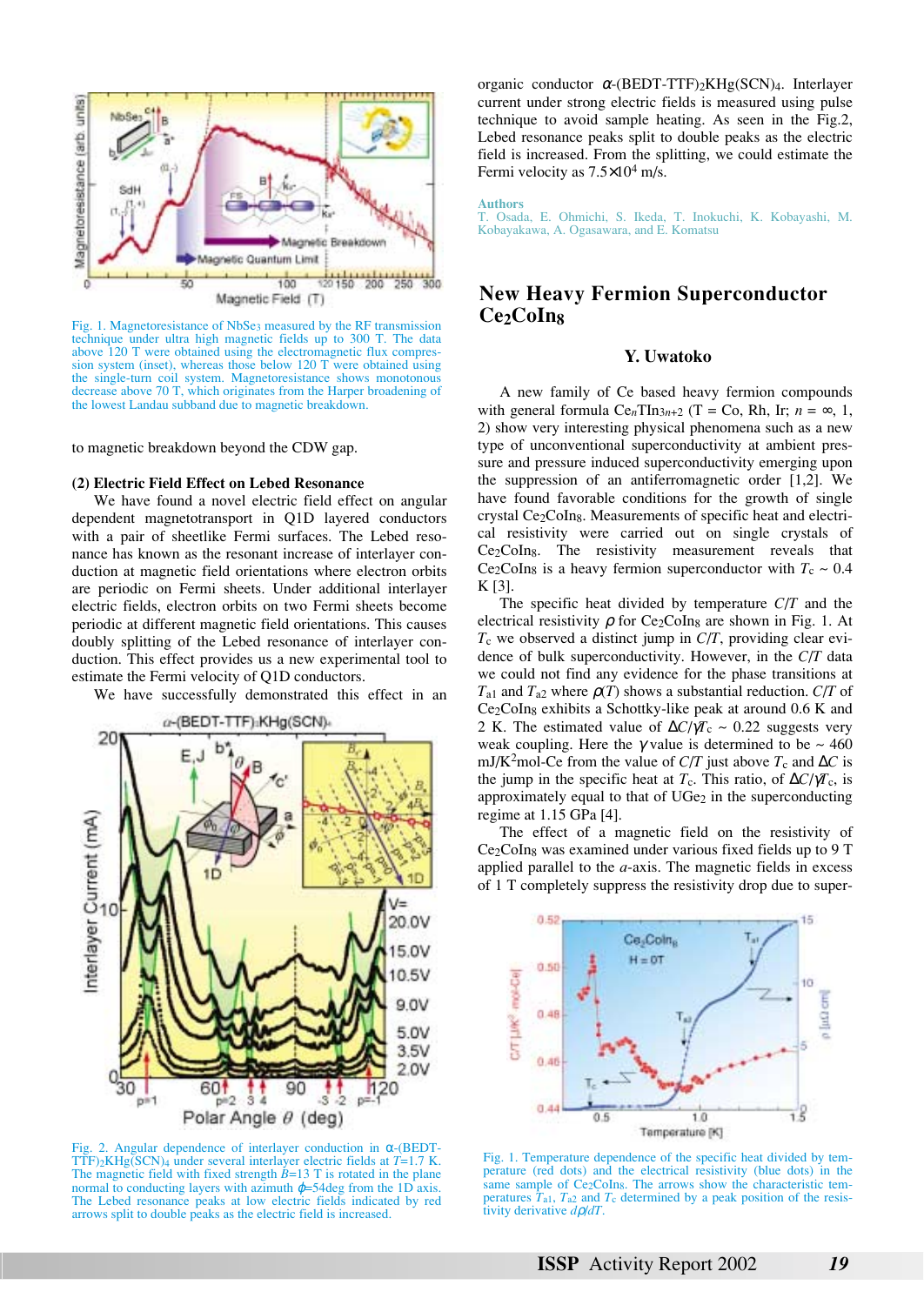

Fig. 2. Critical-field vs. temperature phase diagram for Ce<sub>2</sub>CoIng along (a) the *a*-axis and (b) the *c*-axis. Solid lines and gray mask are guides to the eyes.

conducting transition.  $T_{a1}$  and  $T_{a2}$  shifted to low temperature with increasing field. There was no structure in the resistivity at low temperature above 9 T. We have obtained the characteristic fields  $H_{c2}$ ,  $H_{a1}$  and  $H_{a2}$  from the  $\rho(T)$  measurements in magnetic fields applied along the *a*- and the *c*-axes. The results are plotted in Fig. 2 as a function of the temperature.

Since no anomaly is observed in  $C/T$  at  $T_{a1}$  and  $T_{a2}$ , the resistivity anomalies at these temperatures would presumably be due to the nonuniformity of the sample; e.g. stacking fault ascribable to the unique crystal structure. However, the behavior at  $T_{a1}$  and  $T_{a2}$  might also originate from the quasitwo-dimensional electronic structure peculiar to the  $Ce<sub>n</sub>Th<sub>3n+2</sub>$  families. The problem would be settled by growing a high-quality crystals and measuring low temperature specific heat under magnetic fields.

We conclude that the transition around 0.47 K comes from intrinsic bulk superconductivity in Ce<sub>2</sub>CoIn<sub>8</sub>.

#### **References**

[1] C. Petrovic, P. G.Pagliuso, M. F. Hundley, R.Movshovich, J. L. Sarrao, J. D. Thompson, Z. Fisk and P.Monthoux, J. Phys. Condens. Mater **13**, L337 (2001).

[2] J. D. Thompson, R. Movshovich, Z. Fisk, F. Bouquet, N. J. Curro, R. A. Fisher, P. C. Hammel, H. Hegger, M. F. Hundley, M. Jaime, P. G. Pagliuso, C. Petrovic, N. E. Phillips and J. L. Sarrao, J. Magn. Magn. Mater **226-230**, 5 (2001).

[3] G. Chen, S. Ohara, M. Hedo, Y. Uwatoko, K. Saito, M. Sorai and I. Sakamoto, J. Phys. Soc. Jpn. **71**, 2836 (2002).

[4] N. Tateiwa, T. C. Kobayashi, K. Amaya, Y. Haga, R. Settai and Y. Onuki, Physica B **312-313**, 109 (2002).

#### **Authors**

M. Hedo, N. Kurita, Y. Uwatoko, G. Chen<sup>a</sup>, S. Ohara<sup>a</sup>, I. Sakamoto<sup>a</sup> aNagoya Institute of Technology.

## **Gapless Spin Liquid in the Two Dimensional Antiferromagnetic Solid 3He**

#### **H. Ishimoto**

Highly frustrated low-dimensional quantum antiferromagnets have attracted much attention because a magnetically disordered ground state may be realized. A low-density solid <sup>3</sup>He film adsorbed on graphite surface is one of the most ideal two-dimensional (2D) quantum spin systems with nuclear spin *S*= 1/2 on a triangular lattice. Because of the hard-core potential between  ${}^{3}$ He atoms, the higher order multiple spin exchange (MSE) processes as well as two-particle exchange play important roles. The exchange of even number of particles is antiferromagnetic (AFM), while that of an odd ones is ferromagnetic (FM). The competition between them, in addition to the geometrical frustration inherent to a triangular lattice structure, makes the present system strongly frustrated. Recent theoretical studies in the exact diagonalization method for a finite system show that the system favors the quantum spin liquid (QSL) with an excitation gap.

Experimentally, the magnetizations for the 4/7 AFM solid <sup>3</sup>He phase adsorbed on graphite preplated by one layer of 4He and bilayer of HD have been measured above 100 µK, without any clear evidence of a spin gap. Hence the ground state of the 4/7 phase is still an open question. Here the first direct demagnetization of the 2D  $3$ He down to 10 µK region is reported.

We have prepared the three different samples: (I) the paramagnetic solid <sup>3</sup>He formed on graphite as the first layer, (II) the antiferromagnetic solid  ${}^{3}$ He adsorbed on one layer of  ${}^{4}$ He preplated graphite, (III) the antiferromagnetic solid  ${}^{3}$ He adsorbed on two layers of HD preplated graphite. They were demagnetized slowly by themselves in 17 hours from the initial condition of  $B_i=0.55$  T and  $T_i=150 \mu K$  to the final field  $B_f$ = 5mT or 2.5 mT, where NMR measurements have been made to clarify their magnetization. The result from the sample (I) is essential to know the demagnetization process, because the sample temperature can be determined easily from the magnetization which obeys a Brillouin function. According to the results, the sample is rather strongly connected with the Cu nucei on the second stage and the heat bath model was proposed to explain the process. Based on it, the demagnetized temperatures of the AFM samples (II) and (III) were determined.

The magnetizations for the antiferromagnetic solid  ${}^{3}$ He adsorbed on both one layer of 4He and two layers of HD preplated graphite are shown in Figure 1. The data in the high temperature region are also shown there. They increase gradually down to about  $10 \mu K$ . However no evidence corresponding to a spin gap was observed even for at much lower temperatures than the exchange interaction by a factor



Fig.1. Temperature dependence of magnetization for 2D antiferromagnetic solid <sup>3</sup>He on mono layer of <sup>4</sup>He and bilayer of HD preplated graphite .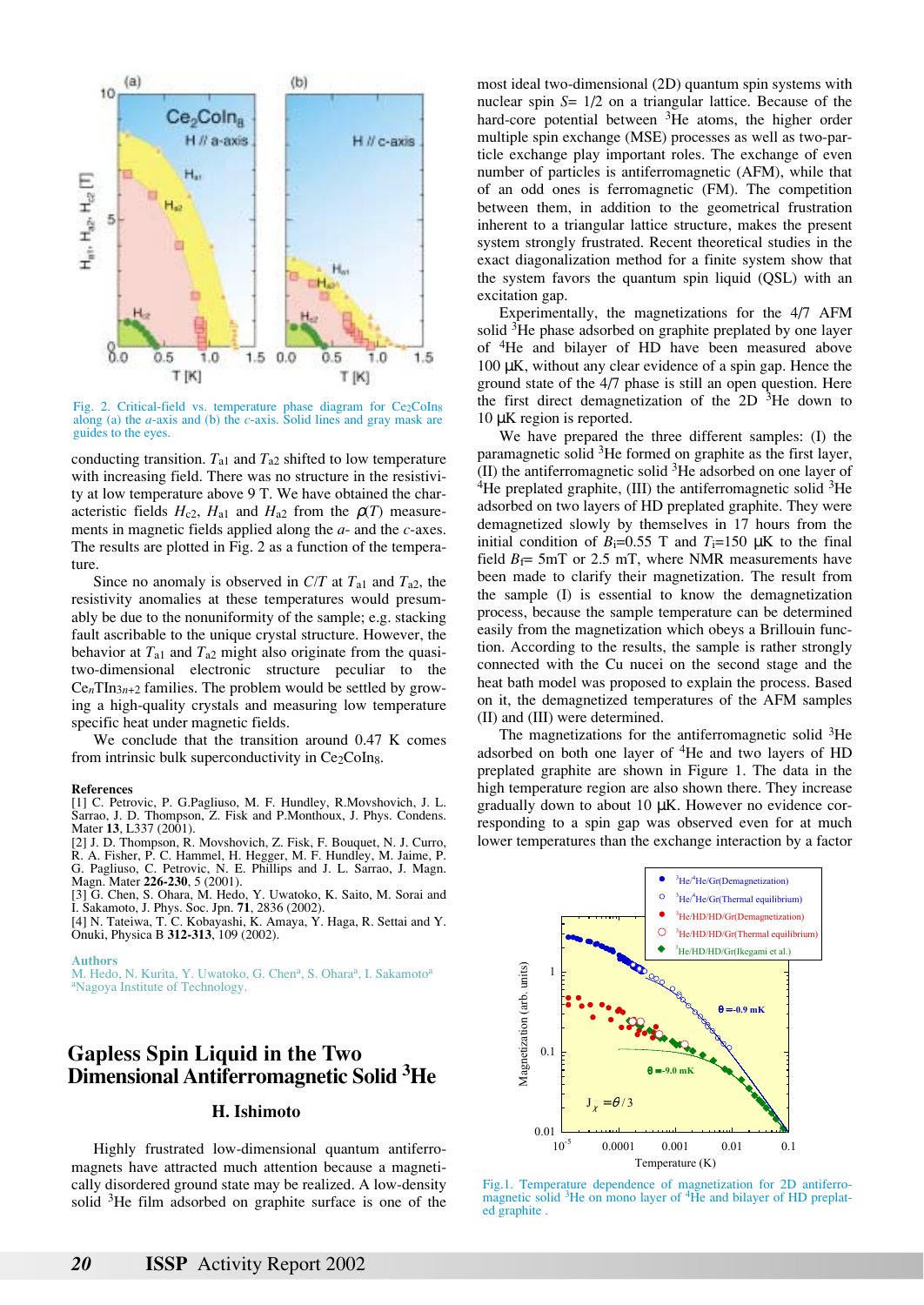of almost 300, indicating a strong possibility of a quantum spin liquid ground state with zero spin gap in the 2D triangular antiferromagnetic system with the multiple spin exchange. These results are consistent with the heat capacity data observed in the second layer, but in contradiction with the theoretical prediction in the exact diagonalization for a finite size. The system size in these calculations might be too small because the higher order multiple spin exchange processes play important roles. Further theoretical calculations for a larger size of the system are eagerly desired.

#### **Authors**

Ryuichi Masutomi , Yoshitomo Karaki and Hidehiko Ishimoto

## **Calculation of the Phase Field of a Vortex Pair on the Surface of a Multiply Connected Substrate**

## **M. Kubota**

The superfluid properties of thin <sup>4</sup>He films adsorbed on three-dimensionally (3D) connected porous media have been studied for many years. Helium films adsorbed on large-scale flat substrates are known to exhibit the classic 2D Kosterlitz-Thouless (KT) phase transition. On the other side, thin 4He films adsorbed on 3D connected porous media present a number of interesting physical phenomena: dilute Bose gas behavior for low-density 4He adsorbed in Vycor glass; 3D critical behavior observed for a wide range of systems; and 2D and 3D crossover behavior as a function of system structure and pore size. It is clear that one is not dealing with ideal 2D system; yet there remains the interesting question as to what extent vestigial aspects of 2D KT behavior may still be present in the superfluid behavior of the system. Although there has been a number of theoretical trials to describe this system, none of them treated the real complexity of the 3D connected system, instead they avoided this through simplifying assumptions.

We extend the work of the previous authors with a more realistic calculation of the energies for quantized vortex pairs taking into account the details of the 3D porous structure (Fig. 1). The quantum phase  $\phi$  is calculated with regard to the position on the surface of lattice through a numerical



Fig. 1. The porous substrate and the development of a rod. Every rod has the same dimensions. The parameters are following: *l* is the lattice constant (distance between nodes), *a* is the thickness of a rod,  $\tilde{a} = l - a$  the length of a rod, and the  $\xi$  and  $\eta$  are the separation around and along the rod axis, respectively. With these definitions, we define an aspect ratio  $\frac{\gamma=1}{a}$  and the porosity  $P=1-(3\gamma-2)/\gamma^3$ . The open volume of the pores forms a complementary cubic structure with the same lattice parameter and the complementary aspect ratio  $\gamma^* = l/\tilde{a}$  =  $\gamma$ /( $\gamma$ -1). The entire system has a translational symmetry in each three directions.



Fig. 2.  $\eta$  vortex ring (upper) and  $\xi$  vortex ring (lower)



Fig. 3. The vortex pair energy functions. (a) The energy function when a vortex pair expands along the  $\eta$  axis. The broken line is the analytic cylinder function. (b) The energy function when a vortex pair expands along the ξ axis. The broken line is a normal KT-type logarithmic function. The squares in the panels (a) and (b) are the  $\eta$ and  $\xi$  ring energy, respectively (see the main text).

solution of Laplace's equation while maintaining the continuity of each rod. We place a vortex pair on a single rod and displace them. The position of a vortex "core" is defined on the smallest sites of grids by a  $2\pi$  phase change. The flow field and the total energy are obtained once the phase field is calculated. Some solutions of Laplace's equation are shown on the colored graphs in Fig. 2. Flow field is defined of the special derivative of phase. There is 3D coherence of phase and the flow field is the vortex-like configuration around a pore and a rod.

We plot the energy functions with respect to the vortex configurations in Fig. 3. The vortex pair energy dependence on the displacement is similar to the classical vortex pair energy dependence in the smallest displacement. Once the vortex pair are moved further, the energy exhibits the peak. The whole process shows a thermal activation process. We calculated the porosity dependence of the energy function and concluded some calculation based on the simple mean field for excitations with a thermal activation process for a certain porosity case.

**Principal Publication and Authors:**

T. Obata and M. Kubota, Phys. Rev.B **66**, 140506 (2002).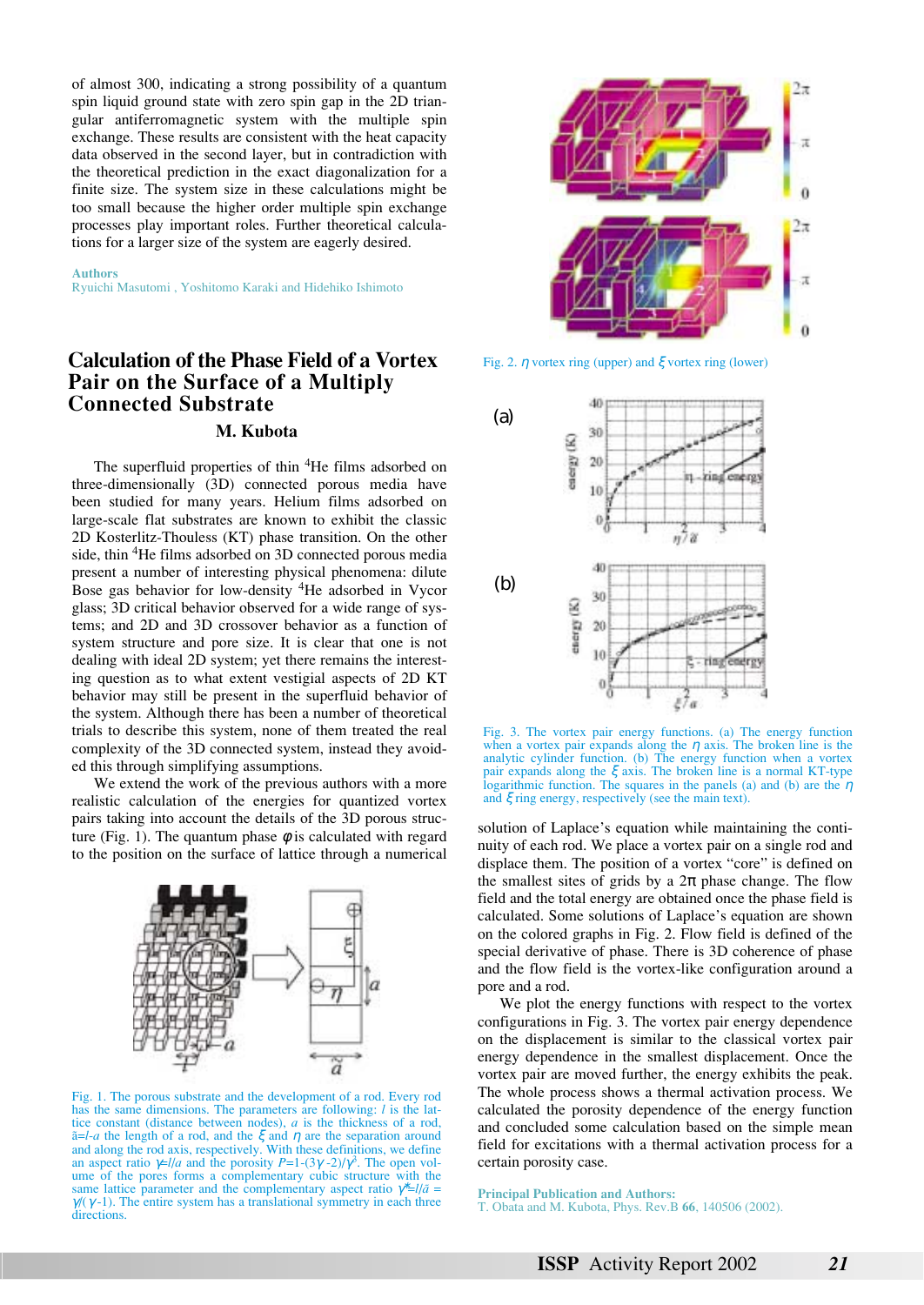## **Micro Pressure-Cell for Measurements of Specific Heat and Magnetization**

### **I. Umehara, M. Hedo and Y. Uwatoko**

Strongly correlated electron systems under the high pressure show a variety of physical properties. In order to understand the ground state properties of the strongly correlated electron systems under high pressures, many different piston cylinder type high pressure cells have been designed. (See for example Ref. [1]) We have developed a micro pressurecell for the measurements of specific heat and magnetization, which can be used in the commercial SQUID magnetometer. Here we report about the design of our micro pressure cell.

Figure 1 shows the schematic drawing of the micro cell. The cylinder and upper and lower nuts of the micro pressure cell are constructed from hardened CuBe alloy (C1720B-H). The dimensions of the cylinder are 8.8, 2.7 and 21 mm for the outer diameter, inner diameter and length, respectively.  $ZrO<sub>2</sub>$  was used for the piston and piston backups. The highpressure sample space was sealed by Teflon cell technique with Cu seal rings. The mixture of Fluorinert FC70:FC77 =1:1 was used as the pressure transmitting media. Total weight of this cell is about 9 g. To the best of our knowledge, our cell is one of the smallest among this type. Using some attachments as drawn in the figure, it can be used for the specific heat and magnetization measurements. The magnetization studies were performed with commercial SQUID magnetometer and the specific heat measurements were carried out using the conventional adiabatic method. In preparation for the specific heat measurements, we have measured the heat capacity of the micro pressure-cell with the mixture of Fluorinert under several pressures. We have also measured the magnetization of our cell as functions of temperatures and magnetic fields.

As an example, we show in Fig. 2 the specific heat (top) and the magnetization (bottom) as a function of temperature below 9 K for the single crystalline CeAg under various pressures, 0, 0.30, 0.83, and 1.37 GPa. In this experiment, the weight of the sample is 80 mg, which is less than 1 % of the weight of the pressure cell. However, the heat capacity of the sample at around 8 K is about 20 % of the total heat capacity. For the magnetization measurements, a magnetic field of 100 Oe was applied along the  $\langle 100 \rangle$  direction in a Cubic notation at room temperature. The Curie temperature *T*<sub>C</sub> increases with pressure below around 0.6 GPa and then decreases with increasing pressure up to  $1.37$  GPa. The  $T<sub>C</sub>$ 



Fig. 1. Schematic drawing of micro pressure cell.



Fig. 2. The specific heat and magnetization for CeAg as a function of temperature at various pressures.

values determined from the specific heat and the magnetization measurements are in excellent agreement with each other and with previous resistivity measurements [3,4]. We have succeeded in applying pressures up to 2 GPa (low temperature value) in other experiments with our cell. Detailed analysis of our measurements for the specific heat and the magnetization in CeAg will appear elsewhere.

#### **References**

- [1] Y. Uwatoko *et al*., Rev. High Pressure Sci. Technol.**7**, 1508  $(1998)$ .
- [2] P. Morin, J. Magn. Magn. Mater. **71**, 151 (1988).
- [3] M. Kurisu, J. Phys. Soc. Jpn. **56**, 4064 (1987).
- [4] A. Elling and J.S. Scilling, Phy. Rev. Lett. **46**, 364 (1981).

**Authors**<br>Izuru Umehara<sup>a</sup>, Masato Hedo, Yoshiya Uwatoko

<sup>a</sup>Division of Physics, Faculty of Engineering, Yokohama National University.

## **World Record Fast Rotating ULT Cryostats**

#### **T. Mizusaki and M. Kubota**

Superfluidity is a macroscopic quantum phenomena where the phase of the condensate or bulk superfluid is a macroscopic physical quantity and can be controlled by external flow or rotational motion of the vessel. Since the first observation of the meniscus of the rotating superfluid <sup>4</sup>He by Osborn, experiments under rotation brought us continued surprises [1]. This first observation led to the idea of Onsager-Feynmann vortex lines. Henry Hall was the first to observe persistent superflow after rotation, and W.F. Vinen found that the flow around a wire is quantized with a circulation given by *h*/*m*, where *h* is Plank's constant and *m* is the 4He atom mass. Since then, there have been a number of experiments performed under rotation for 4He. Superfluid made of Fermi particle, <sup>3</sup>He has been studied under rotation since 80's [2]. Kubota and his group have been studying till present time a new class of 3D superfluid; submonolayer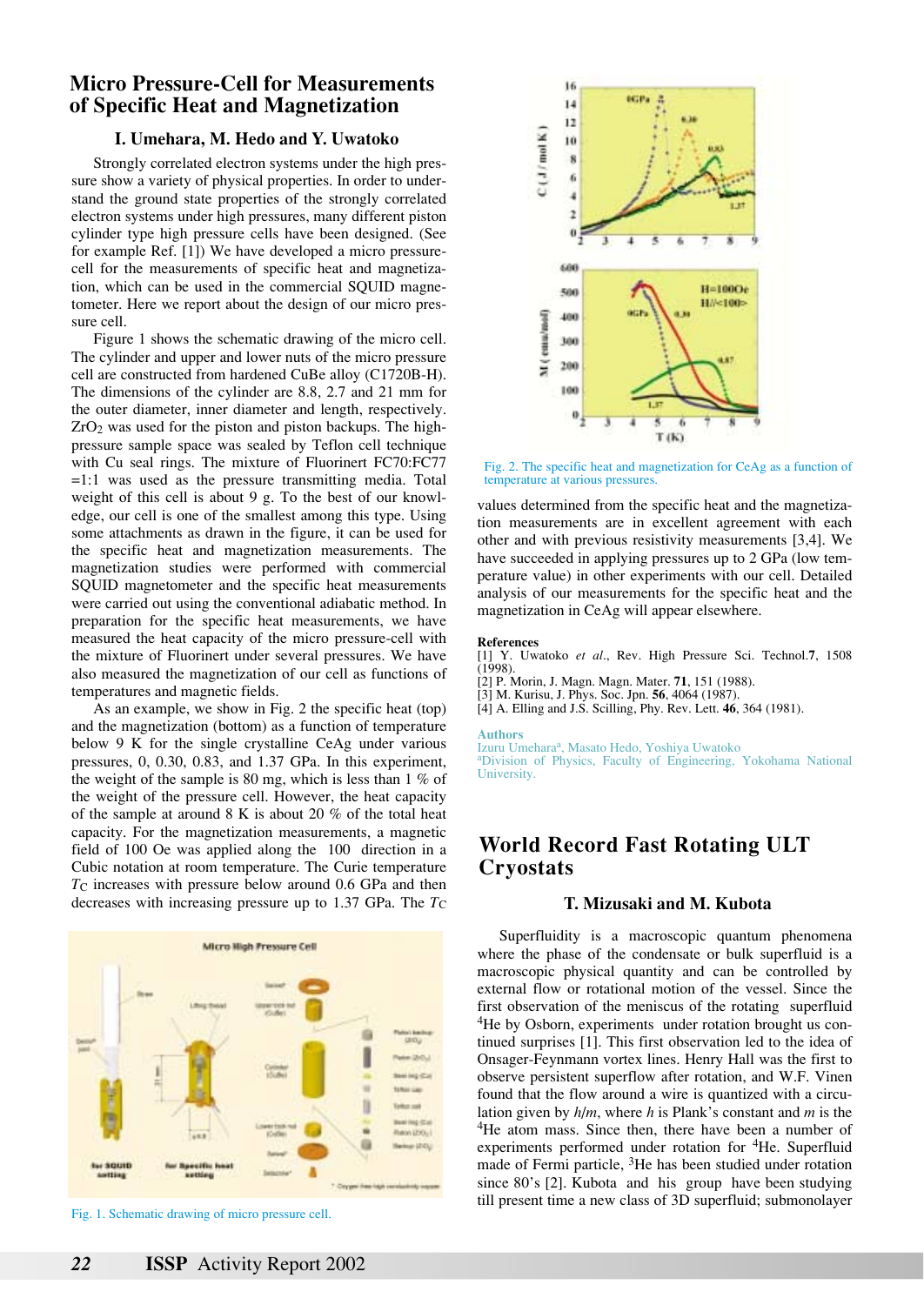

Fig. 1. ISSP ULT Rotation Cryostat with rotating scheme Tok-01. Two high precision air bearing units are located at the ends of the shaft. Electronics are located on a table above and driven by precision motor through timing belt. The connection between this table and the shaft which connects rigidly the cryostat is made by a soft torsion rod, which functions also as a rotational vibration isolator. Earth field cancellation coils are seen on a thick paper cylinder around the Dewar.

4He film systems condensed on 3D connected surface of porous substrates. And some experiments have been performed under rotation [3]. Now we are adding ourselves to the groups of  ${}^{3}$ He study under rotation, as well, after ones at Cornell, Helsinki, Berkeley, and Manchester: Ishiguro *et al*. have reported vortex nucleation and textures in small cylinders [4], which indicates an interesting features of this anisotropic superfluid made of Cooper pairs with large internal freedom.

Rotation for the study of superfluids is compared sometimes with magnetic field for the study of superconductors. Rotational speed, for example, to destroy superfluidity can be compared with critical magnetic field  $H_{c2}$ , but as to rotation, it has been far beyond reach of the present known technology to overcome  $H_{c2}$  correspondance for  $T=0$  K for bulk superfluids. We are, however, making some progress and under some conditions of combination of the new high speed rotating cryostat (Fig.2) and the artificial 3D superfluid consisting of thin He film and porous media we may come close to cover interesting phase fields of a superfluid.

#### **References**

[1] see for example, E.L. Andronikashvili and Yu.G. Mamaladzs, Rev. Mod. Phys. **39**, 567 (1966).

[2] O. Lounasmaa and E. Thuneberg, Proc. Nat. Acad. Sci. USA, 96  $(1999)$ .



Fig. 2. ISSP High Speed Rotating Cryostat. Experiments under up to 6 rotation/sec are tested at dilution refrigerator temperatures.

[3] M.K. Zalalutdinov *et al*., Czechoslovak J. Phys. **46**, S1-39 (1996); M. Fukuda *et al*., J. Low Temp. Phys. **113**, 417 (1998); M. Fukuda *et al*., Physica B **250-252**, 117 (2000). [4] R. Ishiguro *et al*., Physica B **329-333**, 66 (2003).

#### **Principal Publication and Authors**

Minoru Kubota, Toshiaki Obata, Ryousuke Ishiguro, Minoru Yamashita,Takeshi Igarashi, Emi Hayat, Osamu Ishikawa, Yutaka Sasaki, Nikolay Mikhin; Muneyuki Fukuda, Vladimir Kovacik , Takao Mizusaki, Physica B **329-333**, Part 1, 577 (2003).

## **Trajectory of the Wave Packets Oscillating on an Adiabatic Potential Surface**

#### **T. Suemoto**

Real time tracking of the movement of atoms is a fundamental desire in investigating the ultrafast lattice rearrangement phenomena in solids. In this study, we have shown that the real time tracking of precise spatial positions of atoms is possible by using a luminescence method.

The self-trapped excitons (STE) are generated by 20 fs light pulses at 1.6 eV in quasi-one-dimensional halogenbridged platinum complex  $[Pt(en)_2] [Pt(en)_2Br_2](ClO_4)_2$ (en=ethylendiamine). Previously, we observed intensity modulation of the luminescence with a period of about 290 fs [1], corresponding to the oscillations of the wave-packets on the adiabatic potential curve of the lowest STE state (see the black dots in Fig. 1).

We have greatly improved the experimental setup for the up-conversion spectroscopy and performed a measurement with a time resolution of about 40 fs, which we believe is the best value ever achieved. At a photon energy of 0.8 eV, which corresponds to the luminescence from the bottom of the adiabatic potential curve, we observed the overtone modulation with a period of about 145 fs as shown in Fig. 1 by green arrows. This has not been seen in the measurement with 90 fs time resolution, while it was theoretically expected to be observed if the time resolution is improved [1]. Modulation frequency was doubled, because the wave-packet passes thorough the bottom of the adibatic potential curve



Fig. 1. Time evolution of the luminescence intensity at various photon energies. At 1.1 eV, the oscillation period corresponds to that of the wave packet motion. At 0.8 eV overtone oscillation is observed.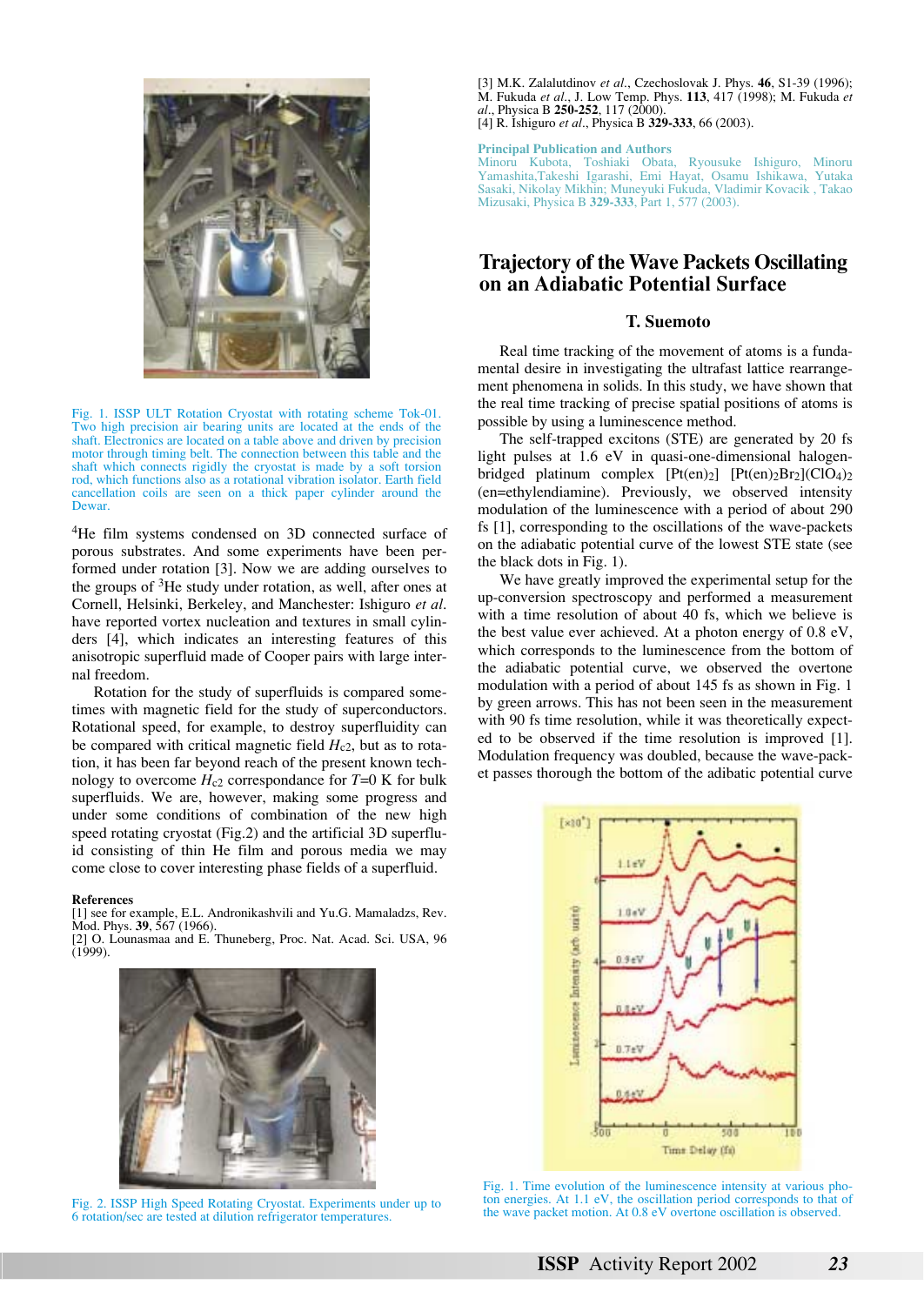

Fig. 2. The positions of the peaks and shoulders in the time evolution curves in Fig. 1 are shown by blue circles on the coordinates of time and photon energy. The scale on the right side shows the approximate displacement of the Br from the equilibrium position. The red curve shows the motion of the peak of the wave packet assuming a damped harmonic oscillator.

twice within one period in alternative directions. We can see also the anti-phasing behavior between the oscillations of luminescence at the photon energies of 0.7 eV and 0.9 eV (shown by blue arrows). The luminescence at these two energies probes the wave-packet at the points on the opposite sides of the potential minimum. This clearly shows that the wave-packet is moving back and forth around the potential minimum. The peaks or the shoulders in each curve corresponds to the moment when the peak of the wave packet passes on the point corresponding to the observed photon energy. Thus we can make a trajectory of the wave packet moving in the adiabatic potential curve by plotting the peak points as shown in Fig. 2. If we assume the same curvature for the ground state and the excited state, the luminescence energy can be directly translated into the position of the oscillating ion (Br in this case). Thus we succeeded in tracking the spatial positions of atoms [2].

#### **References**

[1] S. Tomimoto et. al., Phys. Rev. B **60**, 7961 (1999). [2] T. Matsuoka, S. Saito, J. Takeda, S. Kurita, and T. Suemoto, Nonlinear Optics **29** (10-12), 587-593 (2002).

#### **Authors**

Taira Matsuoka, Tohru Suemoto, Jun Takeda<sup>a</sup> and Susumu Kurita<sup>a</sup> <sup>a</sup> Yokohama National University

## **Three-Dimensional Imaging of Ge Atoms on Si(001) by Using a Holographic Method in X-ray Diffraction**

### **T. Takahashi**

In X-ray diffraction what we can observe is X-ray intensities, and thus the phase of X-ray waves is lost in measurements. If, however, we can get the information of phases of diffracted X-rays, the atomic structure of materials is reconstructed from intensity data through Fourier transform.

In the present work, we show a holographic method to reconstruct images of surface and interface atoms with an atomic resolution. Here we treat two-dimensionally ordered atoms on a substrate crystal. Hitherto similar attempts have been made as to two-dimensional structures projected on the surface. In this work, in contrast, we show the first experimental result of three-dimensional reconstructed images of



Fig. 1. Principle of the present method to reconstruct images of surface atoms using an interference effect.

surface atoms.

Figure 1 illustrates the principle of the present method. In this case the diffraction amplitude from a sample is divided in two; one is a contribution from a surface layer to be determined, and the other is a contribution from a substrate crystal given by the sum of amplitudes from a semi-infinite layers. In most cases we know the structure of the substrate crystal, and can calculate the phase and modulus of the amplitude based on the X-ray diffraction theory. Thus we can regard the wave scattered from the substrate crystal as a reference wave. In this situation, we can reconstruct unknown surface atoms by a Fourier transform after a proper normalization of the experimental data, instead of illuminating a reference wave as in optical holography.

Figure 2 shows images of Ge atoms on Si(001) substrate crystal reconstructed from observed intensities. Here we used a sample in which a monolayer of Ge atoms are epitaxially grown on a clean  $Si(001)$  surface at 775 K. A few nanometers of an amorphous Si layer was further deposited on the sample at 295 K to treat in the atmosphere. To reconstruct the images, we have obtained intensities about at 250 points, most of which are measured at points on the crystaltruncation rod close to Bragg points. The result clearly shows that Ge atoms locate positions that Si atoms would otherwise occupy. The position of Ge atoms is slightly relaxed toward the surface, reflecting the difference in bond lengths between Ge and Si in crystals.

In the structure analysis of surfaces and interfaces, constructing an initial model is a most elaborating task. Thus



Fig. 2. Contour maps of Ge atoms on Si(001) substrate crystal at planes parallel (left) and perpendicular (right) to the surface. Rectangular regions indicate the unit cell defined so that only a single atom is included in a plane parallel to the surface.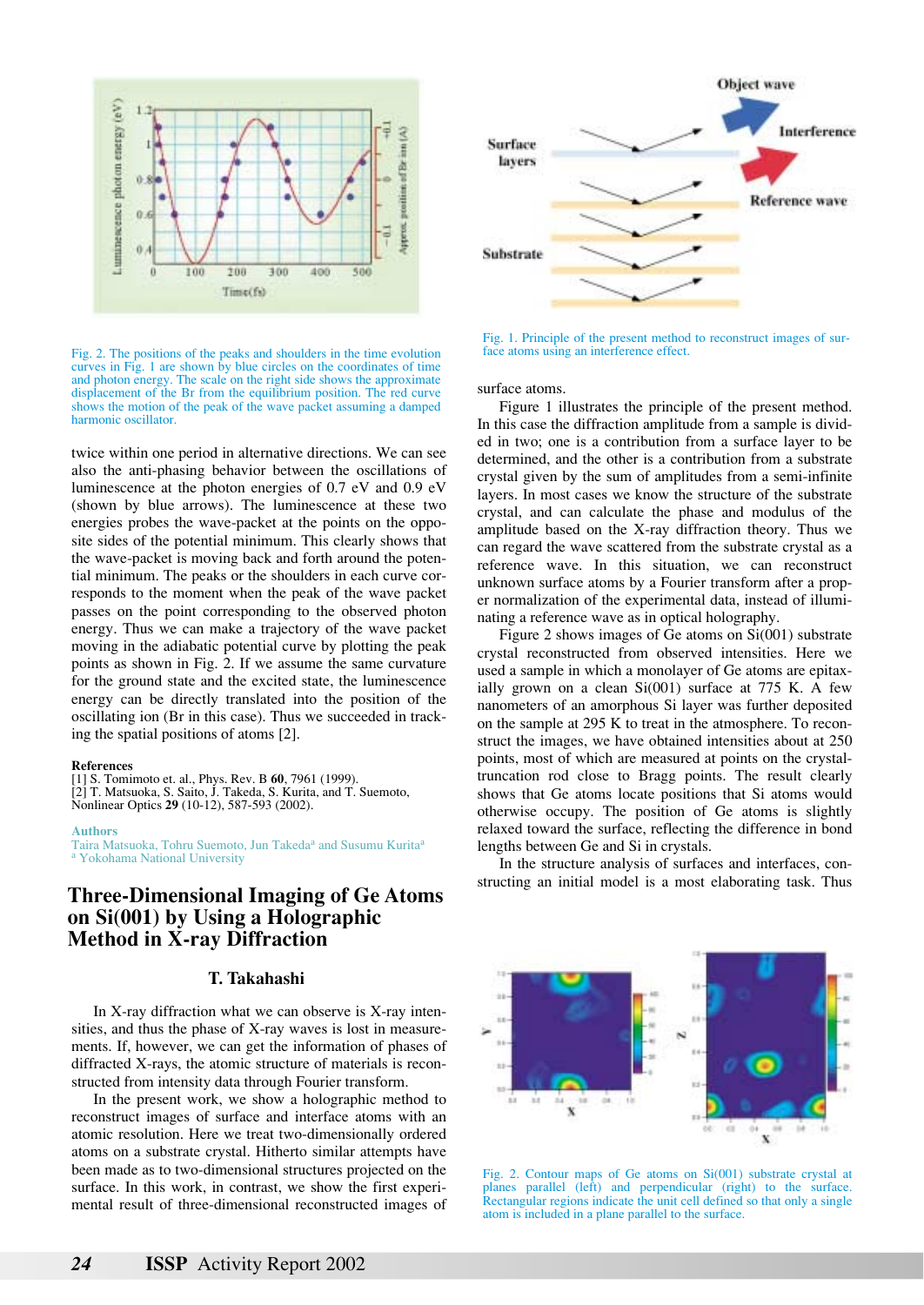once the initial structure is directly obtained from experimental data, one could easily refine the structure, with for instance, the use of conventional fitting procedures. Combination of the present method with direct methods will be more promising.

**Principal Publication and Authors**

K. Sumitani, T. Takahashi, S. Nakatani, A. Nojima, O. Sakata, Y. Yoda, S. Koh, T. Irisawa, and Y. Shiraki; Jpn. J. Appl. Phys. **42**, L189-L191 (2003).

## **Discovery of Missing Link: III. The** *A***-site Ordered Manganese Perovskite** *R***BaMn2O6**

## **Y. Ueda**

The manganese perovskite  $R^{3+}_{1-x}A^{2+}_{x}MnO_3$  has drawn much attention in its rich physical properties such as ferromagnetic metal (FM) generated by the double-exchange interaction, charge/orbital order (CO), colossal mangetoresistence and electronic phase segregation. It is now widely accepted that these interesting phenomena are caused by the strong correlation/competition of multi degrees of freedom, that is, spin, charge, orbital and lattice, and could be significantly influenced by the *A*-site randomness. Although the search for the compound without the *A*-site randomness has been motivated by its intriguing properties, it has been missing in manganese perovskites.

Recently, the *A*-site ordered manganese perovskite  $R$ BaMn<sub>2</sub>O<sub>6</sub> ( $R = Y$  and rare earth elements) has successfully synthesized and investigated in the structure and electromagnetic properties. The most significant structural feature of  $R$ BaMn<sub>2</sub>O<sub>6</sub> is that the MnO<sub>2</sub> square sublattice is sand-



Fig. 1. Phase diagram for *RBaMn<sub>2</sub>O<sub>6</sub>* expressed as a function of the ratio of ionic radius,  $r_R^{3+}/r_{Ba}^{2+}$ . The *A*-site ordered manganites *RBaMn<sub>2</sub>O<sub>6</sub>* can be classified into three groups from the structural and electromagnetic properties. The first group  $(R = Y, Tb, Dy$  and Ho) shows successive three phase transitions, structural transition, charge/orbital order (COI) and antiferromagnetic order (AFI), on cooling. The second group ( $R = \text{Sm}$ , Eu and  $\bar{G}d$ ) exhibits a COI transition, followed by an AFI. The third group  $(R = La, Pr$  and Nd) has a ferromagnetic metal (FM) transition, followed by an *A*-type AF  $(AFM)$  in  $PrBaMn_2O_6$  and  $NdBaMn_2O_6$ . The electronic phase segregation is observed in LaBaMn2O6.

wiched by two types of rock-salt layers, *R*O and BaO, with much different sizes and consequently the  $MnO<sub>6</sub>$  octahedron itself is heavily distorted. The electromagnetic properties are summarized in Fig. 1 as an electronic phase diagram. Compared with the *A*-site disordered  $R_{0.5}A_{0.5}MnO_3$  ( $A = Sr$ , Ca), *RBaMn2O6* displays remarkable features: (1) the CO transition at  $T_{\rm CO}$  far above 300 K, (2) a new stacking variation of the CE-type CO with a 4-fold periodicity along the *c*axis (4CE-CO), (3) the presence of structural transition possibly accompanied by  $d_{x^2-y^2}$  orbital order at  $T_t$  above  $T_{\text{CO}}$ , and (4) the electronic phase segregation. The relatively high  $T_{\rm CO}$  and the absence of critical region can be understood as the effect of the absence of *A*-site randomness. The 4CE-CO could originate from the layer-type order of *A*-site cations. The structural transition at  $T_t$  is the most remarkable feature in *R*BaMn2O6. The large mismatch between *R*O and BaO lattices introduces a strong frustration to the MnO<sub>2</sub> sheet and must give a new perturbation to the competition of multidegrees of freedom among charge, orbital, spin and lattice. The last feature, that is, the coexistence of FM and CO phases as the ground state in LaBaMn<sub>2</sub>O<sub>6</sub> far from CO state, might be explained as the effect of the elongation of Mn-O-Mn distance (reduction of bandwidth). Such effect has never been seen in ordinary  $R^{3+}_{1-x}A^{2+}_{x}MnO_3$ .

**Principal Publication and Authors**

T. Nakajima, H. Kageyama, H. Yoshizawa and Y. Ueda, J. Phys. Soc. Jpn. **71**, 2843 (2002).

## **Photocarrier Injection to a Transition Metal Oxide**

#### **Z. Hiroi**

An efficient method to dope a transition metal oxide (TMO) with hole carriers is presented, which is photocarrier injection (PCI) in an oxide heterostructure. It is shown that an insulating vanadium dioxide  $(VO<sub>2</sub>)$  film is rendered metallic under light irradiation by PCI from an *n*-type titanium dioxide  $(TiO<sub>2</sub>)$  substrate doped with Nb. Consequently, large photoconductivity, which is exceptional for TMOs, is found in the  $VO_2/TiO_2:Nb$  heterostructure. We propose an electronic band structure where photo-induced holes created in TiO2:Nb can be transferred into the filled V 3*d* band via the low-lying O  $2p$  band of VO<sub>2</sub>.

We have fabricated a 10-nm-thick  $VO<sub>2</sub>$  film epitaxially grown on the  $(001)$  surface of a Nb-doped TiO<sub>2</sub> single crystal substrate with nominal Nb concentration of 0.05 wt%. The deposition was carried out in a vacuum chamber using a pulsed laser deposition technique with a KrF excimer laser  $(\lambda=248 \text{ nm})$  and a  $V_2O_3$  pellet as a target.

Figure 1 shows the temperature dependence of in-plane resistance measured in the dark and under light irradiation. In the dark, a large jump in resistance is observed at  $T =$ 297 K on heating and  $T = 287$  K on cooling due to the MI transition: The  $T_{\text{MI}}$  is lower by 40 K than that of a single crystal. The thermal hysteresis is due to the first-order nature of the phase transition. When the sample is irradiated by an UV light  $(\lambda=300-400)$  nm), the resistance shows a small jump at almost the same  $T_{\text{MI}}$  as in the dark. Surprisingly observed below  $T_{\text{MI}}$  is a dramatic reduction in resistance by more than two orders of magnitude. In addition, the resistance decreases gradually with decreasing temperature, indicating a metallic behavior, in contrast to an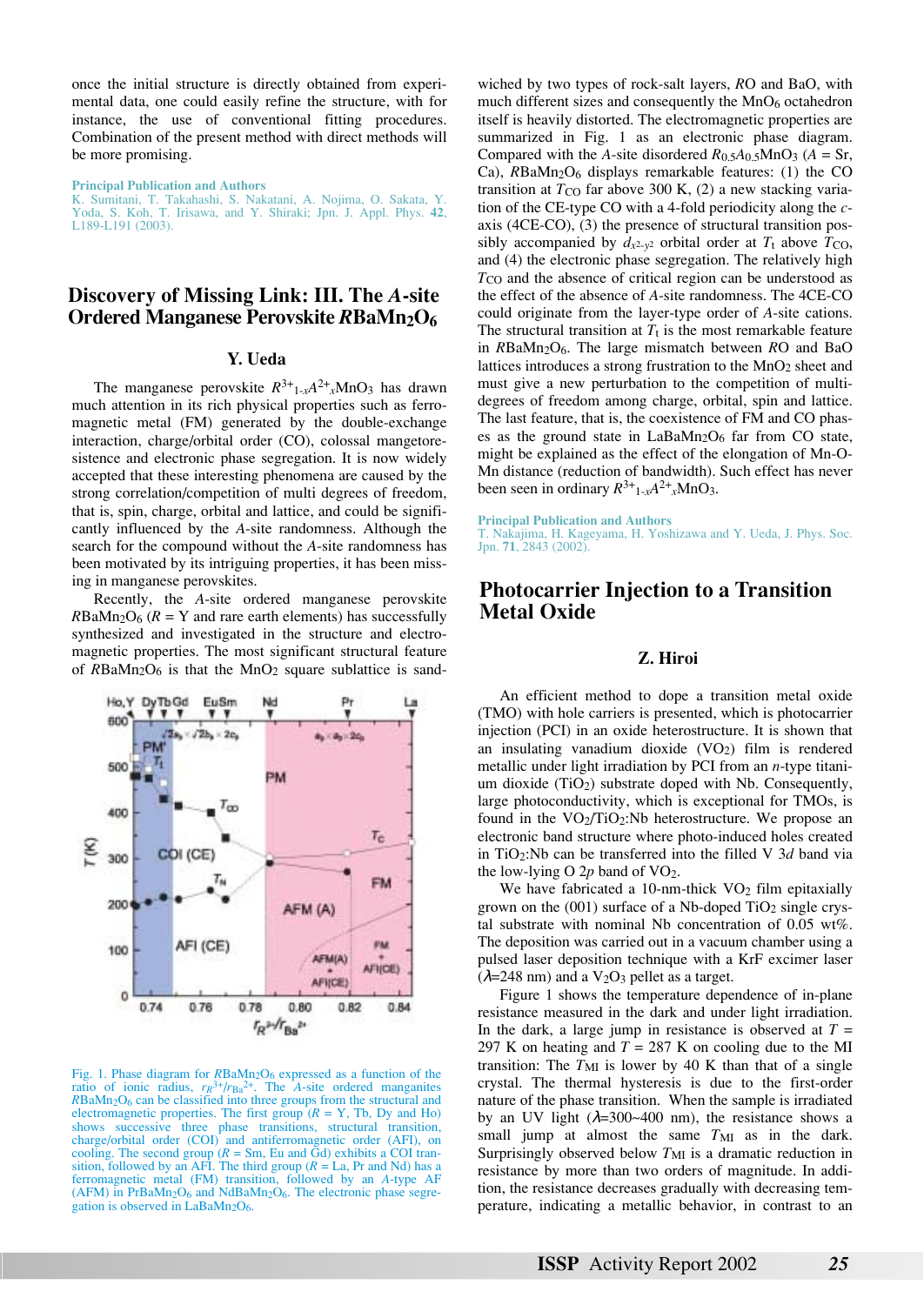

Fig. 1. Temperature dependence of in-plane resistance measured on cooling and heating. The sample is a  $10$ -nm-thick VO<sub>2</sub> film grown on an *n*-type TiO<sub>2</sub>:Nb (nominally 0.05 wt%) substrate with 0.5 mm<br>thickness. An ultraviolet (UV) light (wavelength: 300-400 nm: irra-An ultraviolet (UV) light (wavelength: 300-400 nm; irradiance:  $140 \text{ mWcm}^{-2}$ ) or a visible (VIS) light (wavelength:  $400-700$ nm; irradiance: 350 mWcm<sup>-2</sup>) from a xenon lamp was guided via an optical fiber to irradiate the sample during the measurements.

insulating temperature dependence seen in the dark. We also detected a small reduction of about 4 % in resistance above  $T<sub>MI</sub>$ . On the other hand, a similar but smaller reduction is observed for visible-light irradiation. These photoconductivity occurs quite reversible upon light switching.

We propose a simple picture for the electronic structure of the  $VO<sub>2</sub>/TiO<sub>2</sub>$ :Nb system to explain the experimental facts qualitatively (Fig. 2). It is well established that  $TiO<sub>2</sub>$ possesses a valence band of nearly O 2*p* orbital character and a conduction band of Ti  $3d$  character. Nb<sup>5+</sup> donor levels exist just below the conduction band. On the other hand, VO2 has a nearly half-filled *d*// band in the metallic phase which splits into two,  $d_{\ell}$  and  $d_{\ell}$ <sup>\*</sup> bands, in the insulating phase. To combine the two materials into a junction, assuming Fermi level matching, results in almost uniquely the energy diagrams shown in Fig. 2 for two situations; one at high temperature above  $T_{\text{MI}}$  in the dark and the other at low temperature below  $T_{\text{MI}}$  under UV light irradiation. It is to be noted that the band structure of the junction would be completely different without donors in TiO2, because the Fermi



Fig. 2. Schematic drawings of photocarrier injection (PCI) from a TiO2:Nb substrate to a VO2 film under light irradiation and of the electronic structure for the VO<sub>2</sub>/TiO<sub>2</sub>:Nb heterostructure.

level would lie in the middle of the gap of  $TiO<sub>2</sub>$  in that case.

Light absorption should occur mostly in the thick (0.5 mm) TiO<sub>2</sub>:Nb crystal, creating holes and electrons in the valence and conduction bands, respectively. Then, it is naturally expected from the energy diagram for the low-temperature case that only the holes can migrate into the O 2*p* band of  $VO<sub>2</sub>$ , because the top of the O  $2<sub>p</sub>$  band of  $VO<sub>2</sub>$  is located slightly above that of the valence band of  $TiO<sub>2</sub>:Nb$ , while the bottom of the empty  $d_{\ell}^{*}$  band of VO<sub>2</sub> is much above that of the conduction band of TiO2:Nb. A possible upward bending of the TiO<sub>2</sub> bands near the interface may help this electron-hole separation. With increasing hole density in  $VO<sub>2</sub>$ , the  $VO<sub>2</sub>$  bands should shift downward by an induced open-circuit voltage *V*OC which was in fact detected in our transverse voltage measurement across the interface. The transferred holes in the O  $2p$  band of  $VO<sub>2</sub>$  must find their counter electrons located near the Fermi level to be combined, resulting in conducting hole carriers in the *d*// band at low temperature below *TMI*. As a result, the VO<sub>2</sub> film becomes a metal, exhibiting a large photoconductivity or an insulator-to-metal transition under light irradiation.

The present PCI method would provide us with an efficient and convenient way for tunable hole doping in many TMOs. From the physical point of view, PCI would be very interesting to test the effect of 'clean' hole doping. On the other hand, from the application point of view, the present heterostructure could be used as a new type of optoelectronics device using an UV light.

**Principal Publication and Authors**

Y. Muraoka, T. Yamauchi, Y. Ueda and Z. Hiroi; J. Phys.: Condens. Matter **14**, L757 (2002).

## **Novel In-gap State in Zn-doped La1.85Sr0.15CuO4**

#### **K. Hirota**

It is a received wisdom that the antiferromagnetism (AF) on a hole-doped CuO2 plane in a lamellar copper oxide is relevant to the high  $T_c$  superconductivity. Our aim is to understand the spin state of doped  $CuO<sub>2</sub>$  plane, particularly in the superconducting state. However, there exists no AF long-range order (LRO), and the low-energy spin excitations, which might play an important role in the high *T*c superconductivity, disappear due to a so-called *spin gap* at low temperatures. The best way to observe the low-energy spin response is to suppress the superconductivity by giving some perturbations to the spin system without changing the other properties. Zn doping is extremely suitable for the purpose: A small amount of  $Zn^{2+}$  ions substituting for  $Cu^{2+}$ ions strongly suppress the superconductivity without doping holes nor giving much structural disturbance. NMR and neutron studies have revealed that doped Zn impurities induce staggered magnetic moments on the surrounding Cu sites, indicating that Zn-doping enhances AF correlations on a CuO<sub>2</sub> plane [1,2]. If we can tune  $T_c$  by precisely controlling the Zn concentration in single crystals large enough for inelastic neutron scattering, it would provide a chance to study in detail the microscopic nature of spin correlations and their contribution to the high  $T_c$  paring mechanism.

We have carried out a comprehensive neutron scattering study of the AF spin correlations in Zn-doped  $La<sub>1.85</sub>Sr<sub>0.15</sub>CuO<sub>4</sub>$  single crystals to elucidate how the spin-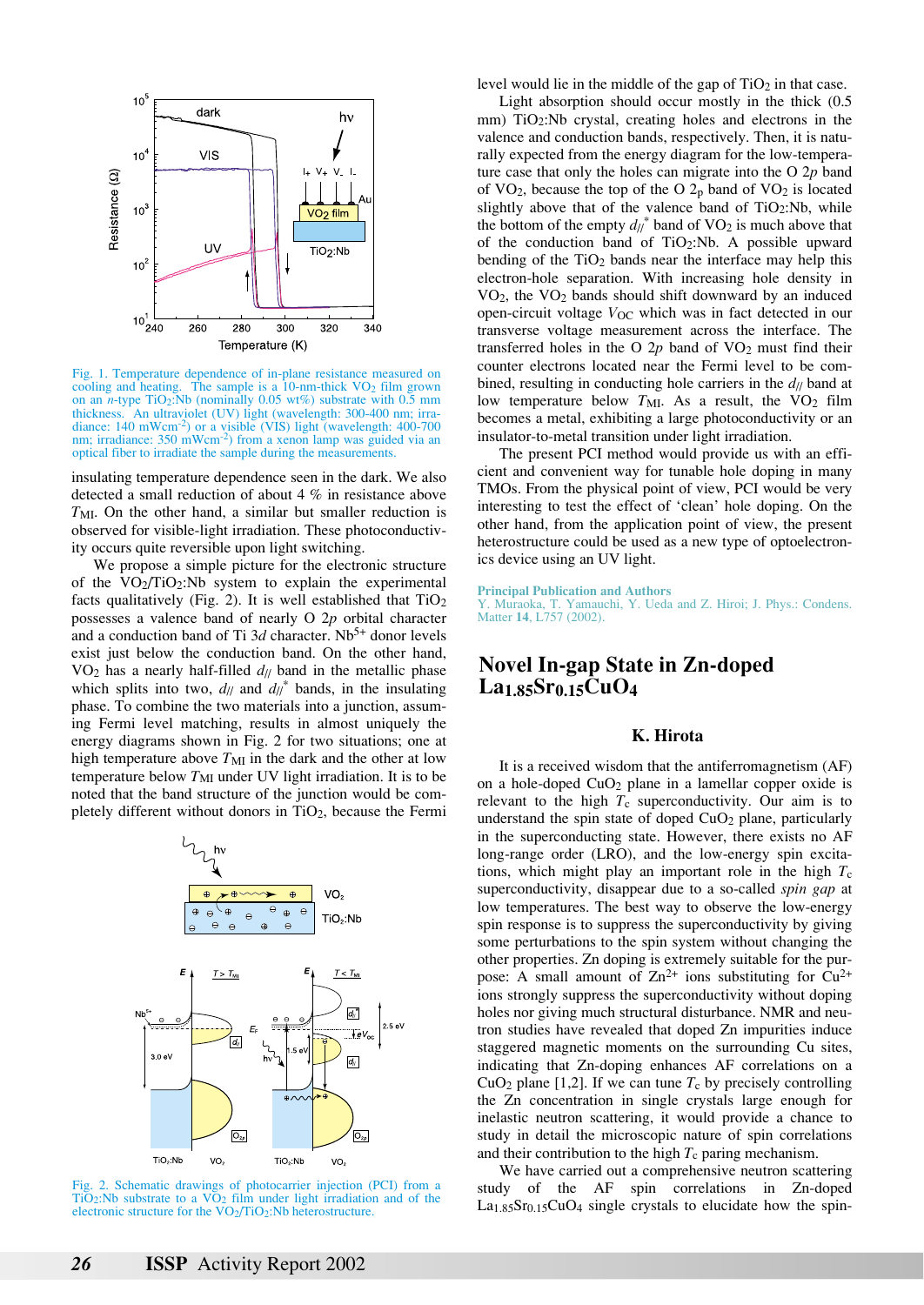

Fig. 1. Energy dependence of the q-integrated  $\chi''(\omega)$  for (a)  $y=0.004$ , (b)  $y=0.008$  and (c)  $y=0.017$  at 10 K. Open diamonds denote the data for *y*=0.0. Solid lines are fits with a phenomelogical dynamical spin susceptibility.

gap state is broken and how the static AF correlations are induced by Zn-doping. To obtain quantitative information about the Zn-doping dependence of spin excitation spectra, it is essential to control the Zn-doping rate accurately. Furthermore, large and spatially homogeneous crystals are required. We have overcome such difficulties by combining the traveling-solvent-floating-zone (TSFZ) method and a quantitative analysis of elements using the inductively-coupled plasma method. Our systematic studies with changing the Zn-doping rate under *unified* experimental conditions revealed a novel low-energy spin excitation which is induced within the spin gap state by doped Zn impurities.

Figure 1 shows the energy spectra of the dynamical spin susceptibility  $\chi''(\omega)$  around 10 K. All the data are corrected so as to be directly compared. It is remarkable that  $\chi''(\omega)$  for all the samples have a maximum and almost identical intensity around  $\omega = 8$  meV, while  $\chi''(\omega)$  below 8 meV develops with increasing doped Zn. These systematic changes cannot be explained by either the broadening of the gap structure or the reduction of the gap-energy because both the cases should be associated with the variation of  $\chi''(\omega)$  near the gap energy. Therefore, these energy spectra indicate that Zndoping induces an *additional* spin excitation in the spin gap below  $\omega$ -8 meV and that, with further doping, the novel spin excitation is enhanced and shifts to lower energies, i.e., becomes more static. Indeed, the elastic magnetic signals were observed for *y*=0.017 below ~20 K at the same incommensurate positions as that of the inelastic scattering, while no signal was detected in *y*=0.008 down to 1.5 K. The inplane spin correlation length for y=0.017 is estimated at  $\sim80$  Å.

A mean distance between Zn ions (*R*Zn-Zn) shortens from ~60 Å in *y*=0.004 to ~42 Å in *y*=0.008. We thus speculate that the induced local magnetic moments around a doped Zn ion start correlating with those around other Zn ions for *y*=0.008, and that the correlations among the moments around different Zn ions become coherent, which gives rise to the novel in-gap spin state at particular *q* positions. The in-plane *static* spin correlation lengths for *y*=0.014 and 0.017 exceed 80 Å, which is much longer than their  $R_{\text{Zn-Zn}}$ values, 32 and 29 Å. This fact indicates that the static spin correlations originate not from the independent local magnetisms around Zn impurities *but* from the long-range AF coherence among the induced moments around different Zn ions. Thus we conclude that the in-gap state continuously connects with an AF ground state with increasing Zn, i.e., decreasing *R*Zn-Zn, indicating the importance of underlying AF ground state which is locally substituted for the superconducting state with help of small perturbations.

#### **References**

[1] M.-H. Julien *et al*., Phys. Rev. Lett. **84**, 3422 (2000). [2] K. Hirota, Physica C **357-360**, 82 (2001).

**Authors** H. Kimura<sup>a</sup>, M. Kofu and K. Hirota <sup>a</sup>IMRAM, Tohoku University

## **Measurement of an Electron Beam Size with a Beam Profile Monitor Using Fresnel Zone Plates**

### **N. Nakamura**

In low-emittance accelerators such as third-generation synchrotron light sources and linear-collider damping rings, the beam size reaches less than ten micrometers. A beam profile monitor with an x-ray imaging optics for synchrotron radiation (SR) is expected to measure such a small electronbeam size with a high spatial resolution in a non-destructive manner. A Fresnel zone plate (FZP) begins to be used as an x-ray imaging lens and its spatial resolution, which depends on the outermost-zone width of the FZP, is capable of being less than 100 nm. A real-time beam profile monitor based on FZPs was already proposed and designed for the Super-SOR light source [1]. We have recently constructed the same type of beam profile monitor in the KEK-ATF damping ring with an emittance of about 1 nm to study the feasibility of the monitor.

Figure 1 shows the layout of the beam profile monitor system constructed in the KEK-ATF damping ring. The monitor system has a structure of a long-distance x-ray microscope, where two FZPs (CZP: Condenser Zone Plate and MZP: Micro Zone Plate) constitute an x-ray imaging optics. The synchrotron radiation from the electron beam at the bending magnet is monochromatized by a Si(220) crystal monochromator and the electron beam profile is twentytimes magnified by two FZPs and detected on an x-ray CCD camera. The spatial resolution is about  $1.7 \mu m$  for the selected photon energy of 3.235 keV. The x-ray CCD camera is a direct incident type with a back-thinned illuminated CCD, which offers high quantum efficiency, more than 90 % for the selected x-ray energy.



Fig. 1. Layout of the beam profile monitor system.